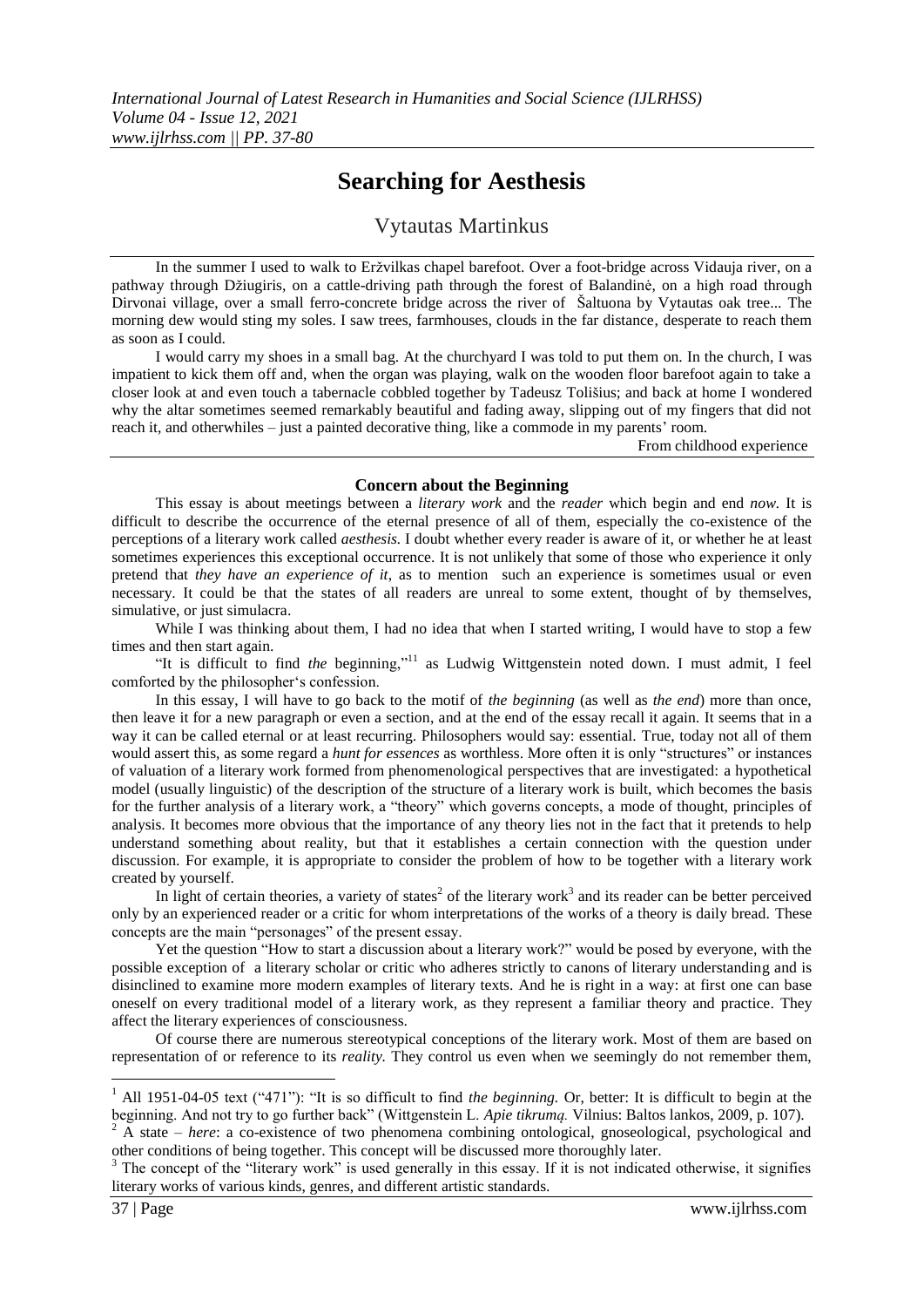## *www.ijlrhss.com || PP. 37-80*

perhaps even challenge them, that is, we conjure up *a different* vision of literature in our imagination and experience its effect. A different sort of literature is the reality significant to the author and the reader (a critic) which does not conform to the endless cycle of literary works. This cycle looks somewhat different when we read the classics and when we open an original work. In the former case the reader, or the critic, is more responsible for the state which we roughly call the reading of the text and its interpretation. In the latter case it is also the author who is responsible, if he wishes his pen to not become rusty.

Thus the search for the beginning can be the generation of a new signification<sup>4</sup> of both a well-known and unknown literary text. The new signification would be created by overcoming / substituting the old one which, as it was mentioned above, in many cases is generally accepted and valuable. Encyclopedias and works of classical literary studies present the essentialist – spontaneous and at least relatively permanent -- ideas of literary values. Can they prove to be traditionally useful in analyzing a literary work? There is no doubt about that, as almost all of us have experienced it: sometimes it suffices to choose one of the well-known openings, like in a game of chess. Knowledge is power. Similarly, a writer can benefit from good knowledge of literary history and the appeal of individual works, and only Socrates's ironic smile reminds us that in all respects we remain between truth and obscurity.

At the outset it is not only the object of discussion – a literary work, or the work and the reader"s coexistence that are important, but also the manner, or a method, that is, *how* it is going to be discussed, the way of approaching it, and a final encounter with it. It is much less significant whether this manner (method, theory) is a successful scientific step towards truth. The perception of a literary work is determined by the abovementioned traditional forms of thought; when new (hypothetical) statements have been confirmed, or have proved to be wrong, one will not return to the same beginning of the text"s perception.

Thus when the scientist René Descartes does not feel a peculiar spiritual power in an ecstasy of his mind and does not see his new and infallible method, he is made to rely on the already known or at least hypothetical – maybe not even real – theory.

If one recalls Till Eulenspiegel, every beginning, like the ashes of Klaas, always speaks not only to the heart, but also to the mind. One has to wait – even when nothing occurs – for a miracle, weave his own circle of beginnings and endings.

The author"s vision of the essay begins with the title – thinking of it, articulating it, writing it down, sometimes formulating it anew. For some time it did not change and was only the axis of the text which was being rewritten and specified in various respects.

The words "Searching for Aesthesis" denote the theoretical point of view important to me – a movement of thought in *imagination* as well as more specific aspects of this movement – a look at *the aesthetic presence of the literary work*, which in our visions is integrated into the world of artifacts and has its own form or structure. In the beginning, I think, a more detailed explanation of *this* (like any other possible) *presence* is not necessary. The analysis of its form or structure can be postponed. Suffice it to say that this concept has its own structure of significations called premises which point to *a different* – peculiar and personally meaningful to everyone – structure, form of the reality phenomena.

It has been already mentioned that aesthesis, or, the aesthetic being of the literary work, may not have been experienced by the reader thus far, but only known, heard of, only played with in his imagination or at least greatly expected. And it is *expectation* which, according to some aestheticians, paves the way for the appearance and being of all that we call unique. Expectation is the source of not only art, but also of other life experiences.

And still, we start by speaking about *the state* of objects and subjects of the literary world, the name<sup>5</sup> given by ancient Greeks. It could be that this is the case of our universal experience, analogous to all others, when we begin to look back to the *occurrence* which resembles birth, dying, joy, sadness, evaluation. Such occurrences were also first discussed by the Greeks.

The title word *aesthesis* is not a new concept. Some readers associate it only with the name of Algirdas Julius Greimas, others – with Aristotle. It also brings to mind other prominent authors: Martin Buber, Claude Lévi-Strauss, or Maurice Merleau-Ponty, Martin Heidegger, or Gilles Deleuze. It is difficult to name all of them – the philosophers who have always been interested not only in a connection between the sensation and the mind, but also in the aesthetic vision of the work of art which reveals the discontinuity and continuity of its

<sup>&</sup>lt;sup>4</sup> The term *meaning* in this essay differs from the usual content of this word in logic. It is used to emphasize the content of *signification* in the subjective experience of it. *Signification* is the formation of the meaning of a phenomenon and the result of this process. The content of *meaning*, which results from experience and its description, is never fully comprehended; it is only approximately understood, as there always remains a transcendental boundary and it only partially conveys its own content.

 $^5$  A state which is essentially related with *aesthetic* activity (Gr.  $A \iota \sigma \theta \eta \tau \iota k \eta$  - "sensory"), *aesthetic need*, *aesthetic experience*, *aesthetic perception*, etc.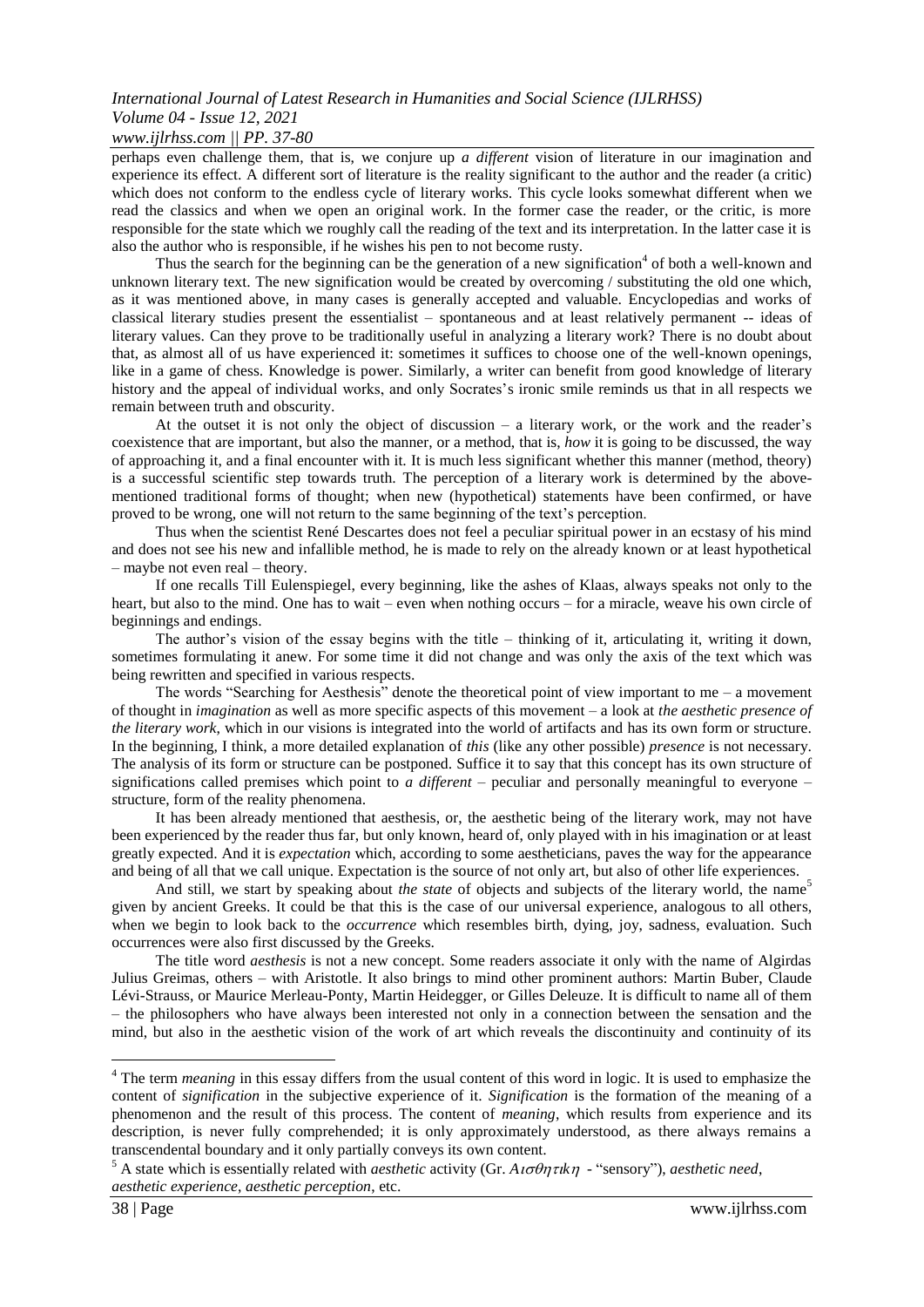## *www.ijlrhss.com || PP. 37-80*

perception, momentariness and permanence, do not lack in number. It might be that some readers will not relate the question of aesthesis with concrete authors, but it will evoke more general associations with individual experiences of a work of art (literature), especially its beauty. Many appreciate those rare occasions when they experienced the exceptionality – difference or sameness **--** of a work of literature or any other work of art, depending on how it seemed to them. It becomes clearer that earlier the attention of specialists in the humanities (including literary scholars) was drawn more to similarities, today – to singularity. The reader"s being together with a work of art (a book), which is the aim or purpose of reading, is very different (and similar). We do not mean those who never or hardly ever read. And others, though not all, especially the ones who are still studying the basics of literature, are exposed to a significant - deeper or peculiar - perception of a work. A virtual world, being created by computers, narrows and changes literature: one can become estranged from it and not feel it.<sup>6</sup>

It is possible that quite a few readers have personally experienced aesthesis but are unaware of it. Paradoxical as it may seem, *this* can be explained as the premise for the appearance of aesthesis. Especially today, when the multiplicity of literature – its interior disintegration and many oppositions – resists the idea of traditional aesthesis as the totality of the world.

Yet regardless of the history of personal experiences, from my point of view, every reader himself (or together with the author of these lines) can expect ecstasy as well as consider all questions of aesthesis in literature or search for answers. It is not the privilege of the elect readers – the literary elite. However, aesthesis, as a unique experience of the work being read, is rare. Far broader is the scope of experiences in the process of approaching it.

Various efforts or approaches provide a meaningful opportunity for a literary dispute: however popular or modern the semiotic perception of aesthesis is, the myth of stereotype compares it to other states: *catharsis*  caused by tragedy, according to Aristotle, or Martin Heidegger"s and Walter Benjamin"s *illuminations* – the power to see through the work of art everything that is otherwise unseen, and have a momentary vision of Athena with her nine muses by the Hippocrene fountain, to believe that *in one work all works are retained*, *the*  works embrace an epoch, and the epoch presents the course of history (Benjamin). Quite a few art consumers rightly associate aesthesis with ecstasy.<sup>7</sup>

The question would be rather easy to discuss if it concerned only the order of things conceived of from ancient times, or the completeness and harmony of human soul. Disorder or chaos, heterogeneity, contradictions, antinomies, historical differences, contingencies present the other side of discussions which, however, is unseen or more difficult to discern (though I understand those who do not think that to philosophize is to converse).

What would be the present-day situation of the theme? How to start discussions about the appearance of aesthesis (not only with respect to its history, but also to the present-day), its phases, multiple forms, shades of experience, surfaces, space, psychological obscurities, transcendental aspects?

The followers of Aristotle may be more persistent than today"s structuralists and post-structuralists in their wish to travel to an oasis of the harmony of the world, the order of things, man"s capacity to create something harmonious in our not too orderly or even chaosmic world**.** They see mediation – a *reconciliation* between contradictory sides of the perception of a work – as an essentially clear and real solution. Contradictoriness is usually identified with the significations of a sentence or its relation with things (reality) which are important to logic. The overcoming of oppositions (material – ideal, positive – negative, beautiful ugly, real – unreal, ontological – gnoseological, etc.) is like an erotic allurement which arises from "the lust" of bodies, the concept which acquires names by always renewed forms of language.

Yet I think that today, hardly any critic faithful to the metaphysical tradition, even when encouraged by the author of this essay, would choose Aristotle"s first words in his *Poetics* for the theoretical analysis of the beginning of a literary work:

 $6$  This should not be interpreted as literature's imminent death. Gilles Deleuze asserts: "If literature dies, it will be a violent death." According to him, "it"s highly unlikely that audiovisual media will find the conditions for creation once they"ve been lost in literature" (Deleuze G. *Negotiations*, translated by Martin Joughin, Columbia University Press, 1995, p. 131).

<sup>7</sup> Ecstasy [Gr. *Ekstasis*] – wonder, delight, a state of excitement, elevation of feeling, exultation characterized by uncritical valuation of oneself and the object of ecstasy (*Tarptautinių ţodţių ţodynas.* Vilnius: Vyriausioji enciklopedijų redakcija, 1985, p. 131). Algirdas Gaižutis states that ecstasy "means 'a purge,' the state of depersonalization, a peculiar giddiness, enthusiasm <…> the phenomenon of nature, man, contemplation of works of art as well as admiring them. It is rare and it occurs when the subject"s consciousness merges with the object being contemplated and loses a sense of time. To experience ecstasy observing the beauty of nature, works of art, is one of the most intense and deepest states of the aesthetic sense" (*Estetikos enciklopedija*, p. 125-126).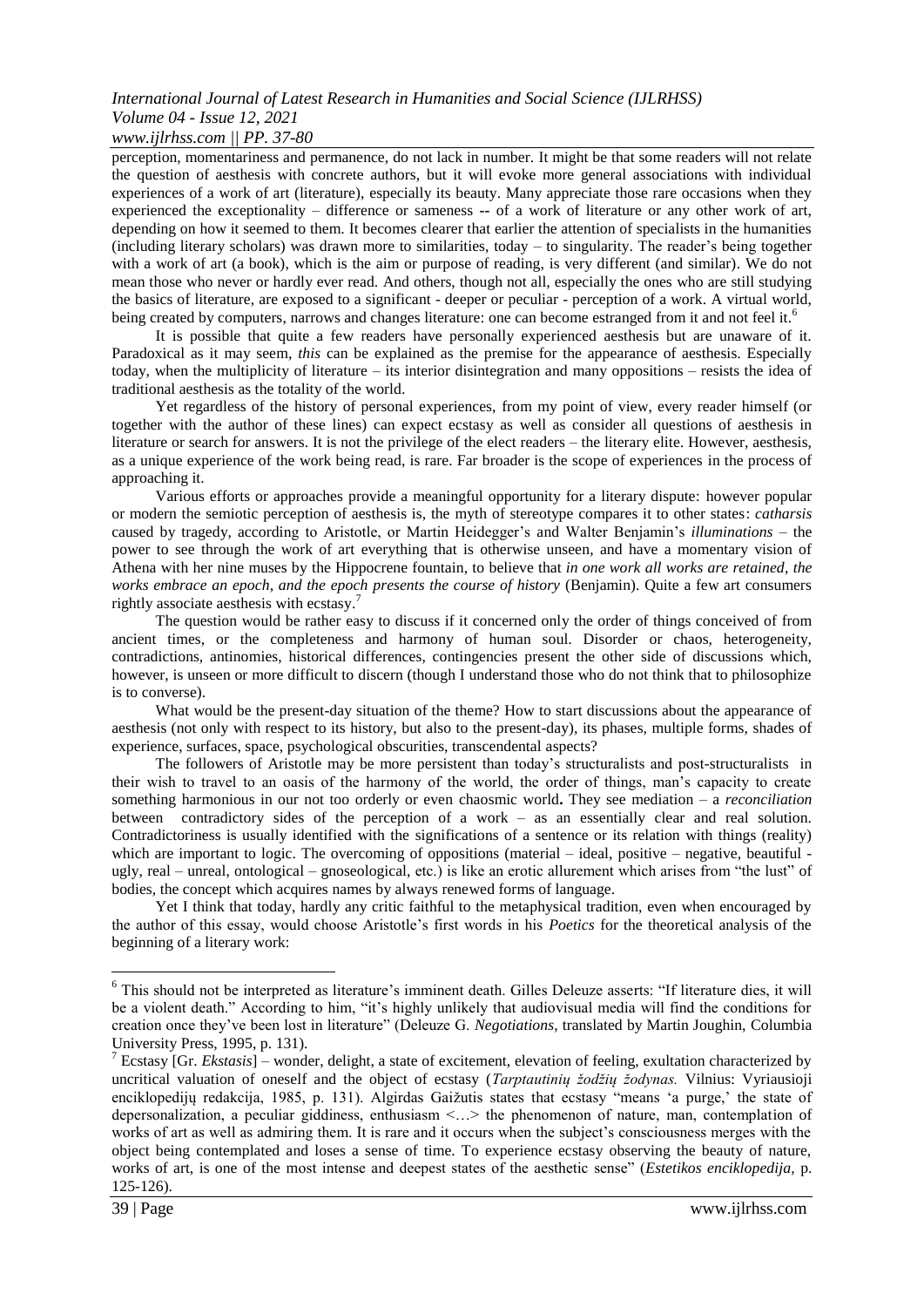#### *www.ijlrhss.com || PP. 37-80*

Let us first speak about poetry [poetics] and its various kinds, noting the essential quality of each, then about how to construct the plot as a requisite for a good poem; about the number and nature of the parts of which a poem is composed, and similarly, about whatever else falls within the same inquiry. Following then the order of nature, let us begin with the principles which come first.<sup>8</sup>

It is obvious that to Aristotle himself the beginning of his *Poetics* did not raise any doubts or showed any theoretical concerns. It may seem at first glance that in the words quoted there is somewhat little generalized knowledge. To perceive, to discuss, and to reason were the general goals of his logic. In this work the object of Aristotle"s investigation is the conception of literature. Today we could say it is literary theory. The philosopher does not conceal from the reader the fact that he aims at explaining the specific character of literature; he presents an outline of further discussion, and starts with what he *knows.* The alternative – *I know that I know nothing* – is refuted. He continues:

Epic poetry and Tragedy, Comedy and also Dithyrambic poetry, and the music of the flute and of the lyre in most of their forms, are all in their general conception *modes of imitation*, belong to *imitational art*. They differ, however, from one another in three respects – the medium, the objects, the manner or mode of imitation  $(mv$  *italics* – V.M.).<sup>9</sup>

These sentences, especially the word *imitational*, prompt us to start a dialogue about the initial view of literature which could serve as a starting point for deeper discussions about it. To imitate is to seek to reach *accord*, *to merge*, to be *an entity.*

We know that Aristotle was not the first to discuss the question of art or literature as an imitation of reality; however, he was the first of ancient philosophers who undertook to examine explicitly the natural conception of literature (poetry), to find out what is distinctive about the art called poetry. He should "know" on what basis one could differentiate verbal art from other works executed in a written form. According to Plato, the poet is an "imitator of truth," as he creates only "images but not real things,"<sup>10</sup> whereas Aristotle regards the poet as a mediator between language and the world and empowers him *to imitate* the world in words – create *significations* of the world. Aristotle is concerned with the natural (lexical) layer of language. However, he also values the shifting layer of the meanings of language which is created by synonyms, metaphors and other possibilities of the poetics of the literary work. Imitation (*mimesis*) in this case is not only a reiteration (reflection) of reality, it is not a transference of the significations of world objects (things), but the creation of an integral signification for the poet (for us, readers), a distinctive generalization of significations, by no means only *mimetic.* It is achieved through the interconnection of the work"s structural parts – their inner connection which differs fundamentally from the outer order of a literary genre.

<…> the plot, too, must center around a unified action, and a complete one as it is an imitation of an action. The structural parts of the plot must be connected with one another in such a way that if any one of them is displaced or removed, the whole will be disjointed and disturbed.<sup>11</sup>

Every further line of the *Poetics* looks like rational stages of the conception of literature, and their totality establishes certain rules of writing / reading the work, more broadly speaking, its explanation / understanding. For a long time no one dared question Aristotle"s ideas or develop an essential argument with him. His *experience* – both philosophical and literary – seemed genuine. And this must be the truth which cannot be put into question. Is Aristotle"s *experience* known to us from his reflections in *Poetics* likewise genuine? Experience is a result, therefore, it is naturally finite. It should not be even called "stagnant" or "obsolescent," as there is no other. Thus at the end of the  $19<sup>th</sup>$  and at the beginning of the  $20<sup>th</sup>$  centuries discussions about the exhaustion of the ideas of the *Poetics* are stimulated not because of the refutation of Aristotle"s experience which points to the imitational (*mimesis*) content of literature (art) – our natural inclination to imitate and thus gain pleasure. One could at least partially agree that the literary work does have this kind of content. True, nowadays imitation, or mimesis, as a universal code of literary distinctiveness, can be called into doubt, as George Steiner does:

But even in respect of the ontologically narrative forms, which are those of the poetic and the artistic in the narrower sense, the mimetic concept, the instinctual *imitatio mundi* leaves too much unanswered. Given the world, why the second-hand of fiction, of the arts? If *mimesis* is the necessary and sufficient power, why, then, should reproductive fidelity not be the summit of aesthetic merit? Why should not all formal invention aspire to

<sup>8</sup> Aristotelis. Poetika. *Rinktiniai raštai.* Vilnius: Mintis, 1990, p. 277.

<sup>9</sup> *Ibid.*

<sup>10</sup> Platonas. *Valstybė.* Vilnius: Pradai, 2000, X, 599a.

<sup>&</sup>lt;sup>11</sup> Aristotelis. *Poetika*, p. 288.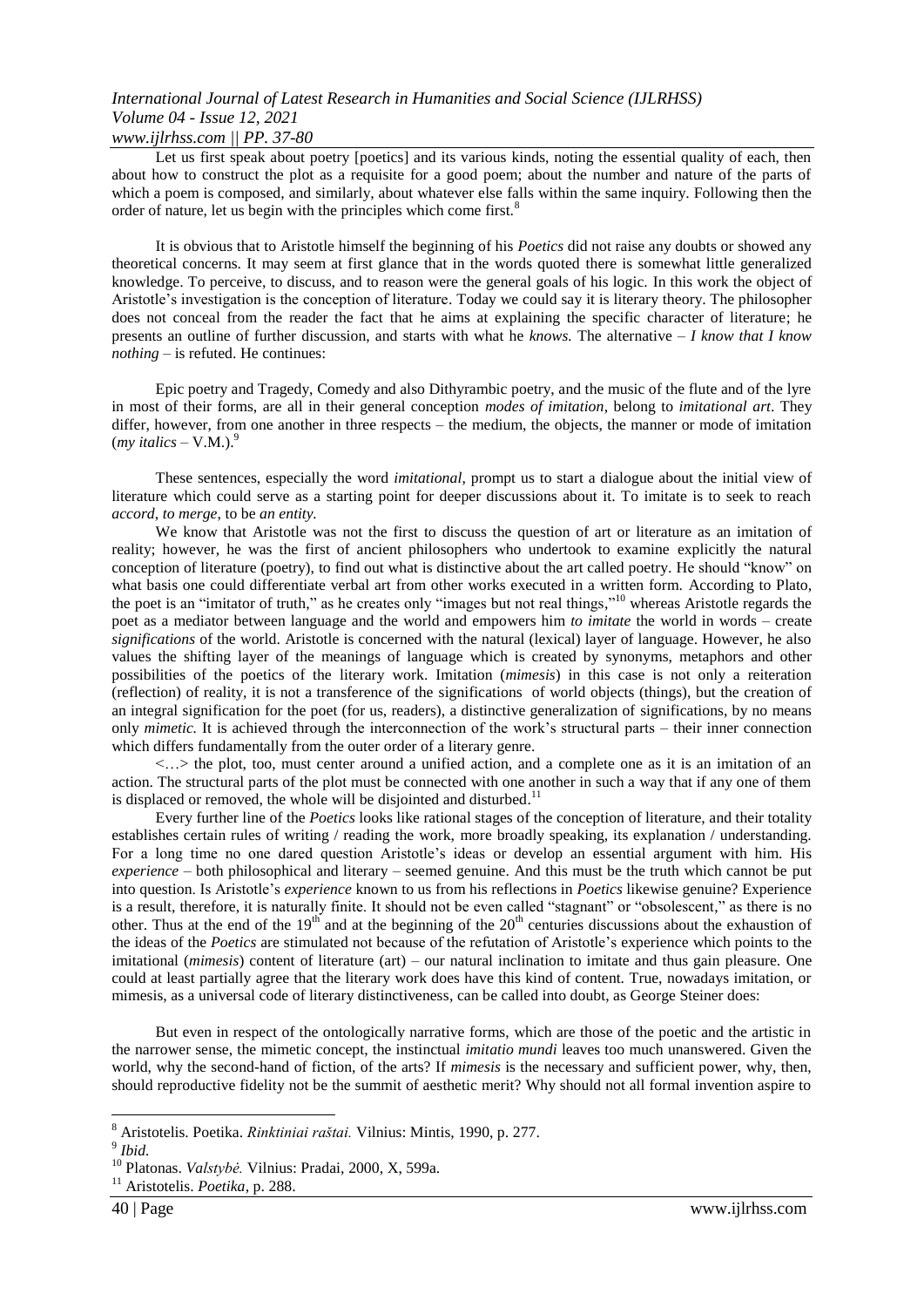#### *www.ijlrhss.com || PP. 37-80*

the condition of photographic innocence? There are, to be sure, programmatic-political codes of *verismo,* of "social realism" which, in fact, seek to dictate this aspiration. The free imagination holds them in contempt. If invocations of innate mimesis do go a long way towards the "how" of literature and of the arts, they do not tell us, except in a deterministically psychological sense, of the "why". Again, I ask: why should there be poems (Leibniz would ask: why should there not be no poems)? The axiom that there is *poiesis* "because" there is creation is, presumably, commonplace. But it is that "because" which challenges understanding.<sup>12</sup>

The word "because" would raise considerable doubts about the universality of the *experience* of a literary work described by Aristotle. Where are its boundaries? Which works (their kinds) does it begin and end with? Do the boundaries mark the end? Why not the beginning? Or, according to Heidegger, where something through something concentrates on its own peculiarity (*Eigenes*) in order to appear in its completeness, come into existence (*Anwesenheit*)?<sup>13</sup> Is the value of these works permanent or shifting? Do these works, in Protagoras's words, "exist because they are, or don't exist because they are not?" To put it differently: is there much of *a human being* there? It is not only allusions to the axiology of literature. When we speak about literature more broadly, there always arises the question of how much of "a human being" it contains, whether we view him only as a literary craftsman or whether we consider him "the measure of all things"? Steiner writes that a *human maker"s* "mimetic" act of creation is personal, competitive, directed to the unapproachable "first *fiat*":

In all substantive art-acts there beats an angry gaiety. The source is that of loving rage. The human maker rages at his coming *after*, at being, forever, second to the original and originating mystery of the forming of form. 14

"Loving rage" could probably be replaced by another similar "not deterministic" (autobiographical) concept of the creator's personality. Steiner claims that "mimesis is repossession."<sup>15</sup> One could disagree with him; however, he draws attention to a man's relatively independent being. All the differences and similarities between Aristotle"s text about literature written in times past and my text which is being written today, depend on how and how deeply rooted man"s being in literature is. They also depend on their *beginnings.* It is obvious that we speak about their integrated (metalinguistic) understanding.

Thus the *beginnings* borrowed from other authors can hardly be relied on, as no one imparts the paradigmatic orders they belonged to.

The beginning of *Poetics* was (is) only Aristotle's. Others and I myself can only read it carefully, but one can hardly base oneself on it, imitate it. Aristotle was concerned with *knowledge.* He was searching for the general essence of literature (*poetry*) which, to his eye, did not correspond to the "truth of fact." According to Aristotle, *literature*, as every separate word, should convey an *essence*. "All essences share a common feature – they do not reside in the subject."<sup>16</sup> Further on, it seems, one could discuss the question of what particular essence and its relation to a human being we reflect on, of the place of literature in the world's structure according to Aristotle. And the thing that the distinctiveness of poetry arises from aesthetic aspirations<sup>17</sup> allows him to affirm that aspirations can be true or false, depending on the *knowledge / ignorance* of the essence of poetry.

Thus the beginning is important to the author of this essay not as the essential knowing (of the truth) but as a multiple perception of one literature out of many possible ones: when I pronounce the word *literature* (drama, prose, poetry etc.), I try to single it out from the cultural phenomena discussed in other words, understand its significations which spring up from all significations of *literature* that I perceive or imagine*.* Its integral (paradigmatic) dimension is only approximately envisaged, however, it will be more important for searching the sensing of the literary work.<sup>18</sup> The framing of its concept is not an easy task.

<sup>12</sup> Steiner G. *Real Presences*. The University of Chicago Press, 1991, p. 203.

<sup>&</sup>lt;sup>13</sup> Heideggeris M. *Meno kilmė ir mąstymo paskirtis*. A lecture delivered in 1967 in Athens (quoted according to Gabriel Licceanu"s article "Heideggeris, meno kūrinys ir riba," translated by A. Merkevičiūtė. *Šiaurės Atėnai*, 2011-01-31).

<sup>14</sup> Steiner G. *Real Presences*, p. 204.

<sup>15</sup> *Ibid.*, p. 206.

<sup>16</sup> Aristotelis. Kategorijos. *Rinktiniai raštai.*Vilnius: Mintis, 1990, p. 29.

<sup>17</sup> Aristotelis. *Poetika*, p. 314-318.

<sup>&</sup>lt;sup>18</sup> Lithuanian aesthetologists's use of the concept of *pajauta* (translated here as "sense") has a twofold meaning. It is a synonym of "sensation," or the concept encompassing the aesthetic experience of the work as well as the formation of significations of such experience. We find its first usage, for instance, in V. Mykolaitis-Putinas"s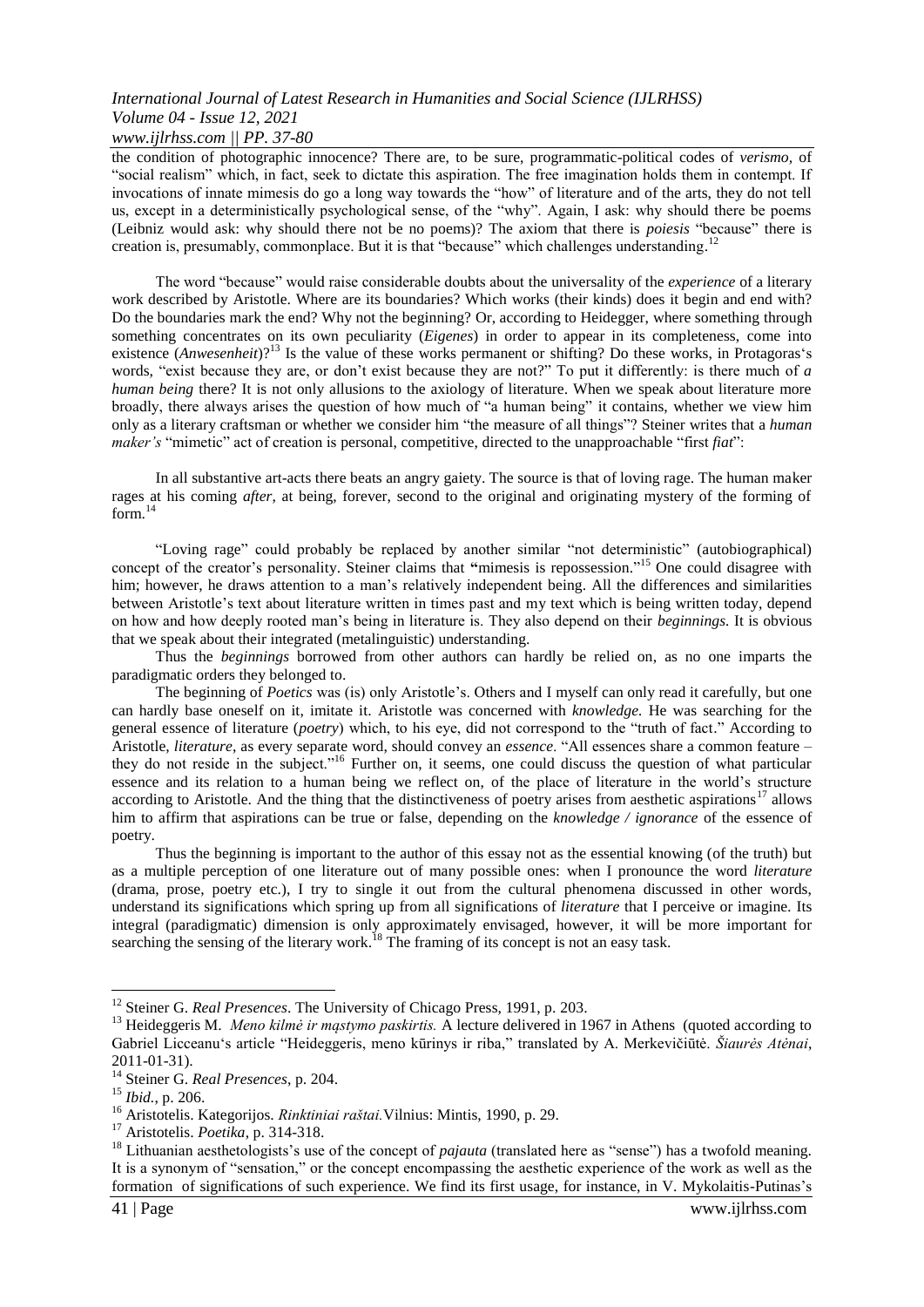#### *www.ijlrhss.com || PP. 37-80*

Do we still think, as Aristotle did, that Homer in his *Odyssey* "created a unified action"? Possibly so, as the reader who opens the *Odyssey* or some other literary work and concerns himself with *how* it is *made*, does not usually pose the question that Aristotle did in the very beginning: does the work of art (literature) exist? If he did not have this question, he "must have known" the answer and considered it an axiom. Axioms are also stereotypes, the ones which we cannot do without, whose effect and authority over us we acknowledge.

Bearing in mind the example from *Poetics*, we discuss only a "unified action," and not the literary work"s *presence* (existence etc.). Perhaps we believe that the work *exists* because Aristotle *knew* it? But what does the thing that *he* knew (long before us) mean to us? It is not clear. It is true that we all read Aristotle differently. We interpret his treatise and attempt to understand it. We make a difference between to *perceive* and to *know.* We do not assume that today it is possible to know or decipher the ancient meaning of *Poetics.* On the contrary, we actively intrude on the treatise, disintegrate it and construct our own – new – text, an object.

Strictly speaking, it is difficult to agree not only about one or another sentence from the treatise called classics. We disagree even about the essential concepts used by Aristotle in his *Poetics.* Their cognitive content is only *probable* and not absolutely reliable. The cumulative totality of those significations does not convey everything. The content of both *Poetics* and each literary work analyzed there have different depths of meanings: the latter depends on both the author"s and the reader"s *experiences* of the work"s language. Aristotle concerned himself with the "empirical" material of *poetry*, valued its spontaneous (contingent, undefined) content, was capable of analyzing it; however, nowadays the experience of the connection between man and language, without which literature is impossible, is wider and deeper. Its coherent description in Aristotle's theory of essences (metaphysics) would be a difficult task, and today it would not make any sense. One has to appreciate new possibilities of the perception of literature (both theory and its works), which transcend the boundaries of Aristotle"s logic. Even Descartes was critical of Aristotle"s logic. Although he did not doubt that patterns of thought can be set and studied regardless of their content, he proposed his own method which had to conform to formal rules of thinking and address the question of the identity of thought and reality. Today we may not doubt the innovations of Descartes" meditations, but the above mentioned concern with identity / nonidentity makes one critical of the rules of Cartesian method.

When the object of considerations changes, instruments of our consciousness also change, even when they are created by it.

In the subsequent sections of this essay, drawing on the  $20<sup>th</sup>$  century authors and Greimas's conception of aesthesis, we will attempt to pose the question about whether we can combine the epistemological and empirical contents of literature today. Why aesthesis was and still remains in the realm of transcendence? Reflecting on the literary works we will have to regard them as the object of cognition. This is a twofold task, so is the state of mind. Aristotle was one of the first to have encountered with the tasks of such a "double" thinking / seeing / sensing. Is being on this side or beyond it possible for aesthesis without a movement characteristic of transcendence?

In the course of two millennia the level of human consciousness was changing and many things began to be viewed differently than in ancient times. I believe Aristotle grounded his (reading) experience not only on the actual rules of literariness (poetry) presented in the work as his own experience. He also considered the vaguely seen inner layers of meta-personal significations of the text – ontic dimensions of literature, which every historical epoch must verify and revise.

We have never had a better beginning than starting with an image of the existence of a literary work in our imagination, as if its disappearance, nonexistence, confluence with what is not literature.

Today Aristotle"s *Poetics*, which is *disintegrating* of its own accord or is being purposely *undermined* by literary scholars, does not pass into oblivion, - it provides a premise for a new poetics. Or, according to Deleuze, it serves as an expression of a possible world. Had I started this essay with, for instance, Greimas"s concept of aesthesis rather than with that of the *Poetics*, I could not have avoided allusions and even concrete references to Aristotle"s works.

It is always worthwhile to search for an answer about the *beginnings* of a posed question in the *history* of literary theory. The appearance of aesthesis may have no beginning (and no end), historical explanations may not always survive the test of time, but they all remain significant. Thus only we ourselves have to pose new challenges to Aristotle"s *Poetics.*

works on aesthetics (*Dėl meno aptarimo*, 1927), the second one is grounded and discussed most extensively by Juozas Mureika (*Pajaustos mintys: estetikos virsmas estetologija*, 2006). It will be examined in great detail later.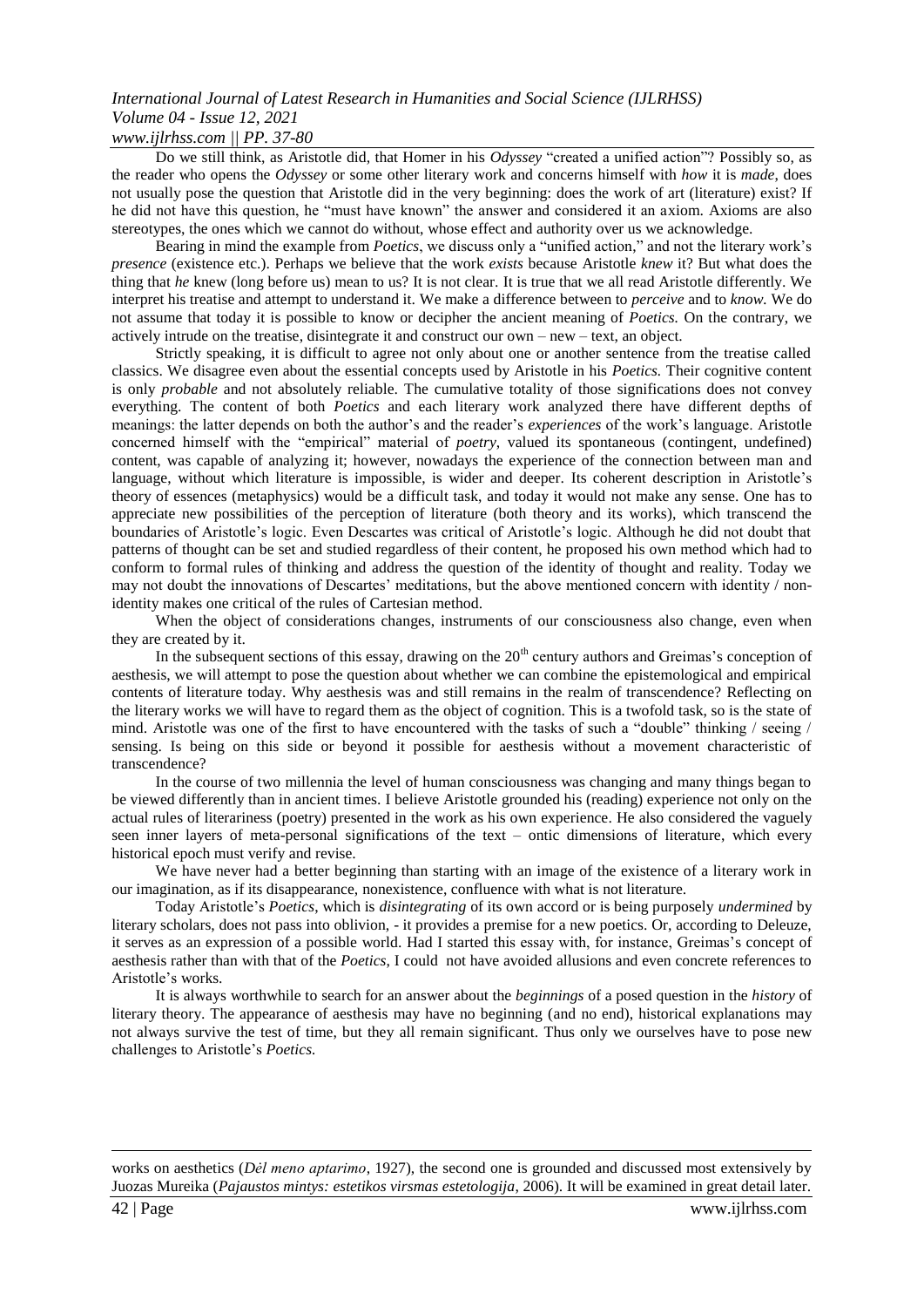#### **New Old Theories**

And yet what is the real question of searching for aesthesis and its related forms of sensing, or how does it arise?

There are more questions, and the main one should be called multiple. In clarifying the latter, Gilles Deleuze's term might be of great use. However, Deleuze's conception of thinking (as *the logic of sense*)<sup>19</sup> attempts to reject both *structures* and traditional and untraditional *metaphysics*, suggesting the distinctive conception of *subjectivity*. Therefore we will ignore the impact of such a mode of thinking for a while, at least until we provide one or another traditional, though still hypothetical, explanation of the question of aesthesis.

A search for aesthesis involves paying heed to its approaches or theoretical premises and the ability to discuss (relate, write down) the *significance* that has been experienced through the text's significations. The total and momentary experience of a literary work is the primary insight into aesthesis that only helps to disclose some of its *structure* and understand its *movement –* a coexistence of subjective and objective, surface and interior, temporal and timeless aspects of experience.

We often associate the being of the literary work, earlier formulated as a question, with a book that can be opened, its material form. Things (bodies) seem a reliable form of reality, but one can also believe in the new reality created from or through them and experienced by the reader. Its mental shapes are al evasive, contradictory, random. All the same, they are explained by concepts of *the aesthetic presence of the literary work and the aesthetic experience of the literary work.* 20

They both, especially the latter, are not (should not be) something fixed, completed, something from the past. Their material (ontological) layer is more superficial than deep. Experience, like the idealness asserted (created) by the subject, is a constantly changing reality. Thus nowadays, the experience of Aristotle and other Greeks" times should be discussed only as an individual occurrence of the continual (historical) return of experience.

What is it? How does such an experience begin and how (when) does it end? (And again, we do not think about the phases of its process at this time).

*Why* or *how* new is this question?

Literary critics of all times have discussed it. However, it seems to be timeless, since no answer has been provided yet.

Aristotle"s *Poetics* reminds us that there are no questions of literary aesthetics which could be called old or new. The outline map of such questions was drawn in ancient times. One can only choose more relevant ones or those which are more significant to the author of this essay. The question of the being of literature can be simplified: what is the literary work? At first glance, Aristotle already provides an answer to this question presenting tragedy as a complex construct. Having discussed the six component parts of tragedy (plot, characters, thinking, stage requisites, language, and composition), he regards "the plot as the basis of tragedy and as its soul," moves characters to the background; he puts thinking in third place, and language only in the fourth.<sup>21</sup> Having briefly characterized language as the "ability to express a thought in words," the philosopher returns to eidetic thinking ("the ability to speak in essence"). $^{22}$  However, today this subordination of component parts raises doubts and prompts a very important question: do we know / understand language and its relation to literature in the same way as the ancient Greeks?

Language contexts and intertexts pose even more questions. How do we attribute truth, meaning, or sense to the literary aesthetic presence or simply to beauty? What is a written narrative? How similar and different are oral and written works? Is it only the literary work that gives aesthetic experience? Can a philosophical text also

<sup>&</sup>lt;sup>19</sup> Deleuze G. *The Logic of Sense*, trans. Mark Lester, Charles Stival, ed. Constantin V. Boundas, London-New York: Continuum, 2004 (transl. into Russian: *Logika Smysla*, trans. J. I. Svirskij, Moskva: Raritet, 1998); Deleuze G. *Difference and Repetition.* New York: Continuum, 2004; Ţukauskaitė A. *Gilles"io ir Felixo Guattari filosofija: daugialypumo logika.* Vilnius: Baltos lankos, 2011.

<sup>20</sup>*Estetikos enciklopedija* (*Encyclopedia of Aesthetics*) (Vilnius: Mokslo ir enciklopedijų leidybos centras, 2010) provides a general definition of aesthetic experience: "*The aesthetic experience* is a sense of the significance, harmony, and plenitude of life originating from the aesthetic activity, committed to individual's and cultural memory, and affecting the formation of meanings in the present" (p. 165). Further it states that "it is wrong to identify the aesthetic experience with the experience of the perception of the work of art" (*Ibid.*). In agreement with the ideas of this section, it has to be stressed that in literature the aesthetic experience is a particularly significant source of the experience of the work therefore, in this essay both concepts will sometimes be used as synonyms.

<sup>21</sup> Aristotelis. *Poetika*, op. cit., p. 284-286.

<sup>22</sup> *Ibid*., p. 286.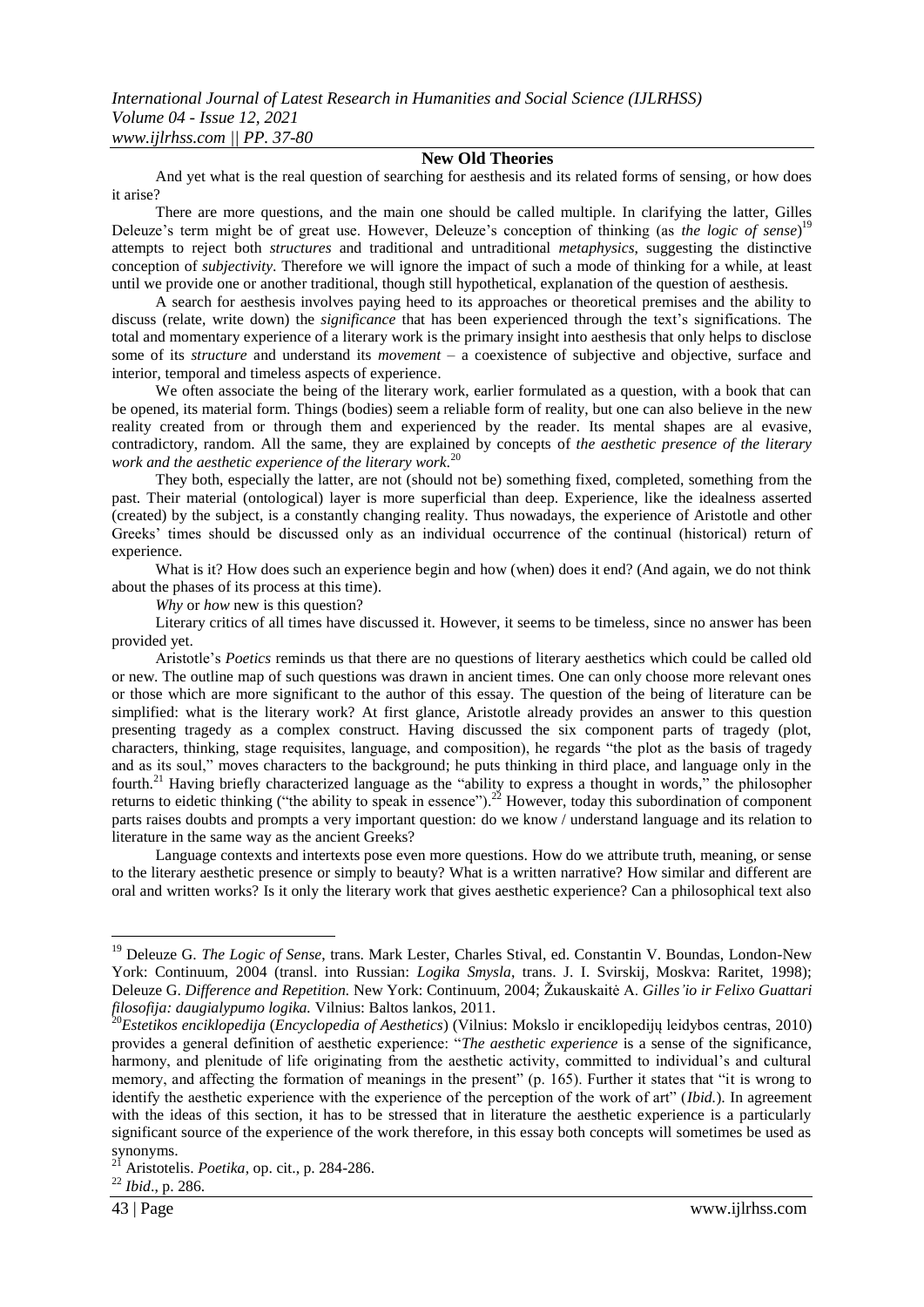#### *www.ijlrhss.com || PP. 37-80*

provide it? Does literature represent speaking that reflects on itself and expresses itself through language? How are questions about language and literature (literariness) related?

The modern-day neopositivism, phenomenology, and a history of philosophy can modify the posing of such questions and the implicit answers considearably.

If the conception of at least one of these questions changes, we are made to ask again: What is literature / a literary work / their existence etc.? The very concept of *literature* or its *idea* can become dubious, - and we often face this fact today. We hear statements that until now there have been discussions only about a history of literary genres or styles, deterministic way of description of social (or "class," political, cultural, religious etc.) life, self-consciousness of individual"s existence, literary imitation of reality. In short, about many things except literature as a structure of significations. It was semiology which focused its attention on the latter. At the beginning of the  $20<sup>th</sup>$  c. Ferdinand de Saussure formulates the principle of the semiotic ("sign") nature of language: language is a system of interrelated signs, logically independent of its form (phonic, graphic etc.) of realization. However, semiologists can effectively explore only individual literary works (partly – the present form of their linguistic meanings), whereas the historical existence of literature is testified to only by this old and still viable concept – the word *literature.* Beyond this word, which may be *eternal*, there remain more and more ephemeral, mythologized narratives and other play on words that were called literary works.

Undoubtedly, the posing of old as well as new questions is related to new research methods, which were devised not only in the epoch of René Descartes or Immanuel Kant, but also later – from the times of Søren Kierkegaard and Friedrich Nietzsche up to the present day – the art avant-garde at the confluence of the  $20<sup>th</sup>$  and 21st centuries which became famous as, for example, the *Fluxus* movement, and transversion of political realities – "relational aesthetics" (Nicolas Bourriad).

The historical retrospective of philosophical questions of literature shows that they recurred in discussing the different conceptions of the world"s unity. The disintegration of unity and its completeness was not always the most important (most acute) problem. However, the individuation of literary artifacts always retained linguistic features of homogeneity and heterogeneity of such formation.

Different problems and methods of their explanation were relatively determined by new visions $^{23}$  of the space, both common and different, of individual and language. Their epistemological and aesthetic aspects were very closely interconnected, and often – hard to distinguish. Literature"s "empiricism," that is, the growing role of the individual"s experience in the epistemological (communicational) functions of literature makes one change a theoretical attitude to the relations between the reader and the literary work, sometimes called a text, specify their autonomy and effects on each other. In more modern times, the traditional question "What is literature?" is repeated not only in considering literariness / aestheticism.<sup>24</sup> It is important to the problematics of the author / reader and that of the individual"s freedom: the individual"s "subjectivity" is integrated into a literary work. However, at the same time it is detached from the literary work as a *text* (*écriture* etc.). "Structural linguistics" (Roman Jakobson) became the basis for linguists and structuralists, among them – semioticians, for raising issues about the ties between language and literature. It had an influence on all human sciences. The fundamental principle of the structuralist mindset – the primacy of the interrelationships between elements with respect to separate elements – explains (suggests this understanding) language, literature, and the individual not in isolation but through the analysis of the relations between them. However, it is always worth asking what changes when we stop viewing language, a literary work, or the individual as mere signifiers, that is, sides of the *sign* perceived sensually. Or creating new structures with its elements of concern. The mind should not forget that it perceives the "partly obscure reality" only through certain "gratings"<sup>25</sup> and should make occasional attempts to "reforge" them.

In all respects, the effect of the power of structures is almost inevitable. In the  $20<sup>th</sup>$  C. language became the paradoxical image of the individual"s freedom as his confinement when language assumed authority over the individual. Literature is inside and outside the restricted freedom. The author and the reader have to meet staying on different sides though,  $-$  inside and outside the literary work's being. The encounter  $-$  a line being drawn between this and the other side, in which case literature has no words (or according to Vanda Juknaitė, they are "uttered from the darkness"). In other words, a literary work as a dotted line between the insufficient image of man"s existence and its superfluity. Literature is grounded on particular relations between the world

<sup>&</sup>lt;sup>23</sup> An especially strong connection of philosophical explanation of being and language is emphasized by the phenomenological existential trend in philosophy.

<sup>24</sup> Sartre J. P. *Situations II: What is Literature? / Qu"est que la littérature*? 1947; Sartre J.P. *Les mots* (1964), translation into Lithuanian: *Ţodţiai.* Vilnius: Vaga, 1966. Also see Kristeva J. *Kaip kalbėti apie literatūrą?*  ("Comment parler à la littérature", in *Tel Quel*, 1971, 47); Barthes R. *Literatūra šiandien* ("La littérature aujourd"hui," in Tel Quel, 1961, 7).

<sup>25</sup> Lévi-Strauss C., Eribon D. *Iš arti ir iš toli.* Vilnius: Baltos lankos, 2002, p. 125.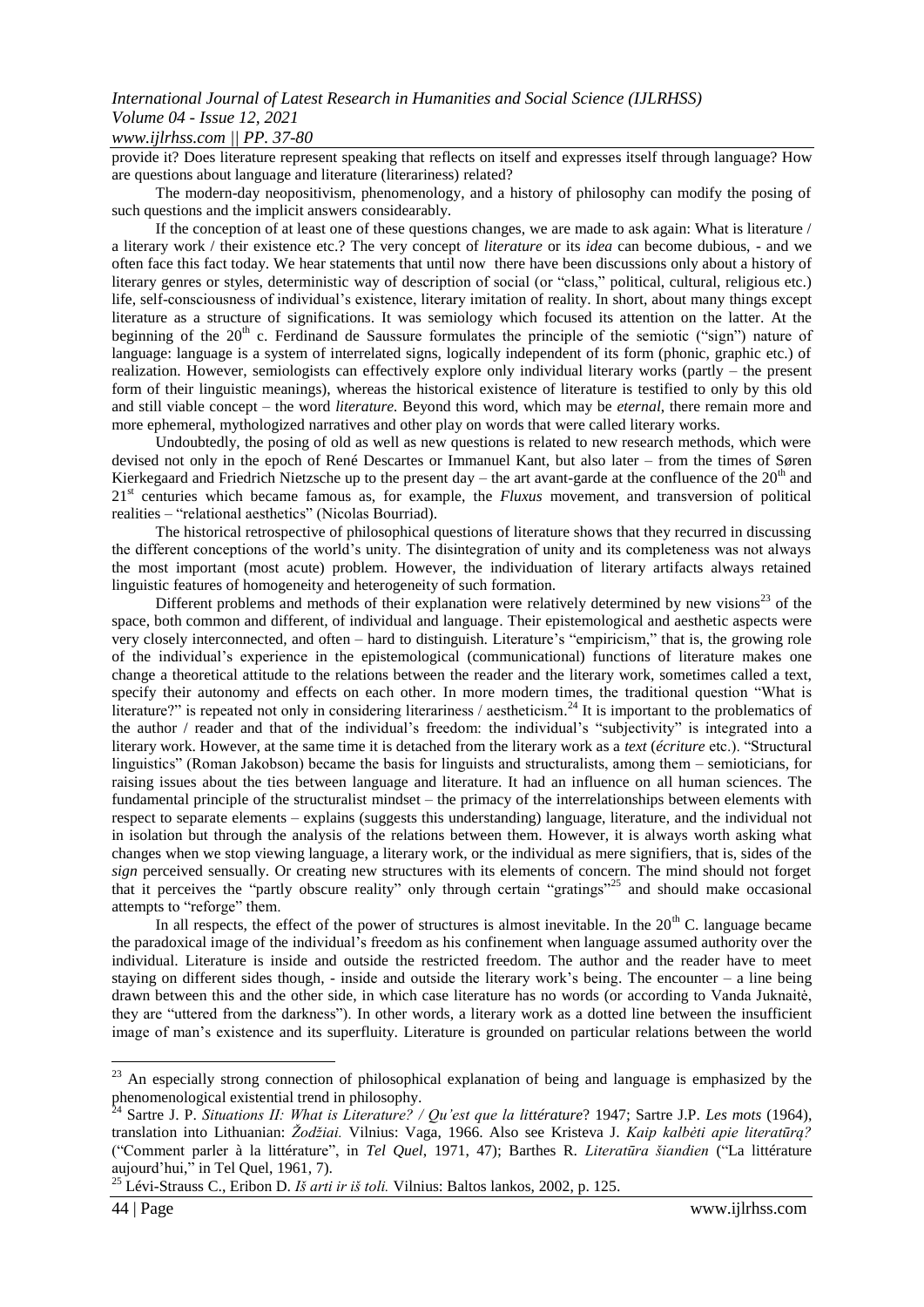#### *International Journal of Latest Research in Humanities and Social Science (IJLRHSS) Volume 04 - Issue 12, 2021 www.ijlrhss.com || PP. 37-80*

and language, when they seem only to obstruct or restrict literature transcendentally - where there is a need for language, its words and their meanings. However, material significations appear and their meanings begin to work. It is a certain immanence, a vertical.

For example, in considering the general principles of semiology, Roland Barthes interpreted the problem of freedom as the question of the relation between the individual and language and sought an answer to it in literature:

If we call freedom not only the capacity to escape power but also and especially the capacity to subjugate no one, the freedom can exist only outside language. Unfortunately, human language has no exterior: there is no exit. <...> But for us, who are neither knights of faith nor supermen, the only remaining alternative is, <...>, to cheat with speech, to cheat speech. This salutary trickery, this evasion, this grand imposture which allows us to understand speech outside the bounds of power, in the splendor of a permanent revolution of language. and for one I call literature*.* 26

Barthes perceives literature as being "made" of language whose functions are at least twofold – instrumental (essential for communication) and aesthetic (partly concurring with literariness stressed by the formalists). Literary language functions on the side of the signifier of the sign: a certain new (textual) value is added to language functioning. Thus there appears a (logical) premise to speak about literature as linguistic tautology, "intentional cacography" etc. In this way, Barthess semiotics, which is becoming more complex, comes into contact with literature with regard to the aesthetic linguistic significations that are important to it.

One might say that the first condition of literature is, paradoxically, to produce an indireect language: to name things in detail in order not to name their ultimate meaning, and yet to retain this threatening meaning, to designate the world as a repertoire of signs without saying what is they signify.<sup>27</sup>

Paradoxical as it may seem, the conception of language is becoming more puzzling and complex every day, which affects the conception of a literary work. According to Deleuze, this must be the reason why a science of language tends towards pragmatics (circumstances, events, facts), although "initially it was phonological, then it was semantic and syntactic<sup>,28</sup>? Today the anonymous language "attacks" every individual, imposes its will or power on him, waits to see how he will act, what his attitude to language will be.

Thus in considering the question of the relation between the individual and language today, as in the times of Aristotle, the role of language in literature is obvious. However, it is not clear what objects and in particular, what methods of research could be helpful in finding the "essence" of this relation, or at least the way to describe the change of its forms.

This essay is an attempt at a paradoxical and concise rather than exhaustive introduction of the problem of the historical change of literature and language, and I find it hard to choose the authors or literary works that would *briefly* explain to the reader how the form and content of the aforementioned questions have been changing. There would not be many of them, and they would differ in opinion about the issue. Thus (only) as an example I would mention Michel Foucault – a cultural analyst who described thoroughly and in depth the changes of the place and role of language in modern man"s life. This popular and controversial author of the end of the  $20<sup>th</sup>$  c. stands out among other theorists of post-structuralism because of his consideration for history – historical cultural "orders" – epistemological fields. Their description in the work *Words and Things* (*Les Mots et les choses*, 1966) is not brief therefore, in the context of the theme under consideration I will recall only the author's main theses.<sup>29</sup>

Foucault discusses historical types of knowledge (epistemes<sup>30</sup>) – their origin, functioning and change. He does not characterize his investigation as "the history of ideas or science" and maintains that his concern is to

<sup>26</sup> Barthes R. *Inaugural Lecture*, *College de France*, translated by Richard Howard, 1977.

<sup>27</sup> Barthes R. La Bruyere. *The Pleasure of the Text*, p. 231-232.

<sup>28</sup> Deleuze G. *Negotiations*, p.28.

<sup>&</sup>lt;sup>29</sup> I have not read an apter description of Foucault's book than that by Deleuze: "Breaking things open, breaking words open."

<sup>30</sup>*Episteme –* Gr. "science," "knowledge, which is justified true belief," in contrast to *opinion* (*doxa*). The term *episteme* used by Foucault has links with an analogous concept used in semiology which means an "in-depth connection of various semiotic systems within one culture" (*see* Greimas A. J. *Iš arti ir iš toli.* Vilnius: Vaga, 1991, p. 507). Due to the apriority of the term *episteme*, Foucault's critics observed his following Immanuel Kant. In his later works (*The Archaeology of Knowledge* and others) Foucault hardly ever used this concept.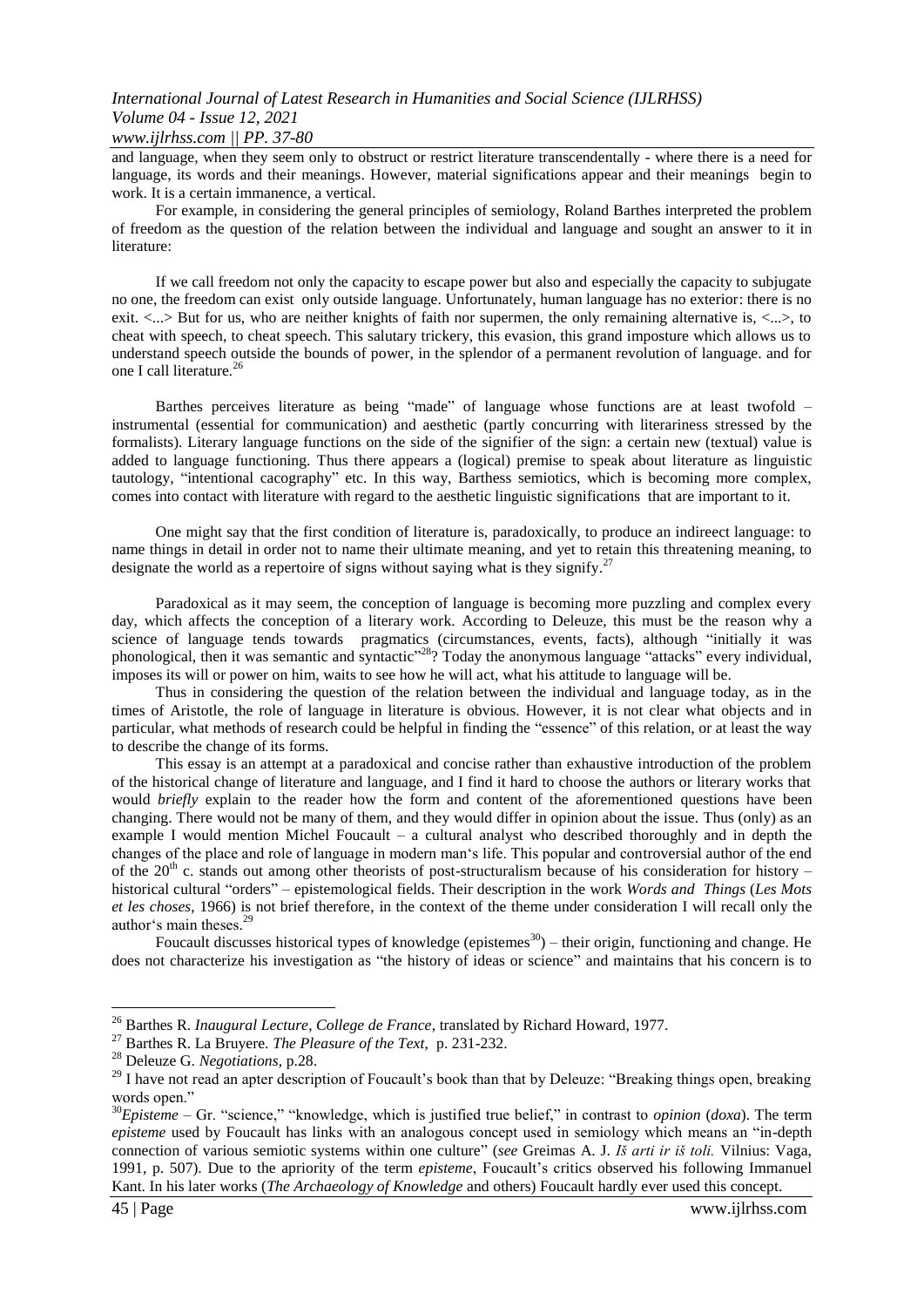#### *www.ijlrhss.com || PP. 37-80*

"bring to light the epistemological field, the episteme in which knowledge grounds its positivity."<sup>31</sup> (A similar question about the verisimilitude of literature as poetics was posed at the beginning of this essay.)

In discussing the transformations of knowledge (its culture), Foucault indicates its three turning-points. However, the main one is the present mode of human existence which started in the  $19<sup>th</sup>$  C. when psychology, sociology, and linguistics began to solve problems that empowered one to speak about their scientific knowledge.

In his explanation of the historical stages of Western culture (Foucault characterizes them as changing structures which determine opinions, theories, and even sciences), the author bases himself on the change of the relation between "words" and "things" and points out its three forms ("epistemes"): the *Renaissance* (16<sup>th</sup> C.), *Classicism* (17-18<sup>th</sup> centuries), and the *modern* form (since the beginning of the 19<sup>th</sup> C.).

According to Foucault, in the episteme of the *Renaissance*, or humanism, the word and thing are "identical, immediately linked and even interchangeable, they form one *text.* This is a *word – symbol.* It itself can be interpreted like all other phenomena of the same (one) world.

In the *Classical* (rationalistic) stage, the word and thing become separate, their immediate similarity disappears, and it is thinking and imagination that intervene. This is a *word image.* Differences as well as identities of the word and thing are now perceived . Language plays a special role in the explanations of the world: it has an exceptional place and function, it introduces things and analyzes this introduction (thinking about them). All (world) objects are described in *language space* according to system characteristics – form, quantity, size, spatial relations among elements. To explain the universal order of things, science opts for artificial rather than natural signs which are the only instruments in conceiving of and discussing the aforementioned order. A human being is visualized in the image of God, his powers merge with those of the infinite. There arise questions of the borders of rational knowledge (in Immanuel Kant"s gnoseology) which indicate the beginning of a new Western cultural episteme: subjective transcendentality restricts links among images, and the phenomena unreachable to transcendence – life, work, language – are the prerequisite for the cognition of new objects.

According to Foucault, in the  $19<sup>th</sup>$  c. the West attempts to perceive Kant's triangle of knowledge issues "critique – metaphysics – positivism." It is the axes of the present-day *modern cultural episteme.* Whereas the two earlier epistemes did not require man"s exceptional activity, now, without a man as a biological creature (without life), without things produced by man, as without his language, the interrelation of being and thinking is inconceivable. New objects of research – life, work (biology, political economy, production) and language are now investigated by new sciences (biology, political economy, and linguistics). Thus, all this complex triad (life, work, and language) is the mediator between the word and the thing. In the newest episteme it is no longer space but *time* which is the main form of being of world objects therefore, the condition of their knowledge is *history.* This is evident in new investigations of language. The focus of attention is theories of flexion rather than the significance of the semantics of names: it is not names as images of the world, but grammatical structures that determine / create language meanings. The word (language) is autonomous and has its own being and history. It opens the world to a human being at the same time that it encloses him within itself. The great problem of cognition, or its main question, is knowledge<sup>32</sup> of *oneself* – man's biological nature, everyday work and everyday language. (The construct (structure) *man* encompasses his own relation to life and language.) In Foucault"s view, language is a system without balance.

Foucault"s analysis of *epistemes* shows that knowledge is determined by a certain power (dominance of institutions); and, on the contrary, knowledge exerts influence on power.<sup>33</sup> Literature and language also play an immanent role in this connection. The presence of literature in epistemes (of knowledge or culture) most likely permeates the cells of power – different "techniques," among which are language discourses as well as the *scientific* knowledge of man, as Foucault calls it. Every epoch speaks for itself. In his works that followed *Words and Things*, in all three cases Foucault speaks about the style (mode) of existence which is shaped by its three different sides – ideas of knowledge, power, and subjectivization.

As has been noted, there are some other apt examples. In my view, however, most of them (in one or another aspect) would emphasize Foucault's idea about the change and meaning of the role of language in culture and an ever different (new) attitude to language. Therefore let us return to tendencies of epistemology which are only illustrated by Foucault's example.

<sup>31</sup>Foucault M. *The Order of Things: An Archaeology of the Human Sciences* (Translation of *Les Mots et les choses*), New York: Vintage Books, 1973, p. Xxii.

<sup>32</sup> Foucault M. *The Order of Things: An Archaeology of the Human Sciences* (Translation of *Les Mots et les choses*), New York: Vintage Books, 1973, p. 250-302.

 $33$  Foucault's more exhaustive description of the relation between power and knowledge can be found in his works *The Order of Discourse*, *Discipline and Punish*.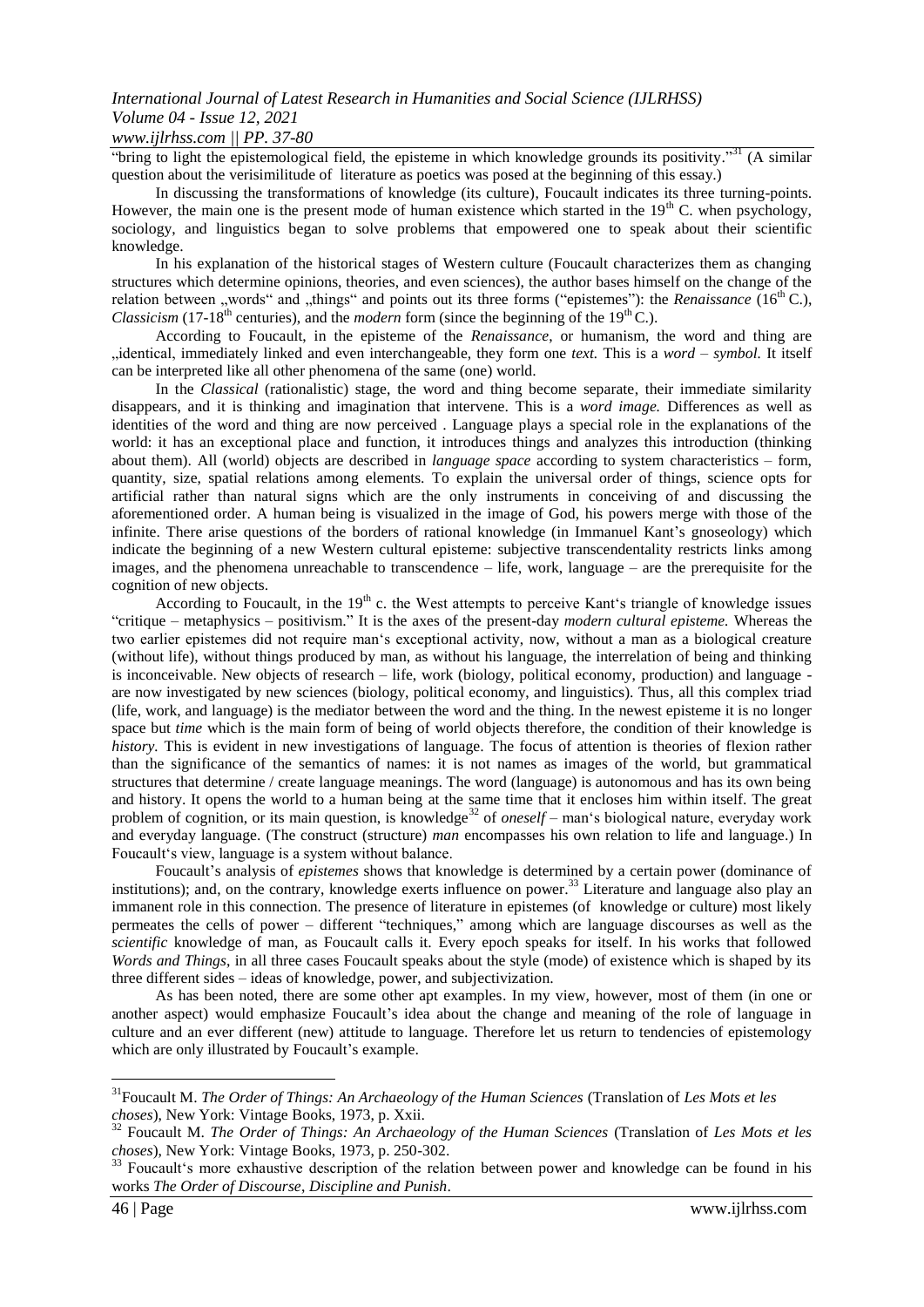*www.ijlrhss.com || PP. 37-80*

To sum up, one can assert that since the Renaissance literature has been drawing closer to the explanation of *man's world*. At the end of the  $19<sup>th</sup>$  c. all – ethical, ethnic, political and other – values are gradually losing their relation to religion and becoming subject only to literature. Friedrich Nietzsche"s challenge to God not only directed Western Europe towards secularism, but also gave life to its reviving literature. Dante, Shakespeare, Adomas Mickevičius, Honoré de Balzac and others gave way, maybe only temporarily, to James Joyce, Marcel Proust, and William Faulkner. Greek and Roman, Judaic, Christian, Northern mythological roots intertwined to nourish the modern literature of both the Old Continent and the New World. New theories had to be developed in order to conceptualize it. It became the problem of all world literature.

It is obvious that 20<sup>th</sup> C. literary theory is not a "closed and academic esoteric discipline  $\langle \dots \rangle$ , and critique found itself in a state of shock<sup>34</sup> due to the loss of preconceived values and criteria, traditional authorities, transcendental cause (genre, autonomous beauty, authorial meaning and the like)." This shock therapy is efficient, as it seems that every few decades literary theories grow in number. As a matter of fact, it was phenomenological and structural linguistic interpretations (wide and deep) of literary works which became distinct after literature's shocking losses.

Questions of the  $20<sup>th</sup>$  c. ties between literature and linguistics were developed by Ferdinand de Saussure, Russian formalists (Roman Jakobson, Viktor Shlovsky), semioticians (Jurij Lotman, A.J. Greimas). Analytical philosophy was developed; it became popular, and the object of its analysis was language. Other philosophers" concern with language does not grow weaker either. And it is the present-day linguistic and anthropological theories that make one raise the issue which was understandable to Aristotle that is, ones which reflect on the preconditions of the literary work"s presence and only then explain its inner structure and outer conditions. It is no wonder we are strongly advised to supplement the Aristotelian literary aesthetics with a new content (Gérard Dessons),  $35$  or we hear demands to forget it altogether (Jacques Derrida),  $36$ 

Among these alternatives there remained almost no place for the category of a classical literary work. The latter was replaced by a *probable* - loosely defined - conception of modern / postmodern literature. It has no opposition between object and subject, it is without beginning and end, without co-ordinates of time and space. Today, the philosophical (abstract) literary insight and sensory experiences of a literary work are not (should not be) opposed or radically separated.

Contrary to literary scholars" expectations, literary theory seems unusual: it doubles, trebles… It is multiple. There are many theories which are contradictory, they supplement and transform into one another. In addition, they are simultaneous. Attempts to classify, distinguish between them and join them into "classes" are pretentious, however, they are futile. One can only indicate tendencies of such classification the names of which are relative.

For instance, in the second half of the 20<sup>th</sup> C. *interpretational*, or *conceptual*, criticism develops and becomes popular. Its variety is rather wide<sup>37</sup>, as every major  $20<sup>th</sup>$  C. philosophical trend can (and does) create its concept of the literary work. And there are quite a few of them.

Every philosophical trend first elucidates the epistemological insights which become significant with regard to a literary work"s place and role in culture. Philosophy (its direction) influences a further, more specific, interpretation of the aesthetic presence of the literary work. The latter traditionally depends on knowledge of reality and man"s self-awareness. However, there appears an alternative in interpreting the work itself as an object of analysis: an integral system / structure of the literary work"s significations can be discussed through its relation to the philosophical concept of reality, or it can be explained and perceived in terms of its own (system / structure) relations of significations – ties, oppositions, coincidence, differences, etc.

Thus the philosophical literary concept, as in the case when one grounds oneself on the undefined ("evident") concepts called "axioms," makes criticism set certain aims and devise the appropriate methods. This is not a simple and an easy task. In this case criticism can be compared to a lonely scout who is sent to the rear

<sup>&</sup>lt;sup>34</sup> Jurgutienė A. Įvadas: konceptualioji kritika. *XX amžiaus literatūros teorijos. Konceptualioji kritika*. Vilnius: Literatūros ir tautosakos institutas, 2010, p. 7-8.

<sup>35</sup> *See* Dessons G*. Poetikos įvadas.* Vilnius: Baltos lankos, 2005.

<sup>&</sup>lt;sup>36</sup> In Derrida's view, truth resides not in speech but in writing, and this changes the imitational conception of art and truth important in literature and aesthetics: "*the history of metaphysics, which has, in spite of all differences, not only from Plato to Hegel (even including Leibniz) but also, beyond these apparent limits, from the pre-Socratics to Heidegger, always assigned the origin of truth in general to the logos: the history of truth, of the truth of truth, <…> has always been the debasement of writing, and its repression outside "full" speech"*  (Derrida J*. Of Grammatology*, translated by Gayatri Chakravorty Spivak, Baltimore: John Hopkins University Press, 1997, p. 75-76).

<sup>&</sup>lt;sup>37</sup> See *XX amžiaus literatūros teorijos*: vadovėlis aukštųjų mokyklų filologijos specialybės studentams. Ed. Aušra Jurgutienė, Vilnius: Vilniaus pedagoginio universiteto leidykla, 2006.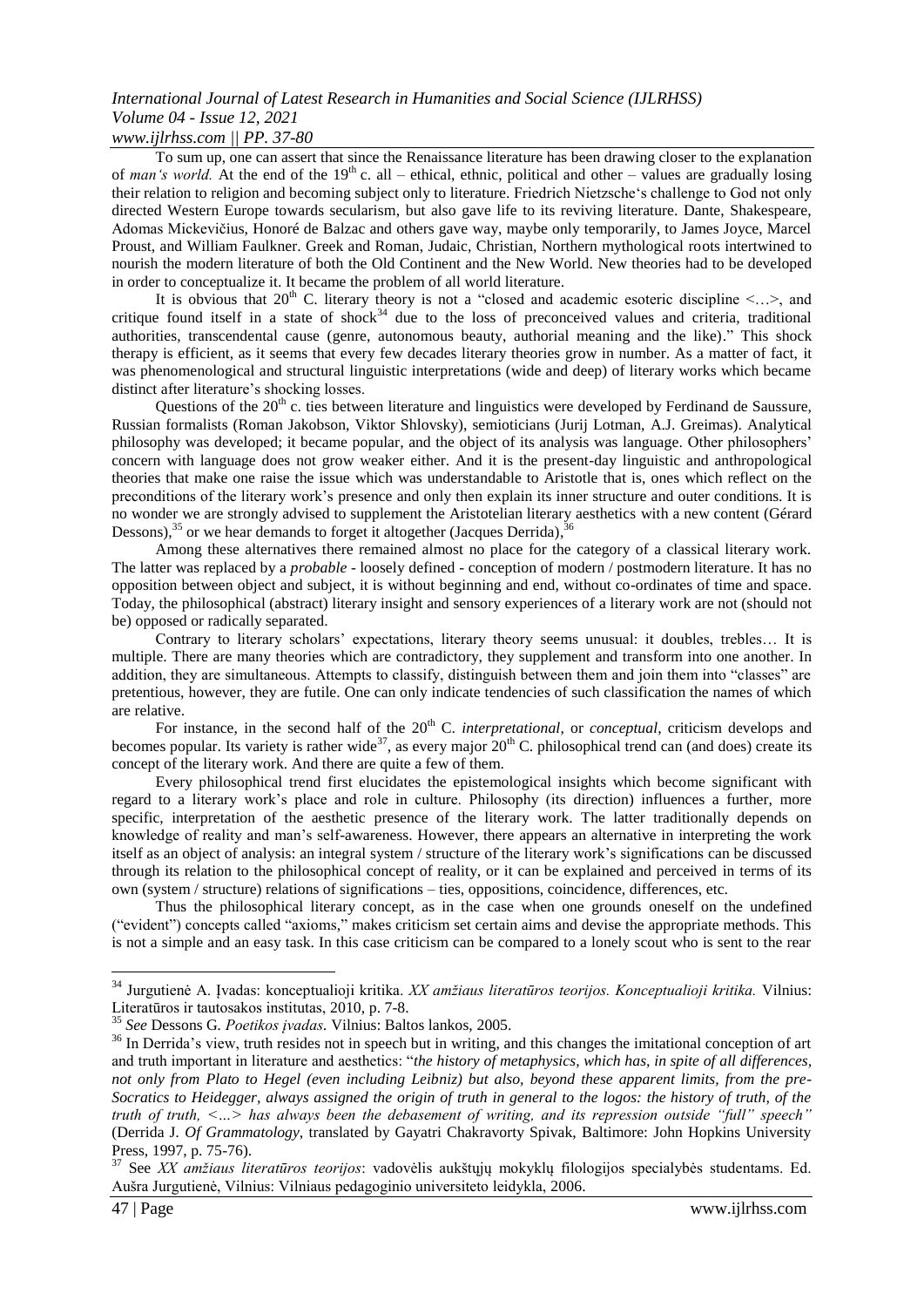### *www.ijlrhss.com || PP. 37-80*

of the enemy by military leaders who have just begun a battle. The military leaders would not be able to rescue the scout who was caught in ambush or ensnared in any other way a great distance away. Likewise, philosophers would not be the best advisors to the reader who experiences the effect of a concrete literary work upon his soul. In both cases one should trust his own courage, greater than a fear of world phenomena, and in our case – literature, that he has never experienced.

In addition to this, individual experiences, as a result (gained experience), have to be described; however, a great number of authors feel fear of a white blank sheet of paper.

The author of this essay is not daring either.

I also found it hard to begin discussions that in my mind I call a talk about the aesthetic *presence* and *absence* of a literary work, a certain mental condition for the visual sensing of it, but also one that is beyond my field of vision thus far.

The blankness of a white sheet, the state of beginning which should give rise to the beginning of this talk, and later – to the literary work"s being, seems both real and unreal. For example, the poet Gintautas Dabrišius admits he has tried to draw but while looking at a white sheet of design paper, he used to feel as if he had fallen into a pit. 38

Even so, neither a diversity of philosophical assumptions nor a fear of the pit of a white sheet, or eager anticipation of intuitive insights, would change anything. Wittgenstein, whom I quoted at the beginning of this essay, provokes – he proposes not to give prominence to what we start with. It seems to me that one should subscribe to this view. Later, when we attempt to find the distinguishing lines between what we call subjectivized structure (which has the center chosen by the subject) and what resists the subject's imposed order, we may find more arguments not to regard the beginning and the end as highly significant fixed points.

The essay, or even a systemic (epistemic, paradigmatic) discussion of questions, can have many beginnings, and they all wait for the author. It is true that we can start drawing a tree from any part of its structure – roots, top, branches, trunk. The drawing, as an analogue of structure, is not the same as the growing of a tree according to certain inner stages of its development.

If we perceive a literary work as our (first of all, readers') experience of ties and convergences of the signification and meaning of the world, text, language, writing and reading, we have to admit the contingent and universal character of every (chosen) beginning. One can start several times. When there is more than one beginning, not any of them can be singled out as the main one. The beginning is multiple: one turns back to what has already happened, sees what has been experienced, the beginning points to what is already here.

Having perceived what is present and what is absent, let us write down as our own the following words and questions, at first glance – remote from a literary theory:

*To see and to touch. To sense and to imagine. To understand.*

*What and how?*

*Who senses and imagines? Or merely understands?*

*Why?*

The questions complement one another. They create a mental space of literature's "physicality." Being metaphorical, they resemble a (mathematical) equation in which there are many unknown quantities (too). How to find them? Probably as always: to single out each unknown quantity and characterize it by the known ones**.**  But can it be an equation when we discuss an experience rather than knowledge? According to Aristotle's principle of mimesis, it is the aesthetic function of the thing – the act of recognizing the represented thing that is more important than its image. And this is the one that gives pleasure. What is this unknown quantity from knowledge equation? And could such an equation be solved?

The sign nature or function of literature, which has already been mentioned, is very important. Under what conditions is the literary work, as a social phenomenon (a fact, a system of facts), both a *thing* and a *sign*? O maybe something else? If the thing does not correspond to a physical body, there opens a metaphysical chronotope of events, among them – linguistic. It could also have a (metaphysical) surface which can be conceived of as a logical body, as the surface and depth of words. The works of Michel Foucault, Jacques Derrida, Gilles Deleuze, or Felix Guattari both affirm and negate the sign nature of literature, actualize it as a "virtual" reality.

Paradoxically, to *see*, *touch*, *feel*, *imagine*, *understand* do not require to *know.* Knowledge is gained later due to its nature – to arise from the borders of transcendentality that one does not go to but returns to. This is most daringly advocated by adherents of phenomenological thinking. It will be possible to know later, when you *already* see, touch, sense, imagine, understand something.

What do you get to know in this case?

<sup>&</sup>lt;sup>38</sup> Žmogus – kito dangaus kiaušinis: Poetas Gintautas Dabrišius atsako į Romo Daugirdo klausimus. Metai, 2013, nr. 3, p. 102.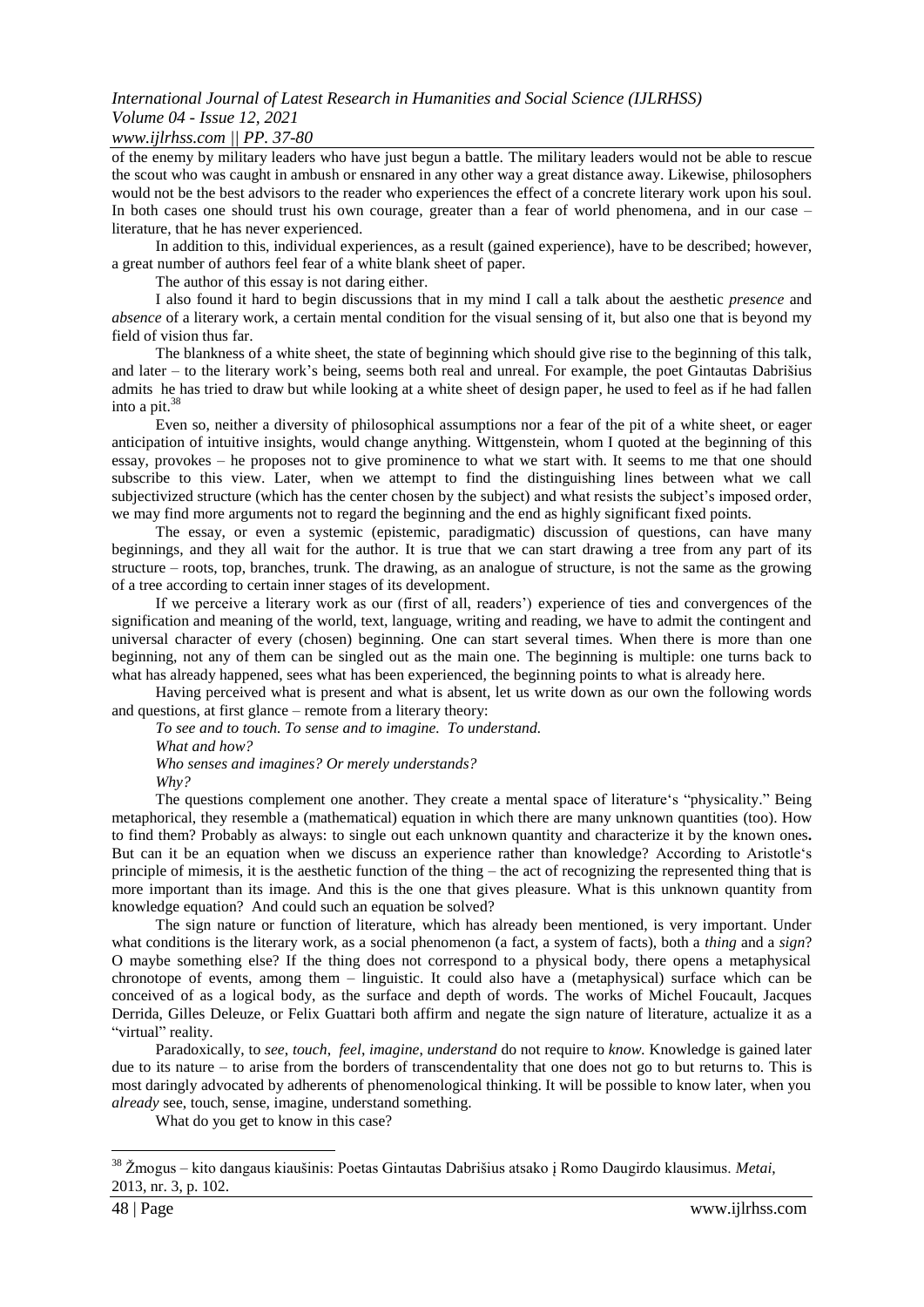*www.ijlrhss.com || PP. 37-80*

It is not easy to answer. Aristotle's idea of poetry as being more "philosophical" than history because it "reveals general laws whereas history shows<sup>39</sup> isolated events," should not be understood as merely epistemological. It is not simple to keep an appropriate distance from the general questions of literature which is called knowledge, or transform them into the perception of presences of literature characteristic to it:

What is needed is not a "question and answer" but something more. Namely, if we want to discuss about the borders of *art*, first we have to clarify how we should understand what *art* is, and only then we could discuss its *borders* (frontiers). We have to start the analysis of the problem not with the question about *what* are the borders of art but with the question about *how to explain* the borders of art.<sup>40</sup>

At the beginning of a discussion about a literary work, no one is confident that he knows what the *literary work* is. He does not know whether it really is. The literary work does not resemble natural phenomena, for example rain, a rainbow, a tree. It is unlike things produced by ourselves, for example an axe, a chair, a computer. It is different from our spiritual phenomena – dreams or other images, daydreams, thoughts, theories. One can only believe that since Homer"s times we have been reading literature and know what it is that we call a literary work. Or maybe we are mistaken? Maybe we do not know it but still call it a literary work? It has already been observed that some social cultural phenomena are dissociated, "hidden" from consciousness. Events are never only (a literary work"s) body, merely a "firm" structure but something different, something that emerges in a meeting between the work and the reader. Thus, from the blankness of a sheet of paper there emerge quite obscure things so far. It is not the first time I receive this impression. I have written about similar questions of the *beginning* in the book *Estetinė literatūros gyvybė* (*The Aesthetic Vitality of Literature: The Axiological Spectrum of Contemporary Lithuanian Prose*). <sup>41</sup> However, I would not urge one to leaf through it, as the reader himself chooses what he should read first and what book not to open at all.

To my mind, imagination<sup>42</sup> already *sees* ties between the mentioned and unmentioned questions. It finds it easy. The role of imagination in thinking was discussed already by Epicurus and Aristotle. Imagination was important to René Descartes who searched for the origins of intellectual intuition, as well as to Immanuel Kant who attempted to systematize discussions of knowledge and beauty. In structuralism it helps create units of semiotic organization and form their logical ties. Further in the esssay imagination will be more thoroughly discussed, and now let us remember that the initial sensory perception essential for literature is not its sole or all its content.

Wouldn't it be easier to *reflect upon* the posed questions, wouldn't they become clearer if I narrowed them down, and added that in asking them I intended to speak about the sensing of a poem, novella, novel, or drama – about seeing, hearing, imagining? There would probably arise new questions. Sensory perception is an encounter with things that are detected by our senses, and the literary work, as has been mentioned, belongs to the world of language, which is not material in a usual sense.

It is only phonemes and graphemes.

Are they equivalent? Or do they only point to each other? Can we view them as structures of significations (according to semioticians, sememes) that are generated or as references (of lexemes) to things of the reality? In structuralist analysis, the representatives (supplements) can be usually replaced by other representatives. Barthes stressed that the function of literature is to "make the reader the producer of a literary work" and observed the following:

Our evaluation can be linked only to a practice, and this practice is that of writing. On the one hand, there is what it is possible to write, and on the other, what it is no longer possible to write: what is within the practice of the writer and what has left it; what texts would I consent to write (to re-write – *ré-écrire*), to desire, to put

<sup>39</sup> Aristotelis. *Poetika*, op. cit., p. 289.

<sup>40</sup> Katalynas A. Meno ribų problema. *Athena*, 2006, nr. 1, p. 181.

<sup>41</sup> Martinkus V. *Estetinė literatūros gyvybė: aksiologinis šiuolaikinės lietuvių prozos spektras.* Vilnius: Vilniaus pedagoginio universiteto leidykla, 2010.

<sup>&</sup>lt;sup>42</sup> The traditional conception of imagination was narrower and more rigid, see.: "Imagination is the faculty of the mind to recreate the image of a sensory object even when the object is not directly present to the senses (e.g. when we remember something) as well as form new images" (Holder A. *Filosofijos ţodynas.* Vilnius: Alma litera, 2002, p.225). Aristotle explained imagination as the "ability to form images. "It is not identical with other abilities or states of mind (sensory perception, assumption, knowing and thinking) which "allow us to decide, assert the truth, or to err. "To sum up, according to the philosopher, it is a "movement engendered by actual sensing" (Aristotelis. Apie sielą. *Rinktiniai raštai*, p. 385-388).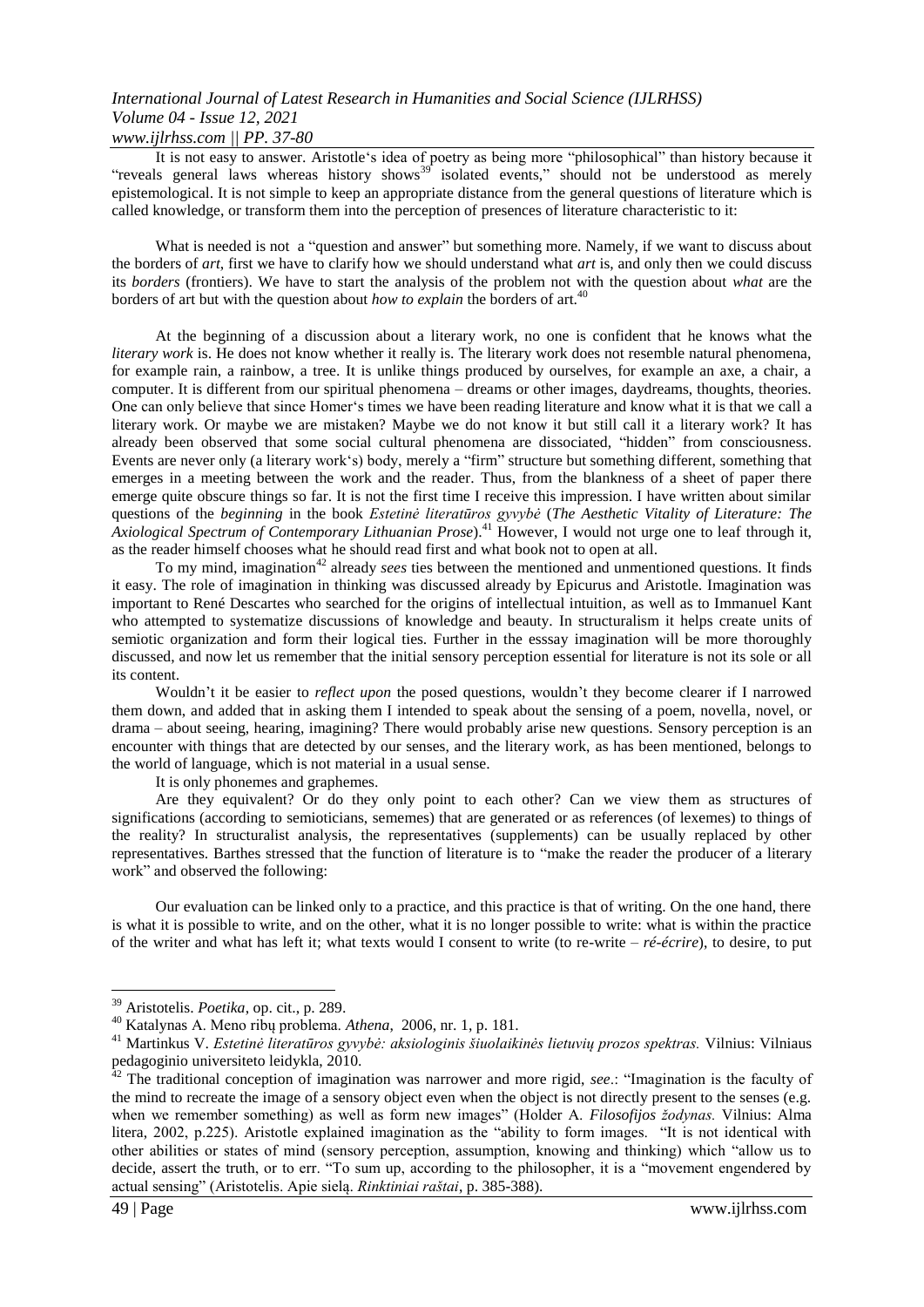#### *www.ijlrhss.com || PP. 37-80*

forth as a force in this world of mine? What evaluation finds is precisely this value: what can be written (rewritten –  $r\acute{e}$ - $\acute{e}$ *crit*) today: the *writerly* (*le scriptable*).<sup>43</sup>

For all that, the sounding of words (phonetics) has retained some of the initial experience of the world; however, we can expect much less of it from writing. Unlike pictographic signs in a hieroglyphic culture, our writing does not have etymological prototypes. Visualness of literature is undoubtedly related to more complex forms of image, imagination and modes of its experience, and it is not easy to think and write about them. The phenomenological view of literature is complex – it doubles, trebles, and depends on the *one* who sees.

If the *eye* is also viewed as thinking, reason, soul, a human being etc., seeing can be perceived as a primary and lasting experience of all that there is. Maurice Merleau Ponty who analyzed a *glance* as a phenomenon of double sensation, claims that seeing is "touching with a glance," and the aroused thinking intensifies the "inner glance."<sup>44</sup>

Thus both oral and written forms of the literary work make it possible to hear or see with the senses, the significance of which was discussed already by Plato and Aristotle. Again, or in a somewhat different way, there emerges the image of its *materiality.* Not all kinds of art are being affected by metaphysical, that is, thing-less, centers. The literary work can be partly compared to a painting, to any other world phenomenon whose sensorial nature does not raise any doubts, and its abstract thematic content emerges next to it and through it. A literary work can be seen, heard, in some cases even touched, it can be a different *trace* not only on paper or ox hide, but elsewhere – in a tree, clay, lead slab, on the computer or some other screen. A literary work is written down, it is the script of the work"s text which every reader decodes in his own way. The act of writing down is complex, and the difference between ideography and the trace of letters in literature should be noted. The alphabetic writing is signs of signs, as it contains sounds which are also signs.

What is written down? It could be a literary work"s *contemplated* being which we discuss in this essay. It was also Friedrich Nietzsche who thought that writing is not originally linked with "being" which makes the being of the words possible.

Here one should bear in mind one more premise of the questions under discussion: everything that of old was called the peculiarity of literature is not the primary material entity. As a thing – a book or any other copyholder, it belongs to culture – artefacts. For example, how do *parallellism*, *repetition*, *rhythm*, *a poetical function* and other poetic principles, which were pointed out by Russian formalists, operate in a literary work? They are most likely singled out or noticed not only by seeing and hearing. Only in the complex structure of consciousness the *word* can be experienced "as the word" and not as a simple naming of the thing; it is only in imagination, which generates significations of "poetical discourse," that the literary value of words and syntax is possible. A poetic value, literariness, artistry**,** aestheticism and differently defined peculiarities of literary works are characterized only in the act of speaking or thinking, that is, in the participation of consciousness. Their speechless experience comes with intuition, feeling, instinct. It is no wonder that literary theories and criticism pay heed to the psychology of the literary work"s perception and the psychology of literary creation which is broadely interpreted.

When we start apeaking about mental experience - gained by thinking - in the process of speaking (telling) or writing down, we lose touch with a concrete (material) reality, withdraw from its individual forms towards universality and find ourselves in complex structures of significations created by a domineering consciousness. It is no wonder that in the newest linguistic considerations both the integral image of *thing – word – writing* and their arbitrary links with reality, are becoming stronger. True, the latter is also more often interpretational, symbolic, it bears little resemblance to its forms – things or metaphysical being (ideas) described in traditional philosophy, and language, with an ever growing force, pervades all spheres of intense human activity (creation).

For this reason, all the questions posed in this essay begin to sound differently. Convergences of being and man"s being become the axis of literary discussions, that is, the asking of questions and the possibility of answers. According to Foucault, one can ask, as Nietzsche did: "Who is speaking?," and the answer, as Stephan Mallarme<sup>45</sup> observed, can be heard (seen) in the very word. It is a matter of fact that linguistic analysis constructs its objects of investigation as structures, but do human sciences and mathematics deal with the same structures? How are empirical language components and finite / open human experience related?

In the case of the thematics of our essay, a question arises: what – linguistic, psychoanalytic, ethnological, or perhaps anthropological conception of the sensing of a literary work is / will be kept in mind? Will we narrow it to the congruence of culture and literary semiotics? Will we search for the general aesthetic

<sup>43</sup> Barthes R. *S / Z.*, *translated by Richard Miller*, Blackwell Publishing, 1974, p. 4.

<sup>44</sup> Merleau-Ponty. *Akis ir dvasia.* Vilnius: Baltos lankos, 2005, p. 64-76.

<sup>45</sup> Foucault M., *The Order of Things*, p. 382.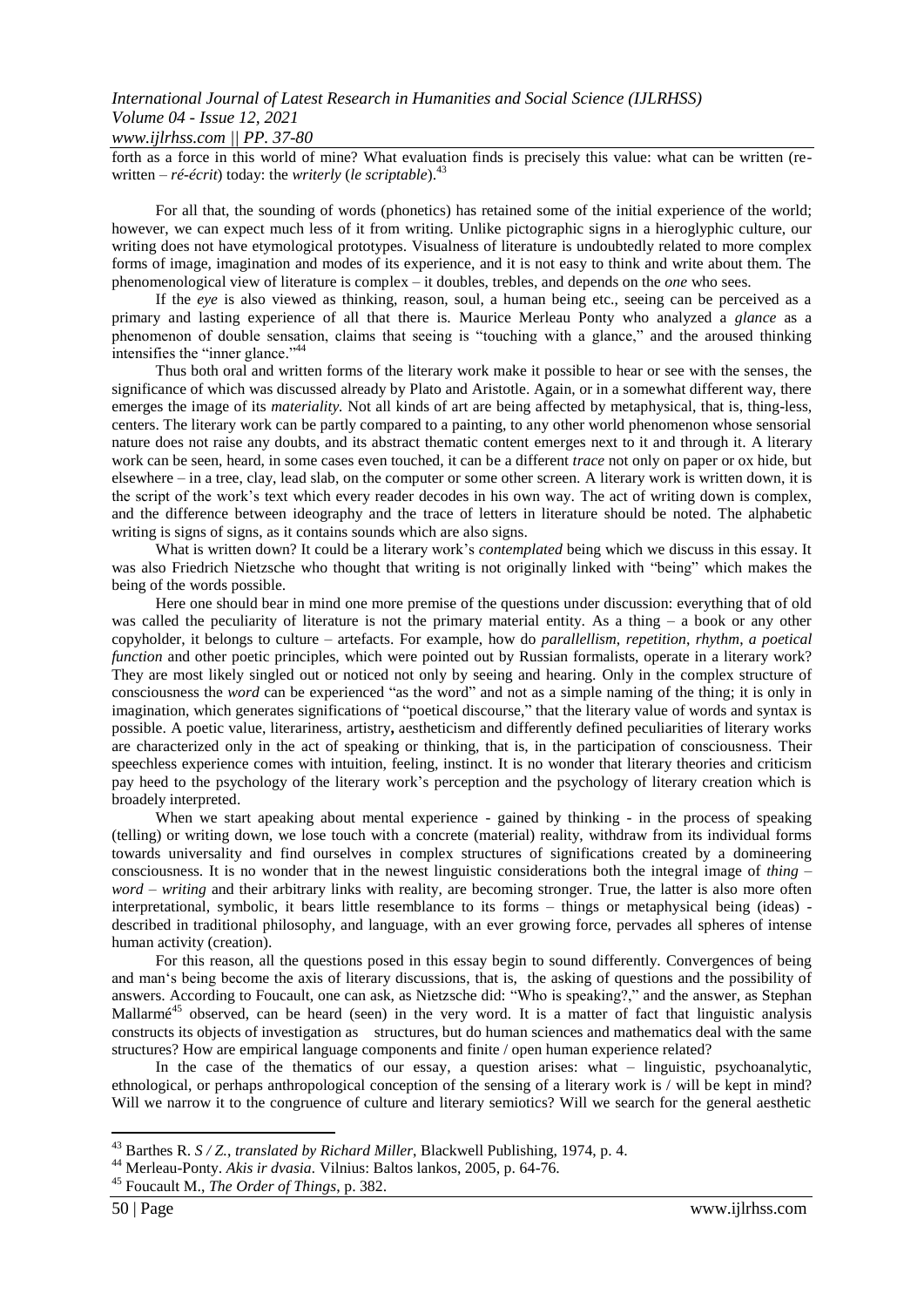#### *www.ijlrhss.com || PP. 37-80*

presence of the literary work and that of all artefacts? Will we differentiate fiction from kinds of literature akin to it? Will links between psychology, sociology, economics as well as other sciences and the literary work be acceptable to us in place of literary aesthetics? What will be the place of language and the human being in literature?

Language is important to literature not only as its material or instrument; it determines the author's and the reader"s directions of gaze, governs forms of states of writing and reading, raises questions of the place and role of literature in man"s communication with other people and in his knowledge of the world.

Literature does not only gain a lot *from* language and *through* language, it itself returns to language.

The semantic content of literature does not usually raise any doubts. Arguments arise only with regard to its form and meaning: a literary work can give (foster, stimulate etc.) aesthetic experience (pleasure, admiration, joy etc.). In addition, it can teach one to think, feel, become more honorable, raise existential and other questions of life. Therefore it belongs not only to literature but also to the field of knowledge (science), faith, politics or ideology as well as to language as communication.

Communication as well as sensory references do not allow the work of literature to close within itself, it brings it to the world and life again. According to Greimas, the "sphere of beauty" in the objects created by artists "forces its way into the world which becomes a place of aesthetic encounters and events."<sup>46</sup>

The individual experience of a literary work is based not so much (not only) on theories as on a visualized, cognitively imperceptible state  $-$  a confluence of language, senses, values, faith, hope, and many other components of this state.

What is its *manifestation*? We all have our own examples. They should be closely observed and at least some of them should be included into the general – philosophical explanation or understanding of experiences.

#### **Maironis. "The Heart and Reason"**

Shouldn"t the essay have started with an example? All the more so that it was at hand, waiting on the work desk.

A literary work (selected by ourselves or the one which finds or chooses us) does not reveal its aesthetic value all at once. The reader resists until he finds it interesting and aesthetically valuable. The literary work and the reader"s meeting is like that of scouts: the possibility of a deeper relationship is being explored. And only when the reader accepts this possibility, the literary work's internal structure (the manifestation of its various significations) begins to function. This possibility is opened up to the reader through the phenomenological existing on the surface and called an appearance – manifestations of the literary work.

Therefore, without considering the theories that seem insufficient and not well known to us yet, let us revert to the beginning – of both the essay and its main motif – the aesthetic presence and the sensing of it.

*Let it be* as always – *in the beginning is the word* (*of literature*). Heard and perceived individually and experienced differently by me (us).

It might be somewhat unusual when the search for the beginning of the essay continues almost until the middle of the text. This is not the way it is, however. I do not think that Wittgenstein would contend that his *Logico-Philosophical Treatise* starts in the middle – with the fourth proposition ("The thought is a proposition with a sense"). There is also the first proposition of the treatise ("The world is everything that is the case"). They are not that simply interchangeable.

Let the poem be an example of the *word*. (To fulfill the objectives of this essay, the novella, play, essay, or even the novel would also be relevant; of course, their longer texts may broaden the discussions). Moreover, there will be a clear priority of the poem"s form; perception or reception are secondary, as they cannot be based on the assumption that "in the beginning there was *nothing.*"

Let there also be a chance occurrence, when lists of authors / literary works have neither beginning nor end.

These lines were written in the year of Maironis"s anniversary. The entire year I kept his collection of poems *Pavasario balsai* (*Voices of Spring*) at hand on my work desk. Sometimes I reread the poem *Evening*, without any analytical considerations, but now, for the purpose of the questions posed in this essay, I open the poem "The Heart and Reason," a romantic confrontation between the poet's dreams and reality, feeling and reason. Does anyone still take an interest in this? I hope so. The reason is that a while ago I was reminded of this poem by both an actor in a public literary evening and the performer of the song based on the lines of this poem by Maironis.<sup>47</sup> Its title reminds one of a handbook of empathy, and its text's attraction seemed to me hedonistic

<sup>46</sup> *Greimas A. J. Apie netobulumą*, p. 204.

<sup>&</sup>lt;sup>47</sup> In a song contest "Boldly and high voices will rise," held in commemoration of Maironis's 150 year birth anniversary, it was performed by Gabrielė Griciūtė and others. The music was written by Tautrimas Rupulevičius-Onsa.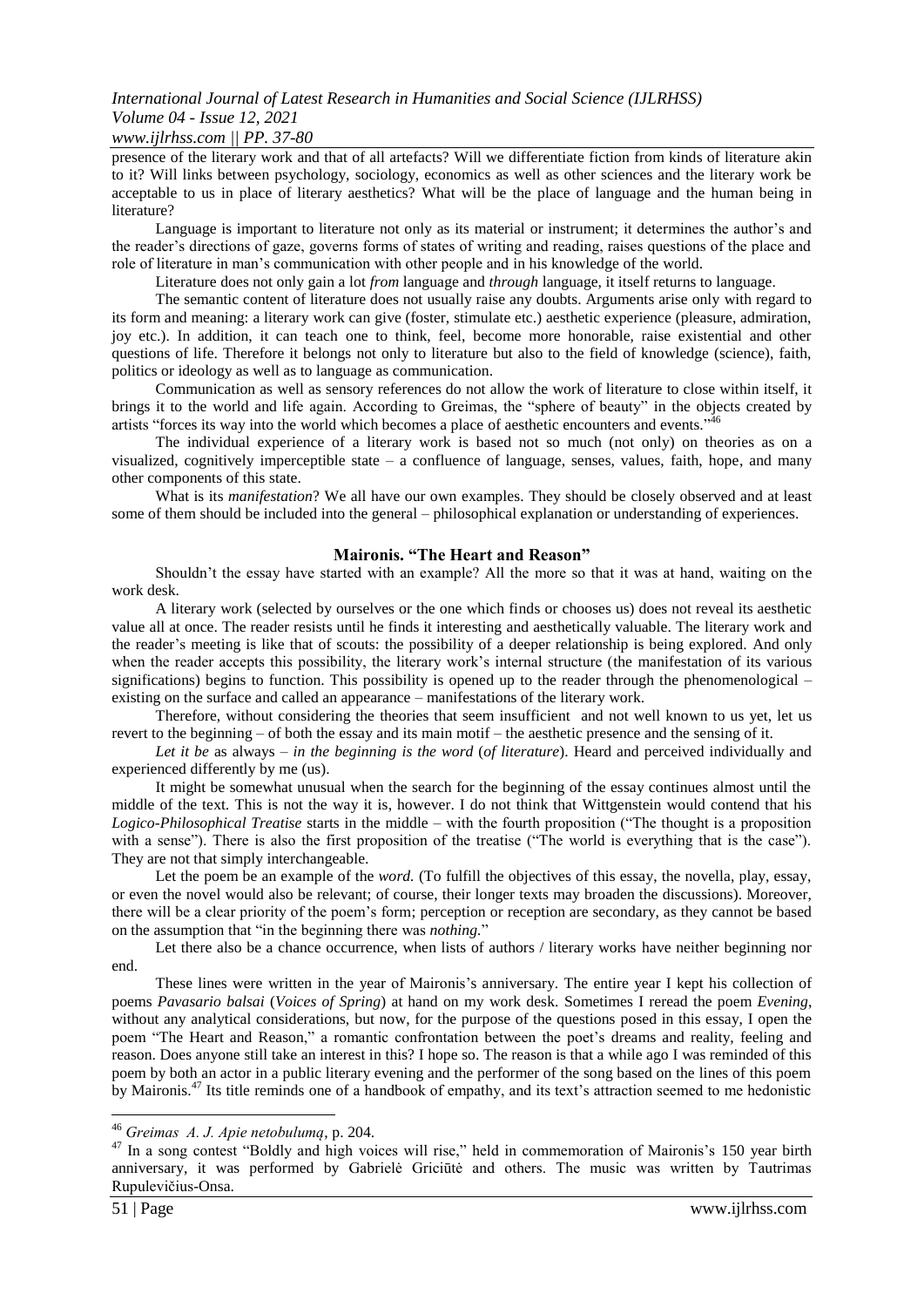### *www.ijlrhss.com || PP. 37-80*

– the glowing faces of both the actor and the singer were radiating the sheer bliss of their *bodies* – their performance was accompanied by the sense of pleasure of the words and melody of the song. The poem merged with sounds of another world of music and there appeared more traces of it outside itself.

Thus let this poem assist us in starting to concretize rather than conceptualize discussions on the reading of the *literary work* as its *sensing*. Since the poem was read earlier, a question will arise about how the previous experiences (not only the aesthetic experience) blend with its text that is being read *now.* We will not evade them as traces of the experiences of consciousness, and we should not even try; on the contrary – we should combine them with all that we experience *now.* The relation between the poem"s lyrical subject and its reader, as their state of being, will have to be defined anew. As always, there can also be questions concerning the mentioned or unmentioned aesthetic principles and literary (*poetical*) theories.

Their traces in consciousness are probable; however, having apologized to the theorists with whom we have agreed upon the poetics of an *open literary work*, <sup>48</sup> let us forget their insights and disputes. These traces are *referential*, they are linguistic signs (in essence, their only one side – signifiers), the function of which is to narrate the story, to communicate something, to inform. It is probable that something else exists – the poem as an object, the poem as a *body*, the poem as the exterior of its inner world. It was the actor and the singer who made me feel it, when the *familiar unfamiliar* poem intrigued me with all the words of (Lithuanian) language written and spoken through the poem, with its all ethnic, genetic, and structural – arbitrary – relations.

Let us open *Voices of Spring* and read it together. The way we can, have learnt or are used to. Reading is always democratic - at least in the beginning everyone can read as well as search (wait) for aesthesis (catharsis, epiphany, ecstasy etc.).

## **The Heart and Reason**

*So many times my experienced reason Advised me to silence the heart, And it relishes self-delusion, As it arcs for eternal love.*

*But the blossoming of love Is so brief and deceptive! Jealousy wreathed in briar roses follows it, And the bells ring about mourning,*

*And on its withered leaf The fallen dew of tear Will not revive the grave that"s cold By miracles that are.*

*It won"t revive what once died away, Offended by the morning frost? Relations having broken off, Won"t be renewed anon?..*

*Pain and anguish are what remain The wound that won"t heal up The broken heart complains With a prayer of blood-stained heart!..*

*My little heart, that"s been tempted And cried not once*, *Just hear the word of common sense at last And listen to its advice?* (translated by Daina Miniotaitė)

Thus Maironis"s poem is *accidental* (both to me, the author of this essay, and its reader). It is also accidental with regard to Maironis, as it may not have been written at all.<sup>49</sup> The first publication was in the fifth

<sup>48</sup> Umberto Eco"s concept, *open literary work*, will be elaborated upon further in the essay.

<sup>&</sup>lt;sup>49</sup> I was not concerned about the circumstances of the poem's birth (composition). Yet one should agree with those who might say that the poet was free, that is, free not to write it at all. The poem may not have been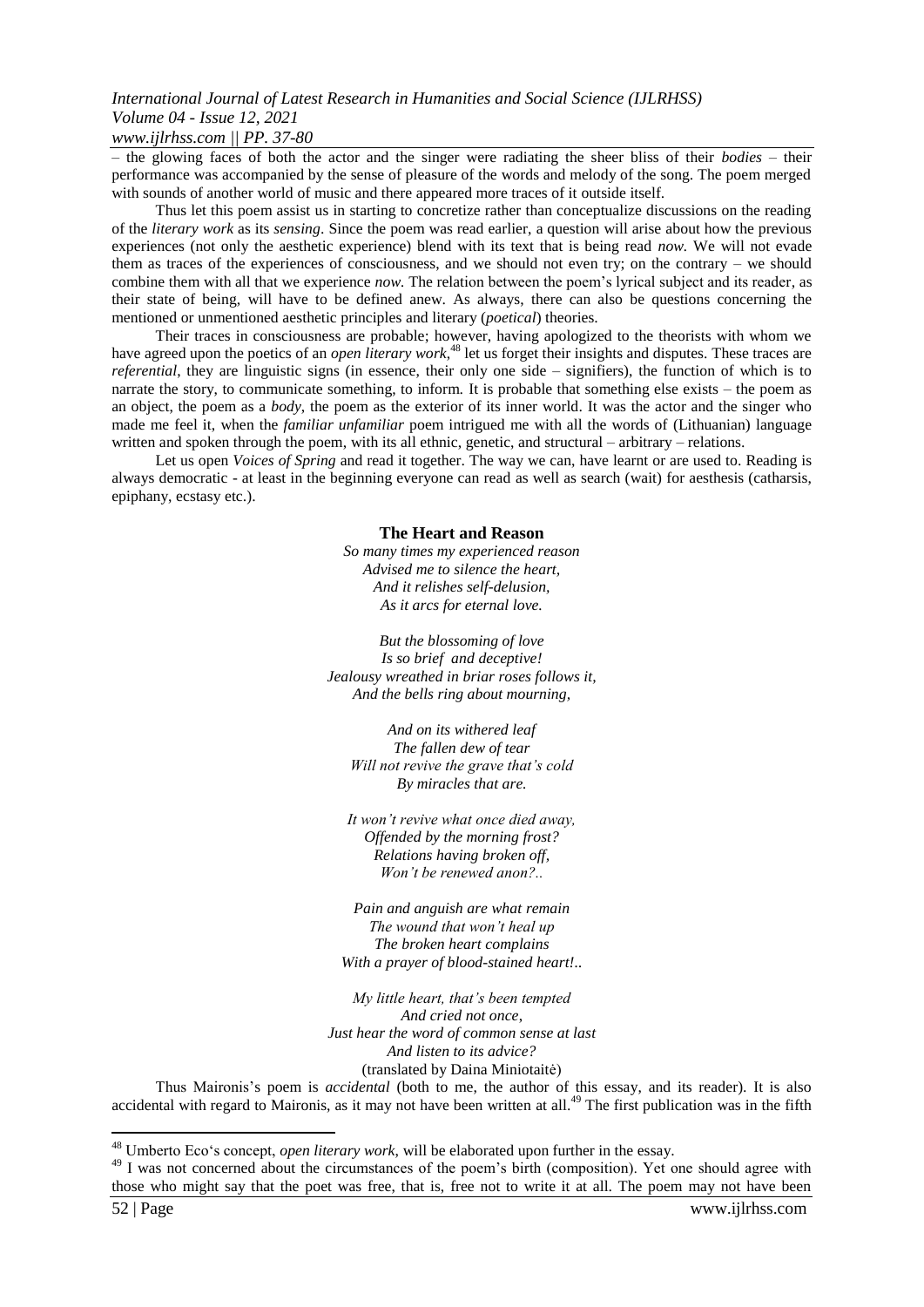### *www.ijlrhss.com || PP. 37-80*

"Voices of Spring" of 1920. It is one of 32 new works of the author. It is not the author"s most appreciated or best known poem; however, I think it may have been read / heard not for the first time, but only *revised*, *remembered, expected by many readers of this essay. They may know, as I do, that in Vanda Zaborskaitė's* opinion, "The Heart and Reason" is part of a triptych which includes two more poems ("Nutrūko – nesumegsi" and "Paskutinis akordas"), where there is an emotional "reaction to one thing: broken love the reason for which was the beloved's unfaithfulness."<sup>50</sup>

It is highly probable that the reader of "The Heart and Reason" has also read / heard one or two poems / songs by Maironis. Thus the reader as well as the author of this essay can compare or complement the experience of readings: perhaps they are not the poet's most remarkable verses, however, being melodic and elegiac, they reflect Maironis"s spirit. Its importance will come to light at the end of the section.

The experience of re-reading for comparative purposes differs from the one which is gained after it is read or heard for the first time. In all cases this experience is generalized in a similar way: "Nice" / "Appealing" / "Exciting" / "Delightful." Or the antonyms of these evaluative words are uttered. As if we have touched the skin of the poem"s body and felt its warmth or coldness.

We can recall here Barthes's phrase (its "non-adjectival evaluation" used in explaining the phenomenon of the *pleasure of the text*): *that"s it for me*! 51

Personally, I might choose the word *exciting* which has retained a shade of valuation.

How could I (we) comment on this word as an *expression* of the poem"s valuation?

Does it convey the total and instantaneous sensing of the literary work?

It is credible. The poem has been read from beginning to end. It is unlikely, however, that the structures of its significations and meaning are somewhat clarified – decoded and re-encoded, if they should be reencoded. However, the verbal expression itself is short, and with its arbitrary or valuational content it is complete, as it conforms to the same complete, indivisible artefact – the poem.

Undoubtedly, we could easily specify the valuational statement: "To my eyes, it is a remarkable poem" / "It appeals to me" / "It seems that the poem is deep in my heart" / "I appreciate it, I can't help being moved by it" etc. In other words, we trust our taste, its integral power to respond and act in describing orders and disorders of the world (things, objects) that we find relevant one way or another. While uttering it, we are not bothered by the fact that to some extent we all have taken part in the creation of this order / disorder.

Having called to mind what Immanuel Kant wrote about *judgments of taste* in his *Critique of Judgment*  (1790), such specification would be sensible – it would bring to mind and correspond to *disinterested interest* in the intentional approaches of the perception of a literary work. We would not trust concepts that are not easily "coined" more than they can be supportive. It would deepen the relationship between the reader and the poet. The "harmonious play" of imagination and intellect (Kant) would be receptive and active – creative. An attempt would be made to cross the borderline (that enters his consciousness) between a person – reader and a thing – poem. The uttered / written words have significations which are *indivisible*, like the poem, its authorial form or the already mentioned *sense.* This indivisible world of significations in the poem "The Heart and Reason" – the semantic multiplicity of our utterance – is supplemented by other of Maironis's poems (not necessarily only those that we have read) as well as by works of other poets.

Let us try to ask both the *heart* and *reason.* Both symbols have been following us since the epoch of Romanticism and are the first to let us know that we are not in a surgeon"s or psychiatrist"s consulting room but in the relative *home of the language of poetry*.

We have the usual "aesthetic situation" *poet – poem – reader*. The utterance "excites" requires a wideranging and an in-depth discussion; however, it is not necessary to start it now. The poem"s "rationalization" can heighten and undermine the first aesthetic impression of reading – the reader's encounter with the poem. However, the axiom which can be traced back to the time of Aristotle"s *Poetics* claims that this impression can also be described.

Thinking always has its own methods to "hunt" for significations. Most likely the poem could become the object of systemic analysis. "Exciting" are its parts: "The Heart and Reason" presents complex systems of significations and images which can become separate or draw closer to one another, gain affinity. Let us suppose that we could "construct" their meanings as a psychological theme characteristic of all of Maironis's

written down, as well as nobody made me experience it,  $-1$  was free not to open it. According to Steiner, "the experiencing of created form is a meeting between freedoms" (Steiner, *Real Presences*, p. 152).

<sup>50</sup> Zaborskaitė V. *Maironis.* Vilnius: Vaga, 1968, p. 423.

<sup>&</sup>lt;sup>51</sup> Barthes lays emphasis on the nonvaluational content of this phrase: "If I agree to judge a text according to pleasure, I cannot go on to say: this one is good, that bad. <...> This "for me" is neither subjective nor existential, but Nietzschean (...basically, it is always the same question: What is it *for me*?). Barthes R. *The Pleasure of the Text*, p. 13.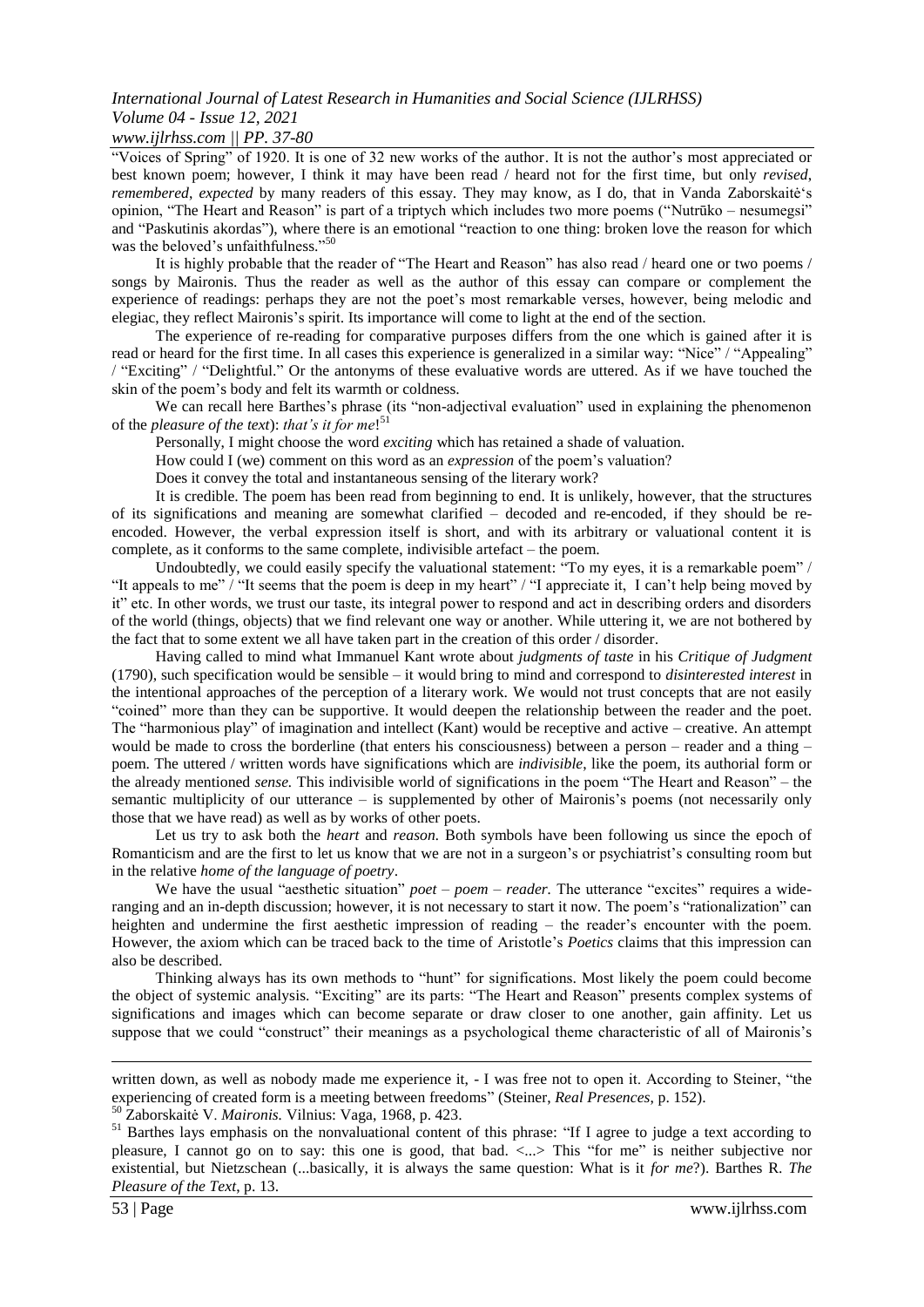## *www.ijlrhss.com || PP. 37-80*

poetry – feelings and their rational perception never overlap. Or as the interweaving of poetic images: the space of two traditional images – heart and reason. Or as an emotional, highly individual, related neither to historical Lithuania nor to a wider cultural experience, contradictory and yet the deep and sincere feeling of the literary subject. Or as a linguistic sign of transcendental reality: from eternity to momentariness, when the present action joins the past and the future, as the growing, blossoming, and dying of the "tree of the heart."

Thus there are different variants of "systemic" seeing / thinking about the poem. All are subjective, and in this case, they are fruits of my mind. All of us together can change them, choose other ones, agree on them. No matter how we view the strategy and tactics of the possible analysis / interpretation, it is only relatively complex, for it is feasible as an endless decomposition of the object into its simpler parts – elements. In the meantime let us not ask ourselves where the object"s decomposition "leads." Let us adhere to the phenomenological approach to the literary work"s being – everything that it contains is only what there is in it, though, as it has already been mentioned, it has various external traces. For instance, the rare book of Maironis"s "Selected Works" that accompanied me from my childhood (there should be 131 poems without the covers, the last four are missing, a torn out page with the beginning of the poem "Kai kam" ("To Someone"), **--** the 1930 publication of *Voices of Spring*), the tumult of the anniversary in 2012, conferences, literary evenings, old and new songs based on the poet"s words, etc.

On the yellowish paper of the book the eyes see six stanzas of quatrains, which could be felt only with the help of structuralist devices – split not only into the *heart* and *reason* opposition, but further decomposed into binaries in order to perceive the inner contradiction and ways of its mediation. The first stanza – a classical explication of the heart and reason opposition, the last one is the end returning to the beginning, a mythical circle of mediation. It embraces the contrasts characteristic of a literary work, the culmination and resolution of their development. It is deep, though unseen, structures of significations whose perception and clarification require methods other than structuralist. Structuralism, like all neopositivism, explains events as physical objects combined into structures, a certain processuality. A state or an event by which I defined aesthesis is traditionally perceived as having a metaphysical (linguistic, logical, spiritual) nature and purpose. Moreover, as has been mentioned, it aspires to the "eternal present."

In the meantime let us "bracket" the latter interpretation and consider only the state called a process. The depth of the poem, the sensing and experience of it as well as other forms of its aesthetic perception do not allow one to discuss many things without a certain sequence. The interaction between the aesthetic object and the subject can be described in its parts, observing or choosing its new aspects, and each of them can also be decomposed into its own elements. The whole of their interrelations is becoming wider and deeper due to the possible ways of its explanation – theories as methods or methodologies.

When the reader of the poem is not aware of them and does not consciously choose modes of theoretical thinking, the theoretical constructs of a poetic work still remain in the system "man – language." What Aristotle knew / perceived when he noted down his own experience of reading poetry / literature and what we can (still) ask Umberto Eco, Viktorija Daujotytė, or Jūratė Sprindytė, functions as the general rule of the sensing of literature. So what would the following question mean: could we term the impression of reading experience more thoroughly (not merely "liked / disliked") without the theory of poetry? What is its sensual, sensory, conceptual, and perceptional shape? What do we perceive? What primary (and fundamental) significations does it leave in one"s consciousness? What is the origination of the meaning of the poem"s aesthetic impression (to *me*)? How does the poem ground itself?

Let us suppose the answer to the first question is the assertion that we will "do without theories," as we always have traces of them. It is obvious that individual thinking can "rationalize" individual states of mind no matter whether the perception of a phenomenon is known to others and whether it is the right one etc. In this case, the aesthetic sensing transforms itself into the significations (often practical) of emotional experience. To give answers to the other questions, briefly and without theoretical premises, is not simple and virtually impossible. They do contain intonations of theoretical thinking. All the world of language is the "knot" of significations of these questions.

"Feeling" it as a "thing," which I have created myself, I would try to write a few sentences. But only after having narrowed the content of all the questions, laying emphasis only on the state of the *poem* and the *self* in the act of reading and using the words which are not only everyday words, but also have defined places in systems of aesthetic concepts.

The poem"s title words *heart* and *reason* have their own connotations and are emphatically suggestive. These key words are not clearly defined, as on account of their place and function to be not only *parts of the poem*, but also a shifting *sign of the poem"s symbolical trace* on a linguistic level, they are dissociated from their material signified – a man"s body, physiology, and everything that is ontological. In all the stanzas these two words are antonymous because of their symbolical meanings, and, like magnetic poles, they attract the words related to them. They are words-images whose content / meanings cannot be well worked out in advance.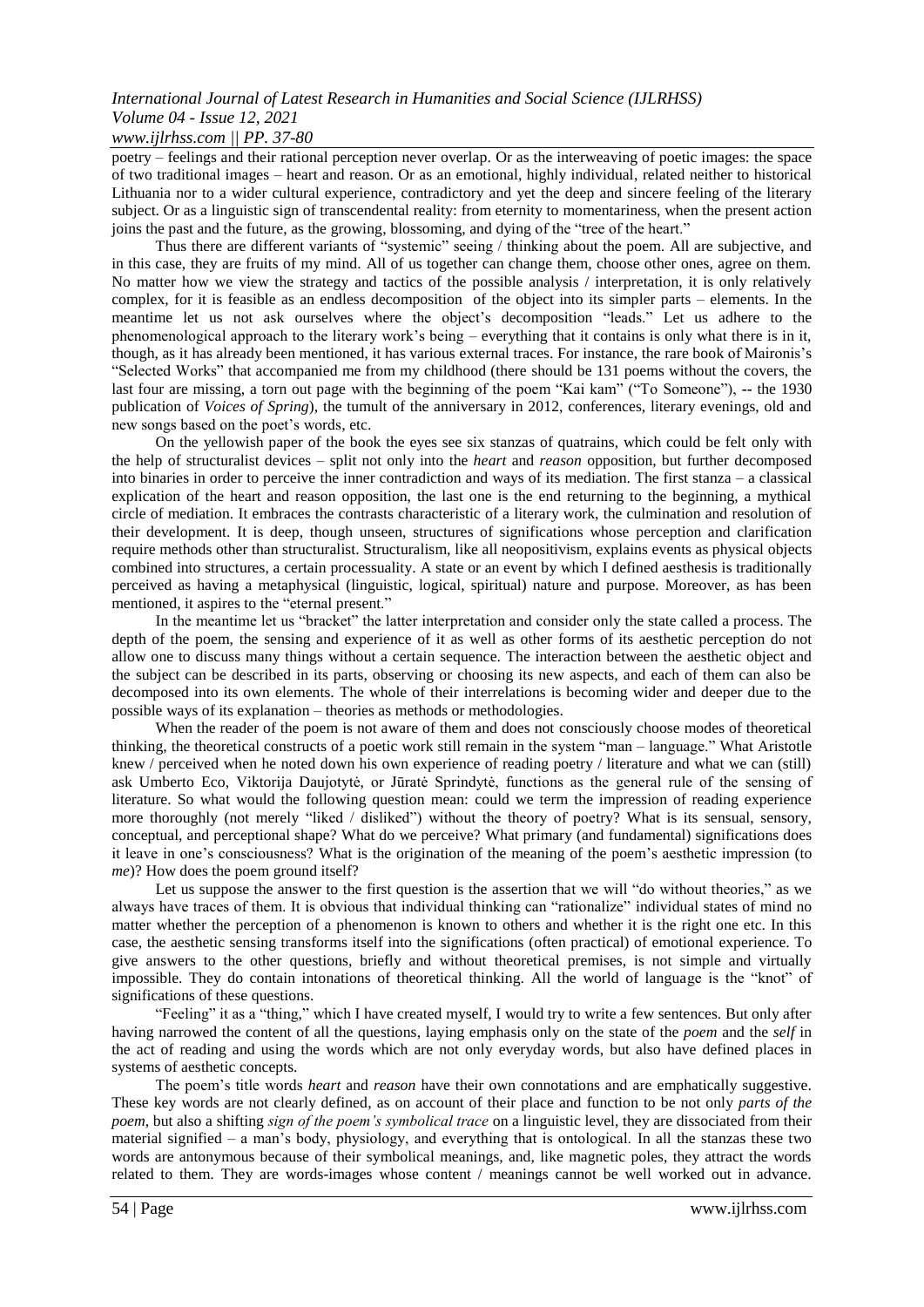*www.ijlrhss.com || PP. 37-80*

Images of "heart" and "reason" read aloud or to oneself are somewhat auto reflexive: they allow me (the reader) to develop them and create figurative meanings. Their synonyms and antonyms, the history of Lithuanian language and literature, or even all our culture enforce their independent transformations.

The semantic tension of the words both differentiates and connects them.

Through these words-images the reader"s deeper, existential experiences merge with the experience of the *Other* and the whole *world*. They are "programmed" by the poem"s time and space: past (*advised*, *died away*), present (*arcs for love*, *blossoms*, *follows*, *ring*, *remain*, *complains*), future (*will not revive*, *won"t be renewed*), the imperative mood (*hear*, *listen*), infinitives (*to silence*, *to love*) converge in the inner space of "heart" and "reason" and transcend it becoming metaphors of things of the world (*blossom*, *brier roses*, *bells*, *leaf*, *dew*, *grave*, *frost*, *wound*), and their multiplied significations return to inner experiences (*experience*, *selfdeception*, *love*, *jealousy*, *mourning*, *miracle, relations*, *pain*, *anguish*, *common sense*) again, where they become the existential impulses of convergence. We do not speak not about the lyrical subject"s feelings (that he *loves*, *longs for*, *feels anguish*, *hopes* etc.) but about more universal (*supersensory* and *pre-sensory*) planes of the state. Feelings are absent from them, as the supersensory elements of the sensing of a literary work and their co-existence are formed.

Let us observe this meeting only as a state, that is, the poem and the reader"s being together. Being separate, they are connected. The poem itself is not the "reader," though, according to some analysts, it "sees" him. The reader is not the poem, though he is reading it. One feels only what allows itself to be felt and gives only what is being taken. To settle contradictions between *heart* and *reason*, to obliterate the difference between *heart* and *reason*, to equate them – such is the effectualness of the state.

What could I say (what can be said) about this state in the beginning? I imagine the reader and the poem"s co-existence in the following way:

The picture is being painted with my mind, as a *soul*, – the heart telling things that it finds sweet, life springing from its unreasonable speech, love whose triumph is short-lived, a hope that cannot cheat death, the non-existent heart that still aches. It is a feeling which arises and is becoming deeper and more intense. A state of anticipation, when a way of feeling is the most important, though not its sole dimension.

*Being together* with the poem is a state of anticipation. An experience – a flow of concrete time in one's consciousness. Word by word, line by line, verse by verse, image by image, metaphor by metaphor, anticipation is growing. Most significant for this state are *text* and the *Self.* It has many sources of ways of feeling (from the poem"s text) and the same multiple feeling (of my soul). The form of the state – the word as an *ante*-word and as a *supra*-word, a very thin line of the signification of every verse, every line and every word.

It is not only thin but also discontinuous, shifting in one"s consciousness. Intentional words are newly created words. A return to the old ones. Their change. There is a mountain of possible (implied) significations of this word, a wide semantic world of man"s action and feeling between the word *heart* first mentioned in the first line of the poem to the *little heart* in the last verse. Or maybe it is no longer a word. The hackneyed image of *heart*, as the *Self*, at the beginning of the poem was becoming more and more broad and complex and transformed itself into an all-embracing feeling of eternal love, illusory happiness, pain, anguish, death, mourning, and hopeful revival, whereas "experienced reason" was growing weaker, paled into insignificance, like everything that is dissociated from feeling, everything that is only pure reasoning. Indifferent to the voice of reason, the heart like a metaphysical path was running farther and farther to the deep experiences of the soul, to my vision of the words being read. Then *something different* appears. The sound of the words is pleasant: their disappearing signification, their growing meaning and, at the same time, a soporific iambus, woven out of clichéd, sentimental words that conveys nothing. Constantly returning to the "heart" and "reason," I can relish in my imagination the new (to me) significations of these two images. There are pauses between them (reason, silence, death, emptiness), and it is semantic oppositions (heart, life, eternity) that help to wait out and skip the pauses as well as everything that remains on the other side of semantic co-existences: all decomposition and combination of significations, a resonance of the superficial and deep being of things and myself.

It is certainly possible to provide a more comprehensive improvised description of the poem"s visual semantic state. I am (we are) *on this side* of the great events, fortuities, revelations. Identification, reference, coherence. At first – the transformation of physical contact and its sensual significations into the language of the words" symbols, the aesthetic signs of the words. Being limited in time, it continues in the spiritual world of imagination, thoughts, man"s language. In imagination. Visualization shakes off thinking. It seems that I did not remember a single 20<sup>th</sup> c. literary theory nor formulated their expectations or checked the results. And still, a discerning reader will perceive and probably remember them. The words *text*, *intentional*, *iambus*, and suchlike are not from everyday language. Emphatic suggestion has different origins, and among them are speculative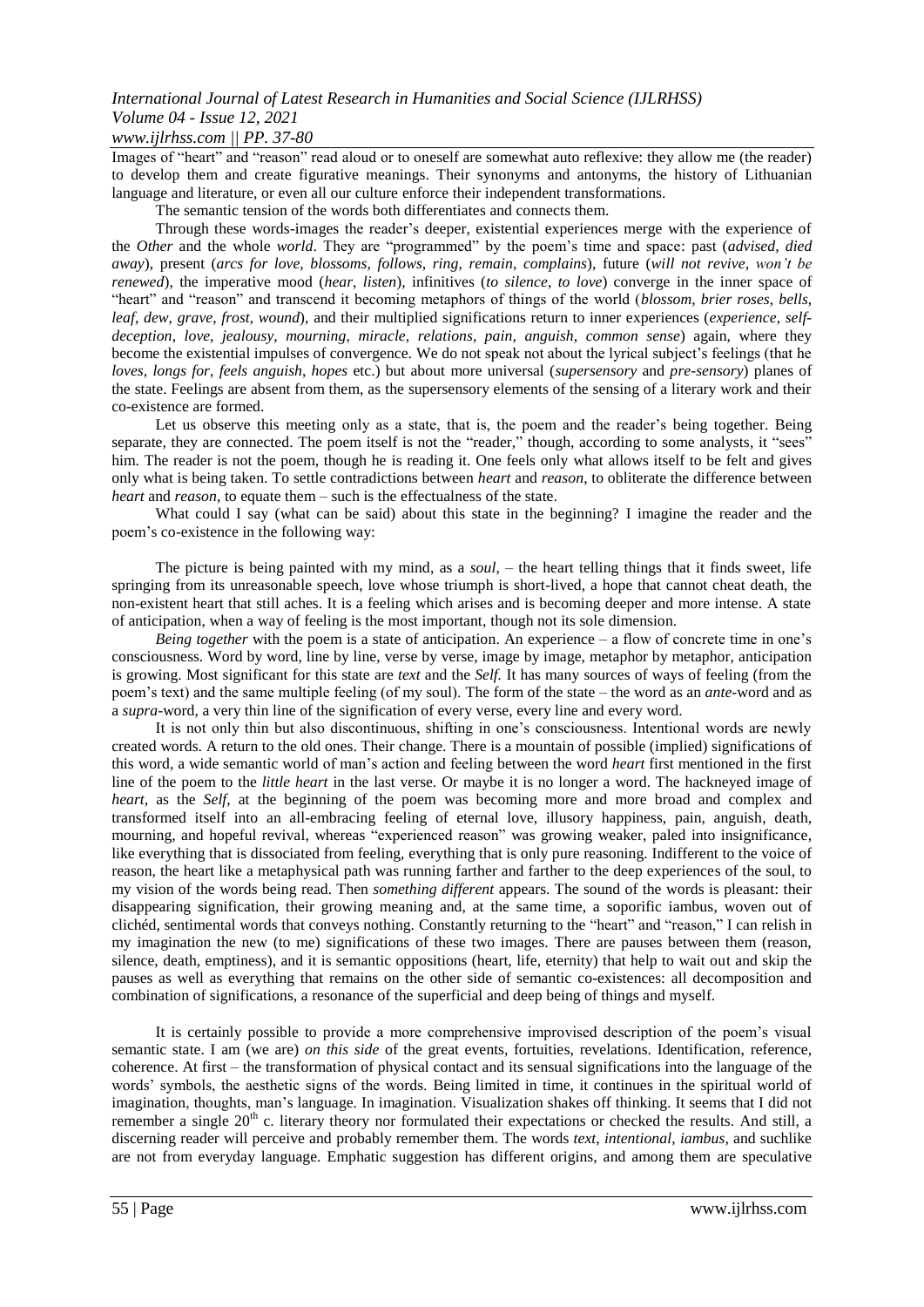## *www.ijlrhss.com || PP. 37-80*

ones. Being able to term the aspects of experience, reinforcing the *here* and *now* experience with my own, even if imperfect words, I feel the joy of the present and anticipate novelty.

A further development of the poem"s signification / meaning seems to be possible only when there is a gradual increase in the traces of traditional and new theories of the *aesthetic situation*. Emphatic suggestion can become more effective when I recall, for instance, the philosophical concept of intentional aesthetic being. I can base myself on the method of understanding and explaining the poem"s text proposed by hermeneutics: to move on to existential aporia after a structural analysis, from the text"s signification / meaning to its references, from "what it says to what it speaks about", to carry out a deeper analysis in order to deepen our understanding, as "language says something *about* something." <sup>52</sup> I can choose, however, thinking "without philosophical premises", that is, to "bracket" all known theories and rely only on directly perceived forms of reality.

It is probable that the poem"s form and a concrete manner of re-reading it will connect *heart* and *reason*  those rather boring and rigid symbols **--** with something, put them apart from something, will raise us upwards or push downwards. The poem"s form may strike us as *strange*, according to Viktor Šklovskij, everything that is felt will surprise us by everything that we haven't experienced before. Something will happen in literary imagination.

Let us trace *my own* experience of reading the poem "The Heart and Reason", a way of thinking about the state "poem – the Self." Is the feeling of catharsis, ecstasy, or any other special aesthetic appeal (delight) expected and is it probable?

It has already been stated that the very title "multiplies" reality. I see neither a living "heart" nor "reason." Lexical references to *reality* alone do not attract or give a sense to other words. What is a human heart as part of a living organism? The answers are first of all offered by anatomists, but are they relevant? What makes the heart more important than the eyes, ears, or the face? I do not suppose that Maironis had ever seen or let alone touched a man"s living heart. It is hardly so. Modern-day heart surgery came into being long after the poet"s death. To explain reason as an activity of the brain in terms of psycho-neurology, is not relevant either. So *what* do I see, *what* do I hear?

The poetics of "The Heart and Reason" encompasses all human nature. It has considerable depth, though there is not much tragic openness to the entire Universe, characteristic of Foucault's episteme. The Universe is closer to God who is one. Today, there is a more drastic reappearance of many-sided pantheistic mythical forms of pre-Christian gods. However, I am free to allow them to enter the poem: I can rearrange it in my own way, search for forms of cosmic harmony and chaos, pantheism, and spirituality, or let them unfold in the poem.

*Reason* can be quite easily replaced by other words: intellect, wisdom, sense, brains, thinking… The *heart* is a special word, it has almost no synonyms, and it is only through the spirit and the soul that its other significations, relevant to it or distant, reveal themselves. The importance of the *soul* lies in the fact that since time immemorial in Western culture a *living heart* has been a symbol of life, sensitivity, spirituality.

The image of the soul and its abode. The *self* of a thinking and feeling human being.

As always, the *Self* and the *Other* are related here. To describe my deepest experience of my *Self*, I would avoid my own words, almost all of them are in the poem: a silent aching heart – "*the broken heart complains*"; however, the poem's heart is beating like on "*its withered leave [love] / The fallen dew of tear.*"

The high figure of the poetic image: reason will never explain what this "*dew of tear*" means to the heart, however, the heart probably does not need this.

My *Self* can only feel, apprehend, sense that both the "dew of tear" and what you feel are on its other side, exist as an exceptional reality of the literary work. It is probable that here, according to Algirdas Julius Greimas, we experience a natural relation with the world, and in today"s (even poetic) everyday life – a *break* or *escape* which the semiotician called "the only *esthésis* of flashing loss of sight that would not make one close his eyes." 53

Shall we analyze and interpret Greimas"s *esthésis* and how? How can the mind comprehend what cannot be comprehended or what it conceals from itself? And who has proved that it is necessary to analyze, interpret, comprehend? It might be that the most sensible thing to do is to halt. It might be reasonable to agree that a collection of the poem"s semantic significations or a hunt for them is important but not necessary when its reading is the state of the *poem* [and] the *Self.* Greimas does not say anything in essence about "loss of sight," "flash," "break," a transition to a "new state of things": it is possible to reflect on the "natural" *language* of this state only through its mediums, and the "natural" language is one of them. The *dew of tear* is not only a metaphor. It is not only a path of new significations. It is, at least to me, the aesthetic and ethical code of the poem"s meaning. It stands to reason that it can also be different – lifelike in every possible way. The place of the

<sup>52</sup> Ricoeur P. Mitas: filosofinė interpretacija. *Mitologija šiandien* (antologija). Vilnius: Baltos lankos, p. 222.

<sup>53</sup> Greimas A.J. Apie netobulumą. *Iš arti ir iš toli.* Vilnius: Vaga, 1991, p. 222.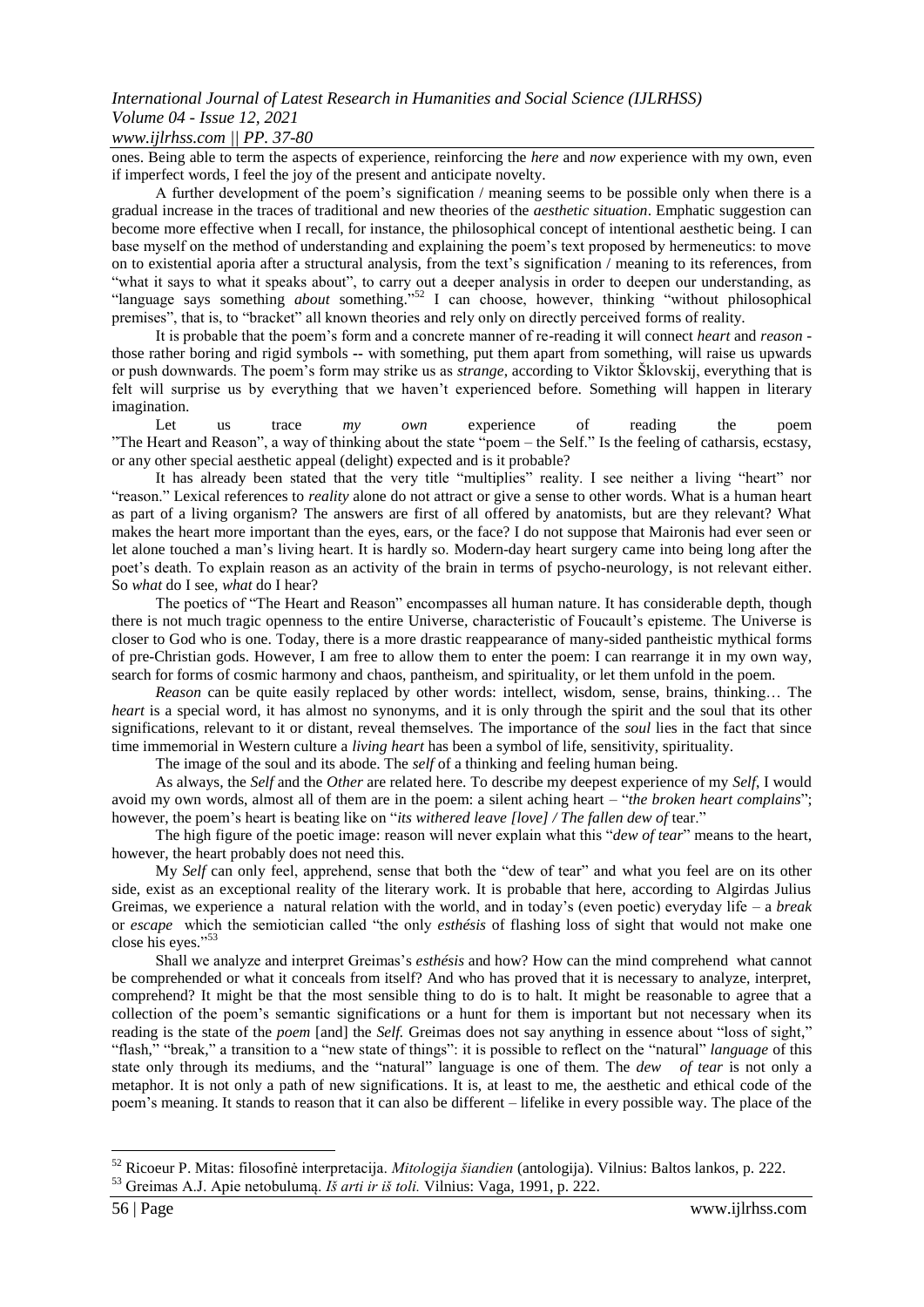## *www.ijlrhss.com || PP. 37-80*

transformation of significations, which alone has remained to me, and which is most clearly seen with the eyes of the soul. It overshadows the rest of its text. Otherwise it would not be the most distinct.

Incidentally, I see it as the most transparent place of the poem.

 Here the *poem* and the *Self* continue as *their* state. I believe that the critic, the interpreter of the poem has nothing to do here. Their voices die away where the waiting for aesthesis belongs only to the *two* of them. The movement, the linkup of significations as important insights…

Does it happen? Do we really stand in front of each other and do not move? Did my *Self* merge with the *world*? It does not seem (at least to me) that a state is both total and instantaneous. (I have already pointed out such expectations). A state is not a circle. It is a *straight line* (that Descartes calls a blind man"s walking stick), or a *labyrinth* (Deleuze).

While we are considering this, we hardly feel it all at once. The heart and reason, feelings and thinking, memory and imagination – everything is at one and the same time and everywhere, here and now, everywhere and always. This is a synthetic, and not analytical, occurrence of the state of the *poem* and the *Self*, a lightning ball which melts a blind man"s walking stick, or leaves only the cracked outer walls of a labyrinth.

Lightning is a metaphor for waiting for *something.* I have to disappoint the reader and confess that unfortunately, I can say nothing about a *flash* yet (enlightenment, revelation etc.) while reading "The Heart and Reason." *Something* did happen, however, I do not dare to use this word to describe what I experienced and wrote down. It seems I went all the way necessary to reach it. However, the anticipated flash remained only a phantasm, a fancied play of experience. The power of the creative act that transforms the text was not adequate for a *flash.* Waiting for aesthesis, as a *state of the poem and the Self*, has been only formulated, but it still remained anticipation, a wish, a desire – a moment of the state that has not come true – the *eternal present* which cannot be repeated because it has not happened and does not happen as an experience of signs or a referential experience (that points to the reality of an occurrence).

According to Greimas, *esthésis* lasts (can last) no longer than a flash. <sup>54</sup> It seems that in essence, the literary semiotician himself did not agree that a flash only "dazzles." However, in his essay "Apie netobulumą" ("On Imperfection"), he did not throw light on its real content. The conjunction of "subject" and "object" is anticipation which disappears. However, one can probably anticipate it even when the conjunction does not happen. And what remains when the reader does not experience aesthesis? When *esthésis* does not occur, it is only "darkness", "pause", "appearance" (the opposite of being), "parapraxis of rhythm," etc. that are left. Or lack of perfection and a desire for it.

I believe that in both cases anticipation ceases and turns into a certain difference between subject and object (and not necessarily only between them) rather than their imaginary identity (which is not always achieved). According to Gilles Deleuze, every difference appears through a *repetition* which is a peculiar and an impersonal occurrence:

If repetition exists, it expresses at once a singularity (*une singularité*) opposed to the general (*le général*), a universality opposed to the particular (*le particulier*), a distinctiveness opposed to the ordinary, an instantaneity opposed to variation, and an eternity opposed to the impermanence. In every respect, repetition is a transgression. It puts law into question, it denounces its nominal or general character in favor of a more profound and more artistic reality.<sup>55</sup>

Thus repetition is aesthesis which has been "ceased," a section of its inner formation.

It seems that my aesthesis does not obey the "law" of aesthetic perception – that order which allows to replace separate phenomena (the experience of the poem "The Heart and Reason") by the readings of other poems, no matter how similar in form and content they might be.

In the case of my reading Maironis"s poem, my aesthesis seems to be the reality of my (unique, "singular") experience which has ceased, a *section* of its structural order and heterogeneous experiences. And later – a *flash* that did not happen in anticipation of a new repetition and refusing to admit that the event of the literary work has not happened, admitting only some differences. *Différance*, if you want.

It is essential. Even if the highest intensity of experience was not reached, there was a play of imagination. We do not often embrace a boundless poem with *one* glance and become *completely* identical with it, even if we admit that there is no other way to its aesthetic presence. The feeling of the *whole* (*beautiful*) *life*  or *whole* (*happy*) *death* (Greimas) as the *dew of tear*, can be only probable. The meeting between language

<sup>54</sup> Greimas A.J. *Apie netobulumą*, p. 222.

<sup>&</sup>lt;sup>55</sup> Deleuze G. *Difference et repetition*. Presses Universitaires de France, 1968, p. 3. Quoted from the translation: Ţukauskaitė A. *Gilles"io Deleuze"o ir Felixo Guattari filosofija: daugialypumo logika.* Vilnius: Baltos lankos, 2011, p. 36.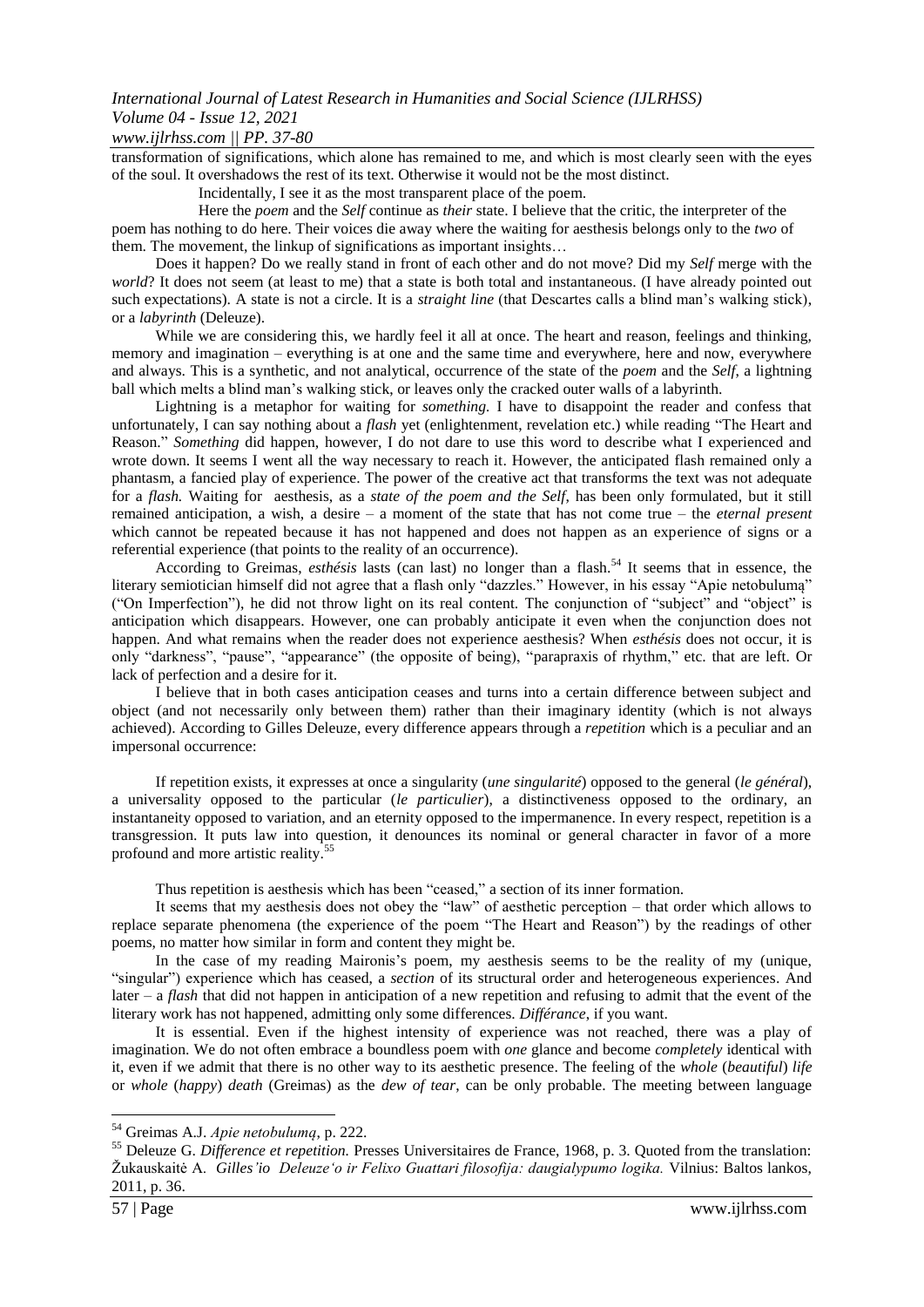#### *www.ijlrhss.com || PP. 37-80*

"subjects" ("poem" *vs* "reader") as a total and momentary sensing, can be (at least temporarily) deferred. Being affected by cultural epistemes, we are inclined to see things from a different angle, to read and hear them anew. To allow the *Self* to become deeper. To develop the first impression, go back to every word, every line, every image or their totality.

Once we start interpreting, we do not stand in one place. Interpretation encompasses sensing as both an occurrence and a concept. It separates the cognitive content (of the aesthetic presence of the literary work) which we interpret, compares it with the imaginary (uncompleted) aesthesis and critically evaluates it. However, it conjures up the dualistic and multiple images of sensing.

Sensing is a peculiar form of thinking, it is individually "broken," changed, that is, it cannot and does not have to join or separate "subject" and "object," as it contains enough referential content to start interpretation. This content replaces the former content. Then the referential content is multiplied – "simulated," and here appears the logic of thinking about the state. Thinking itself thinks, it is both "subject" and "object". Sensing is an absolutely individual occurrence, it contains everything what I have ever thought and written down about Maironis"s poem "The Heart and Reason." However, sections of sensing are possible only before and after aesthesis which essentially never happens, or happens in a way that we do not learn anything about it.

Shouldn"t we stop waiting for aesthesis then, disbelieve its possibility?

By no means. One important Greimas's sentence should be interrupted without reading it to the end: "A wish to speak the unspeakable, to draw what is invisible proves that something unique has happened <...>."<sup>56</sup> The *something different* is the light (or the darkness) which represents life (or a poem), the simulacra of imagination. They were not anticipated. It seems that what matters is what is being waited for, what we expect to happen.

The reason we move again and again may be the fact that the many-faced literature teachers are hiding their true faces behind the masks of erudition and teach each of us to look for "deeper" significations of a poem. And the everyday experience of literature consists of commentaries on it, attempts to read works not as literary pieces but as communicative texts, as signs of the spirituality of our body ("heart") etc. Let us imagine a teacher who asked a pupil to recite the poem "The Heart and Reason" or to analyze its prosody in front of the class. In all these cases, there will be only a move towards *esthésis*, however, it does not mean that it will be experienced. The hidden (aesthetic) reality is "waiting" for us, but often in vain. In the line "*The broken heart complains*" the heart does not necessarily suffer "*the wound that won"t heal up.*" The theoretical and practical perception of the poem from "*So many times*" to *listen?* can remain only an attempt to wait for and experience the *dew of tear*  which is absent from the poet's and the reader's eyes, but is somewhere in the above-mentioned metaphorical space of everything that is *sad*, *good*, and *beautiful / pleasant.* "The knots" of significations do not tie together and do not unravel themselves. They simply do not exist. (Or they are hiding themselves in the place called *utopia*)*.*

In both cases we feel how extensive the experience of reading this poem (as other poems of the poet) is, **- -** enjoyable, pleasant, playful. It can last as long as the reader likes. The reader"s aesthetic joy and spiritual bliss belong only to him. Besides, the fate of every literary work is to return to life every time it is being read or remembered.

Then shall one still wait (though it is not clear what for) or accept the power of the law of *aesthesis* as a possible concept?

Aesthesis (even as ecstasy which was not experienced through the beautiful form) gives new power to a literary work. However, this power has little in common with the poem"s cognitive (representational) structures (linguistic and nonlinguistic) of the significations of reality. Doesn"t my unique experience overcome what we are used to call identities, similarities, generalities?

I believe it does exist, though I often do not pay attention to the signs of manifestation of *esthésis* with regard to the poem and myself. I do not define "aesthesis as a section" between "until" or "after." I do not stop and, as long as I succeed, I glean new representational manifestations of a word and always reflect on their meaning. The portraits of a novel"s characters or a poem"s lyrical subject are also created as my own structures  $-$  from my experience. In the beginning it was not the Word but something more.<sup>57</sup> I proposed to open Maironis"s "The Heart and Reason" rather than another poem not without reason. I had already experienced the sensory nature of its words, as of things. I had heard its recitation and a musical version, read it more than once

<sup>56</sup> Further we read: "<…> and that probably something different is possible" (Greimas A.J. *Apie netobulumą*, p, 222.)

 $57$  Cf.: "In the beginning was the Word, and the Word was with God. The same was in the beginning with God. All things were made by Him" (*John 1-3*). The Greek word "logos" which is here translated as a "word", means a thought that is expressed in words and other means of communication. ("Logos" is also translated as "case," "speaking," "science," "matter," "proverb").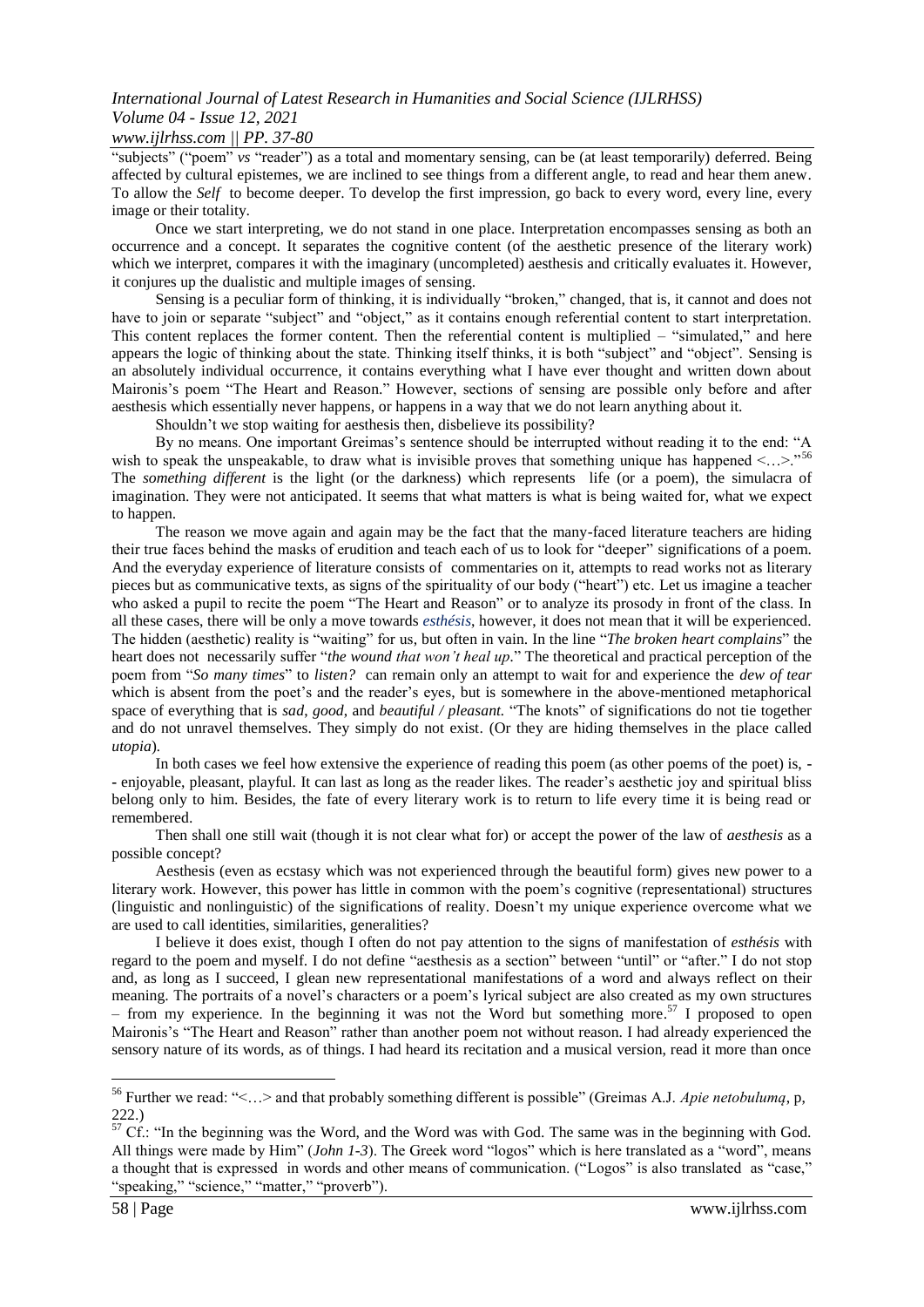#### *www.ijlrhss.com || PP. 37-80*

therefore, when I started considering the theme for the present work, I realized how symbolic it would be for the beginning of the essay. And I already heard the sounds of the first line *So many times my experienced reason / Advised me to silence the heart.* I also heard the last one *Just hear the word of common sense at last / And listen to its advice?*, the question mark leaves the poem open-ended. *Non finito.* Up to this sign the reader / listener is able to connect the different codes of the text – to free, what can be called, the beauty of the poem. A similar sign could be put at every "generative path" of language structures of consciousness, at every reality phenomenon perceived by my own Self, at the deepest significations which were being formed on the basis of traditional "similarities" and "identities" rather than postmodern "differences."

It seemed important to me to stress the systemic nature of the binary state which can be called simple and even elementary. It indicates the fundamental and minor centers and peripheries of the system, orders of the elements of the system. And yet all structures are outer forms thought of by ourselves.

I would like to go back to forms of the poem"s main value – its words and their order created by the author (according to Barthes, the guest of the literary work). It is the "body" of the poem, its system and structure, the literary work"s inner order that is visible / audible and invisible / inaudible. The inner order means that it is peculiar, but because of its difference it is also related to other orders of culture or creation.

While reading a poem or listening to its recitation once or many times, we meet with it as with every other phenomenon of nature or culture. We feel or perceive and experience not only physical objects but also sensations. Although the "material" of the phenomena is different, they all arise in our consciousness in a similar way – through sensing their "materiality." It is clear that the poem "The Heart and Reason" is different from a "body of nature" It can have an "idea" (content) and form (visual expression), phonic (phonocentric) or written, (graphocentric) materiality. However, it is an endless *present occurrence* that is more important for sensing it, the affirmation and waiting for conceivable aesthesis while asserting the multiple (imaginable) significations of a *present occurrence* which we reflect on and which decompose themselves and play with one another.

The same could be said about the metaphorical forms of these significations.

The state of *poem* and the *Self* is close observation or attentive listening, accurate perception and anticipation of the joy of a literary work, creation (of intentional reality) and the development of themes and images that have been perceived. While *anticipating* and *creating*, all forms of the senses are important, though they seem insignificant or accidental at first sight. Silent and oral, public and chamber<sup>58</sup> readings of a poem are different. There occurs metaplasia<sup>59</sup> (of the word), though alchemy might be a better word. The paste-up, printing trades and illustrations of the book in which it is printed change the reader"s expectations and efforts. The surface of the book is very deep, but this depth has to be perceived, felt and experienced in other ways.

And yet what makes the state "poem – reader" impossible?

Could it be that in the neoromantic poem "The Heart and Reason," like in the epoch of classicism, the object is detached from the subject (according to Greimas), and the latter experiences *esthésis* only while observing the object, which means that the subject does not fully experience it? But aren"t the heart and object (reason) together – *two as one* in Maironis"s text?

What (and how) has to strengthen / obliterate the spacing between significations of the state and become the occurrence of my anticipation (wish, desire) without imitation (reference), and only as a special experience, as embodied language or, according to Daujotytė, experience as a *crystallized* language? 60

Greimas also wrote the following:

But we should ask ourselves whether the syncretism of language system, the intertwining of its signifiers does not result in the transformation of the aesthetic object into a peculiar Franz Lehar's operetta. This is why since romanticism listening to music has been given more prominence by closing one"s eyes, as in this way the sensory monoisotopy increases the sound effect.<sup>61</sup>

<sup>58</sup> The author of this essay as well as a few hundred participants in final readings of *Spring Poetry* in St. Johns" church were excited by the transcendence of the prayer of Sigitas Geda"s poem. Attempts to describe, to "catch" the poet"s live word either by literary or even musical means (composer Algirdas Martinaitis) and turn it into a different form, though adequate to it, remains only a dream.

<sup>59</sup> Metaplasia [Gr. – *metaplasis –* "change"] – transformation of one kind of tissue into another.

<sup>60</sup> Viktorija Daujotytė has written: "<…> a literary work is the most intense experience of life with its *permeable* and *crystallized* language forms" (Daujotytė V. *Literatūros fenomenologija.* Vilnius: Vilniaus dailės akademijos leidykla, 2003, p. 38).

<sup>61</sup> Greimas A.J. *Apie netobulumą*, p. 206.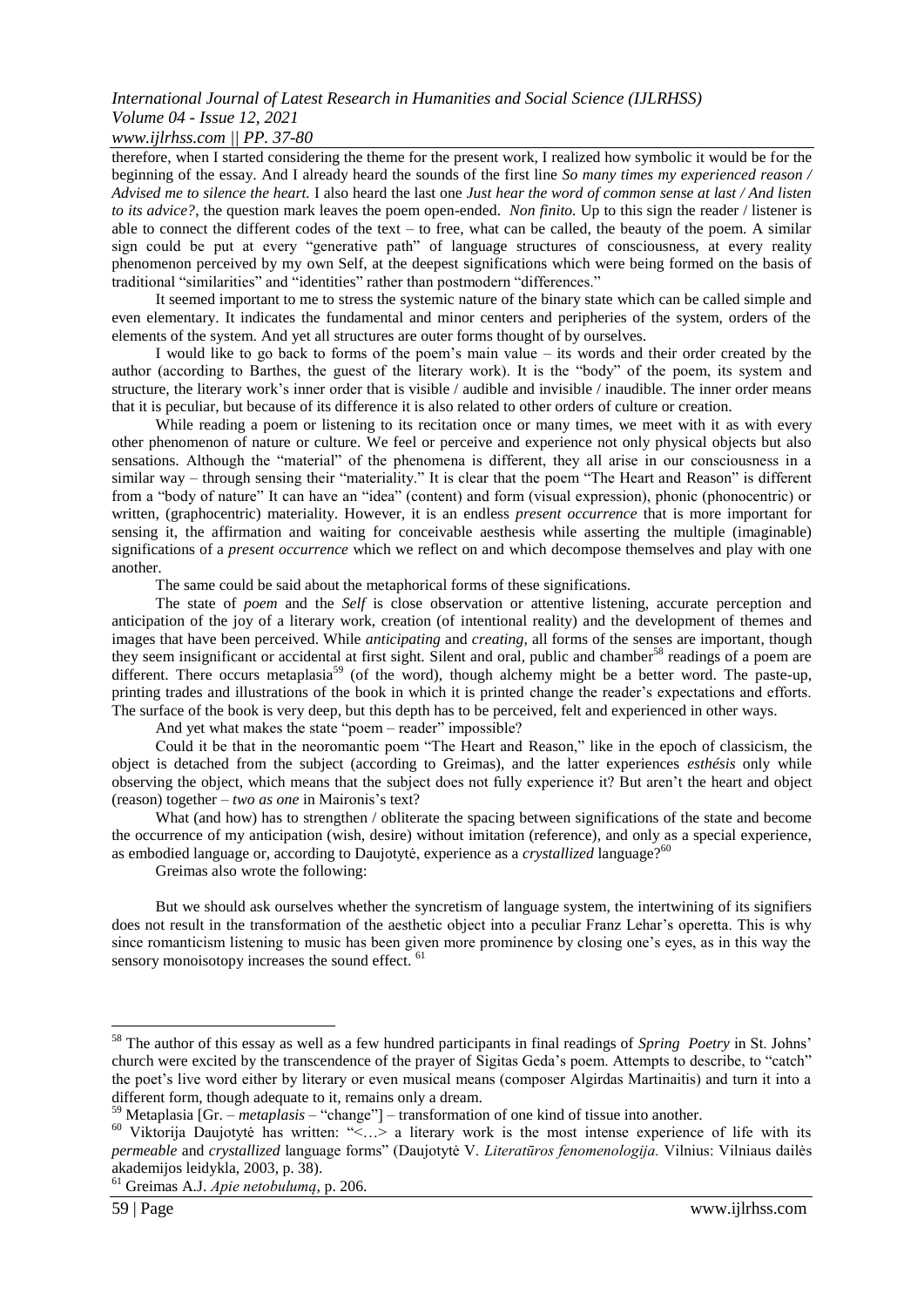## *www.ijlrhss.com || PP. 37-80*

A personal experience of the possibility of the poem "The Heart and Reason" to be / become should bring even more joy – it prompts the listener to close his eyes, isolate himself from the text of the poem, wait for something more. And again, the anticipation of aesthesis and its deferring would be augmented by the poem's transformation into a musical work.

Many of Maironis's poems have been turned into songs. In Soviet times, I witnessed the event when a prominent philosopher, a guest from St. Petersburg (former Leningrad) heard Maironis"s song "Lietuva brangi" ("Dear Lithuania") for the first time. Previous to that he had heard many nice words about this impressive song, a secret anthem of the nation (according to Lithuanians) which "makes one"s flesh creep" and the "hand clutches a sword." The guest, who did not know the Lithuanian language, said that the song had not surprised him at all and described it as beautiful, calm and simple. Thus it did not make his flesh creep.

While listening to the poem "The Heart and Reason" performed as a song for the first time, I was surprised, as the melody, the sounds of the music weaken the powers of the *poem"s* meter, the inner rhythmic combination of its words to originate or remind one of new significations, they slow down or stop the play of signifiers, maybe even change them to vocal melodicism**,** an erotic combination of vowels and consonants, but they increase the pain caused by one (verbal) metaphor of the "dew of tear" in the "broken heart that complains." I thought it might have been determined by a different sequence of verses (*the fourth* was replaced by *the third*), and the melody intensified not the *dew of tear* but the words *it won"t revive* which became the highest tune of the piece of music. I must admit I did not believe I gained this impression.

Could this transformation be explained by a professional comparative analysis of literary and musical texts?

Its brief exposition is as follows:

A simple melody that the many can easily memorize, though something is changed in its usual form: a refrain is related not to one verse, - two different verses are applied to its melody. A clear ostinato instrumental motif of the "heart and reason" (based on the sorrowful *m3* interval and a rhythmic march pattern) serves as an introduction and later – as a connective between the verses. The tertia interval conveys the image of the little *heart* that is hurt and upset. How does this *tertia* move? It moves with the step of a strict march – the "square" of the rhythmic pattern is related to the victory of reason (?). It is an apt authorial decision, even if it is modest: the poem"s title has been laconically and peculiarly transformed by the instrumental motif with specific means of expression. The place of refrain in the poem is that of climax, and it should be the most attractive to the listener. In other words, the song goes straight to the heart of the listener.

The composer chose a characteristic *m6* upwards interval for the first words of refrain ("*won"t revive*  what once died away). Later the first line of the fifth verse – "*pain and anguish are what remain*" – is intoned with the same interval. The small sexta is intoned upwards – it is an *intonational stereotype* considered to be appropriate for expressing the *state of longing.* It is used in an important place of the poem as a sharp contrast to the preceding material. This ensures the listener"s attention. The melody of the main motif (of short length and narrow space) creates the impression of rotation around an axis. This feature tends to convey a meditative, soporific, relaxing state which makes one forget himself. Another question is whether it is an attentive reading of the text. It is obvious that the monotonous melody that resembles recitative "does not follow the text" and does not strive to do it. The melody and the text rotate around their own separate axes. An ambiguous image is being created: all textual depths, turns and questions are covered by the indifferent mask of melody.

Did the composer read the text this way because he could not read it differently? Or did he purposely choose these forms which demonstrate the generalized attitude of his generation to classical literature? And what is the performer's role? Her voice and the manner of performance give the song a certain nuance chosen by the author himself. Thus in this case, we hear not a very exceptional ("gray", "dry") voice timbre which is diversified by a barely audible *vibrato.* "Gray" or "dry" timbre is not a disadvantage (the composer characterized it as "moistened with sand"). There are no bad or good timbres. There is only a right or wrong choice. Timbres can hardly be classified, as they are all unique. They are either chosen for the performers (if there are many of them, and this is what happened in this case), or the performer chooses it himself (if a piece of music is of his own choice). However, such a combination of voice timbre and a modest melody that resembles recitative does not suffice to make a suggestive and distinctive verbal text appear. The manner of performance itself – a more or less orderly though not very clearly articulated text – does not demand that everything be heard. One may hear nothing at all except one or two words which have been presented by the composer in the way that makes us hear them – a clear rising melody creates a contrast.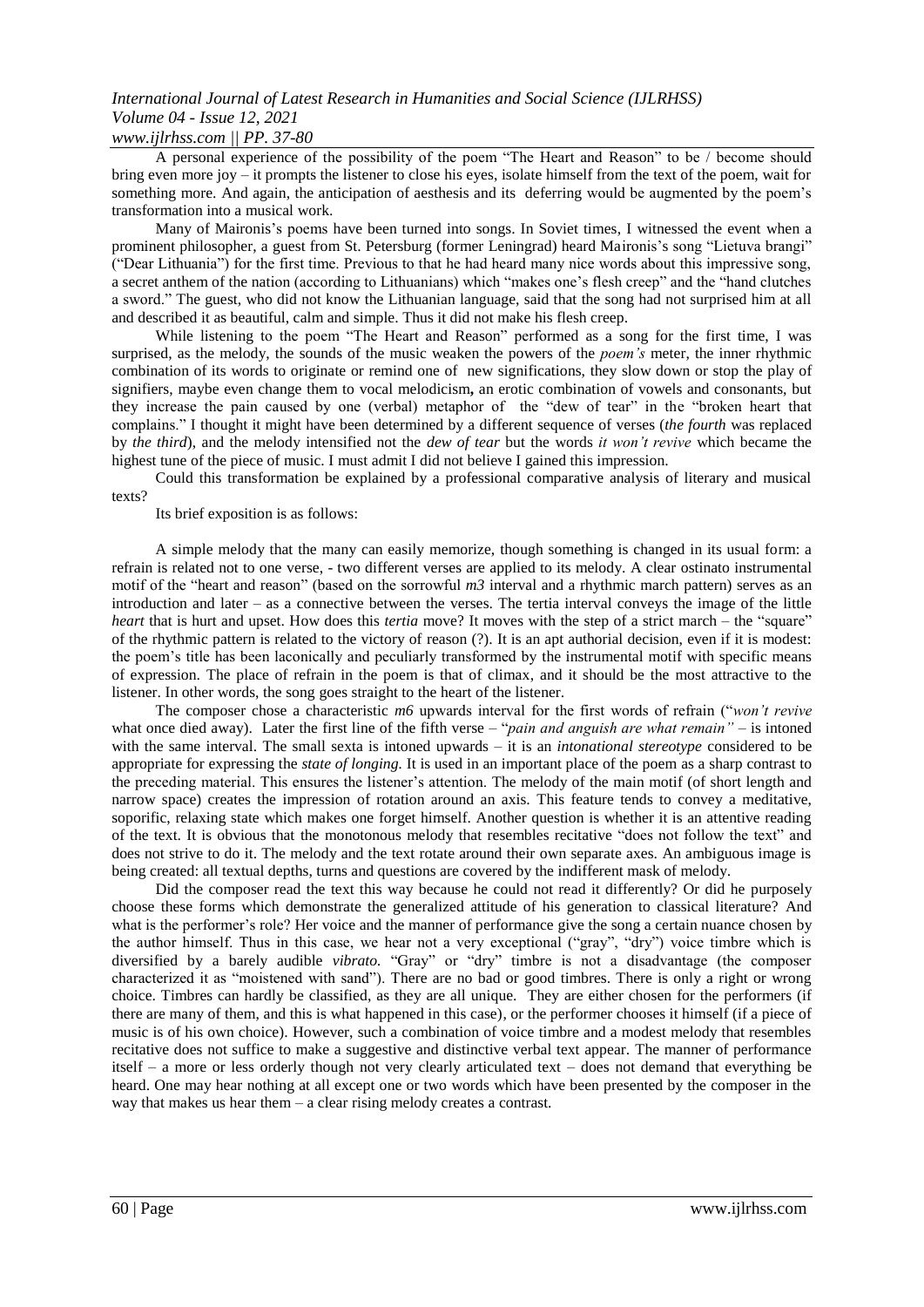#### *www.ijlrhss.com || PP. 37-80*

 One could think that the composer attentively read only a few words (*the heart* and *reason*, also – *it won"t revive*, *pain remains*) and gave meaning only to them. <sup>62</sup> The other significations of the words were obscured by phonic music. The musicologist who has helped the author of this essay to interpret the song doubts the success of the transformation of the poem "The Heart and Reason" into a song.<sup>63</sup>

And what if she is wrong?

Could it be that Greimas was right when he said that listening to music has to be made meaningful by refusing the words (when the listener does not hear them) and by "killing" the reader? However, according to the rules of reasoning in this essay, literature is immortal.

In any case the new *song* based on Maironis"s *poem* loses a very big part of the words" semantics, though it partially gains *phonic* semantics, and its emotional *interpretation* is different. The initial relation of semantic content and the new interpretation with the performer and the listener requires a markedly different attention and understanding. It is not only a meeting between the performer and the listener that is *different.* Their individual experiences as well as the abstracted experience are different too.

Yet it is one more code of the poem"s text and a way to *sense* it.

The individuality of this infinitive (to *sense*) could be compared with analogous infinitives which express more concrete experiences that we simulate and experiences that oppose simulation – *to rise*, *to go down*, *to fall down*, *to fly away*, *to return to life***,** *to die.* They affect us, and we affect them.

Every reception of an infinitive is individual, unique, but also *singular –* objectively general. The reflexive form to sense *oneself* is not appropriate to it.

#### **Towards the Concept of Sensing**

When I asked the reader to open Maironis's poem, I noted down (perhaps for the first time in this essay) "the state of the *poem* and the *Self.*"

An attempt to describe it in metaphors of aesthesis which did not occur is a pleasurable free play of the observation (brought to a stop) of the poetic form. An attempt to make myself and others believe that the *total*  and *instantaneous* perception of the poem is not a fiction. It can only be accorded the status of a "fiction." Fiction which is close to reality. It is in the "hands" of every reader / listener. We only have to see clearly, hear well, and think independently – think "for ourselves."

Bearing this in mind, it has to be admitted that the *attempt* may not have been made at all. Sometimes the question arises whether each of us can *create* his own aesthetic attitude that would be a "tool" for the perception of works of art. The answer is paradoxical: an aesthetic attitude can be created; however, it may be insufficient for something more than understanding pleasure, multiplying the significations of a work. A conscious and subconscious construction of aesthetic objects and their dissociation from practical interests is but one of the prerequisites for deep sensing called catharsis or aesthesis.

Aesthesis can occur to us in the most unexpected places of life / the world, and the better part of literary works that we have read, to paraphrase Ernest Hemingway"s sentence about Paris, is "the moveable feast." Creativity which is called an aesthetic attitude or simply **--** the phenomenological wakefulness of consciousness, can always return to past experience and become the individually productive imperative to *sense* which is emphasized in the third section of this essay.

The *state* itself is the pure experience of its form – a meeting between the reader and the poem **--** the mental disintegration of its various sensory aspects as well as a non material occurrence. It is unrepeatable, as it is brought to a stop.

Can we already describe **--** in terms of the philosophy of literature **--** that which does not coincide with an intense individual waiting for aesthesis and leads towards the concept of *aesthesis / sensing?*

Whatever we would say about the differences between a direct experience and the intellectual conceptualization of experiences, we should not question the fact that concepts are created by philosophy. In our case – the philosophy of literature. The individual reading of a poem cannot be rationalized. Totality is like an instant – it should combine a philosophical generality which is fairly dissociated from experience and the aesthetic sensing (that occurred / did not occur) of a literary work that approximates to it. The *concept of aesthesis* should indicate the *becoming* identity of the subject and object / reader.

The improvised example of the experience of reading Maironis"s poem is undoubtedly a construct of consciousness, a mental *image* which seeks other images. An appropriate *theoretical* approach to it - a perspective, a reading strategy has to be found. I believe that today there are literary theories which do not

 $62$  It can be justified with respect to mimesis in terms of the version that the poem was written as a hiatus of the beloved"s, who was "betrayed" by his sweetheart, losses.

<sup>&</sup>lt;sup>63</sup> For the analytical interpretation of the song "The Heart and Reason" (music by Tautrimas Rupulevičius-Onsa, performed by Gabrielė Griciūtė) my thanks are due to my daughter Lina.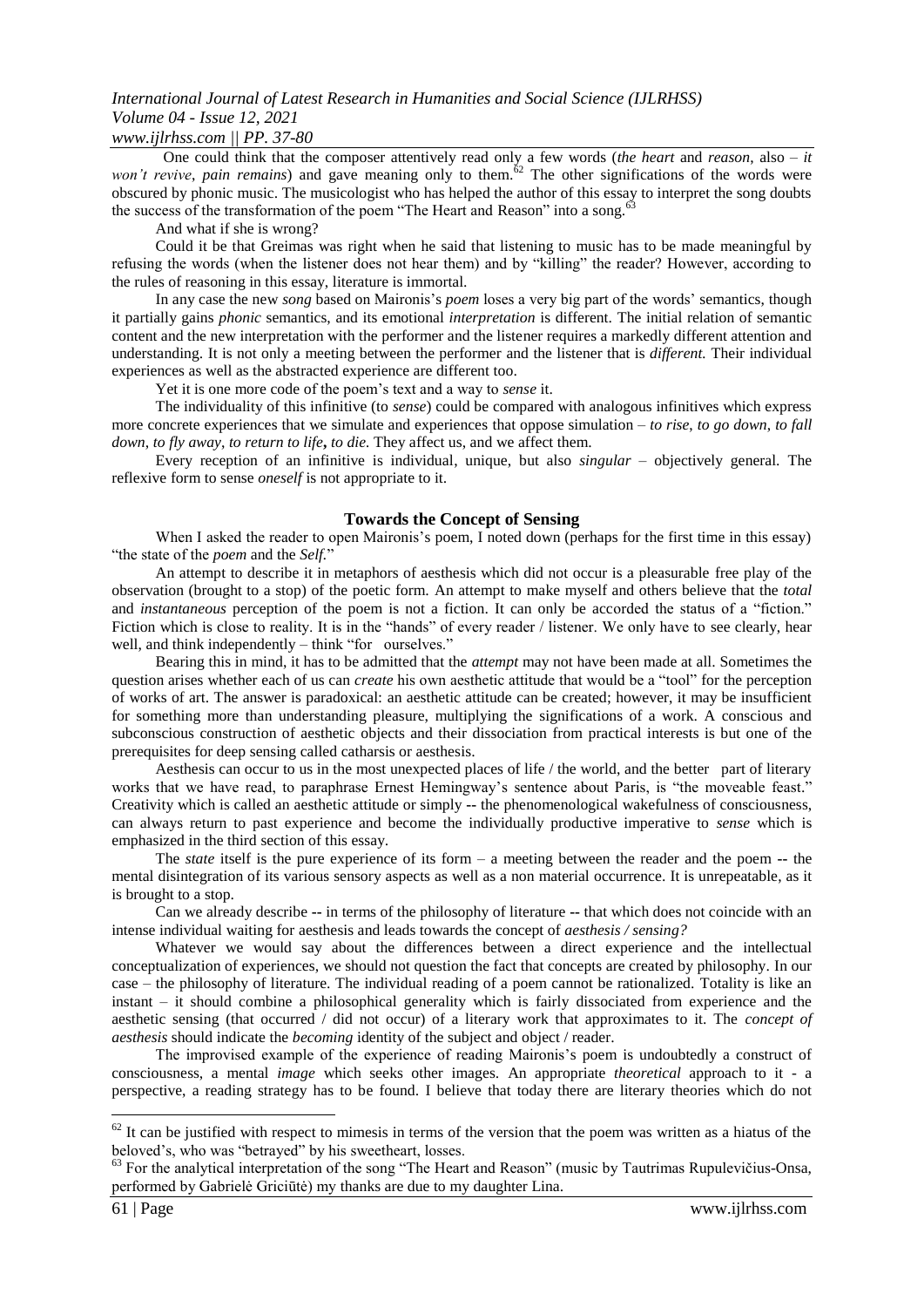### *www.ijlrhss.com || PP. 37-80*

contradict concepts or meanings of the two insights of aestheticism - a *state* and *sensing*, which have not been used very precisely thus far. In view of the framework they were most often discussed in, the phenomenological, hermeneutical, and psychoanalytic theories are closest to them. Theories of structuralism and socio-criticism are more remote. Language philosophy and theory of poetry are also appropriate. Speaking about structuralism, literary semiotics is both remote from and close to them: it is semiotic theory which interprets the significations of a literary work, explains only that part which is dissociated from the totality of the work, and it does not show regard for psychology and the phenomena of consciousness which are important for the perception of a literary work. However, part of them ("the semiotics of passions") and especially, Greimas"s ideas in his collection of essays *Apie netobulumą* (*De l"imperfection*) are very important for the conceptualization of the experience under discussion. True I endorse neither the idea of semiotic opposition between "subject" and "object" nor their "convergence." Thus it is possible to define the significant "middle" theories of the exploration of these questions more strictly and broadly only after having defined their methodological role. Broadly speaking, aestheticism is interpreted by both theoretical (epistemological and scientific) and philosophical (aesthetic) and valuational (axiological) perceptions of reality. They would provide a firm basis for literary aesthetics and literary studies. Unfortunately, even today they are difficult to understand, therefore, it is not clear how to base oneself on them.

Neither a "state"<sup>64</sup> nor "sensing"<sup>65</sup> are monosemantic as concepts in the works of theorists of literary aesthetics and literary scholars. They are more often used only in the philosophy of intuitivism, psychology, expressive emotive theories of art. Certain aspects of their content express both the aesthetic experience of consciousness and its aesthetic object. Both approaches are philosophical and pose questions about the peculiarity of beauty or art.

Philosophical thinking explains a "state" as a way of existence of substances – their existence: a distinction can be made between substances and forms of consciousness which *coexist.* And this is their state. The applied scholarly thinking defines a *state* as a way of being of substance, consciousness, and phenomena.

In aesthetics the term a "state" is important in describing the intentionality of consciousness, therefore, the concept of "state of mind" is often used.

Let us go back to the traditional understanding of art (in our case – literature) and remember that according to Read, the source of every theory is the assumption that "every man reacts to the shape, surface and mass of the things accessible to his senses, and that a certain combination of shapes and surfaces of things evokes a pleasant feeling, whereas a lack of this combination arouses indifference, or even discomfort and repugnance."<sup>66</sup> The assumption is probably important in fine and other "spatial" arts.

It is much less acceptable to literary theories. The sensory forms of reading or listening do exist, however, a "pleasant feeling" aroused by them is much more determined by the reader's / listener's creativity as well as other factors important for the experience of the work. The side of literature perceived materially or as an object is "pleasant" to the reader only when there is its subjective expression.

Indeed, the sensing of colors and lines in painting, for example, and their meanings is probably more simply and obviously related. We could not say this about the poem without its analysis when we read its visible words and all significations of the work.

 Then what can we *sense*? Is it only the physical form of a literary work? Not at all. However, we start from it, though maybe not all of us. We have met readers who call themselves bibliophiles and who, unlike the majority, scrutinize every page, line and word of a literary text.

They see more than consumers who are interested only in the semantic content of the book. They see the volume of the book, the color of the paper, the print, and illustrations. They notice the differences between editions of the same book and choose the best ones. We know that not all of them are good readers of poetry, drama, or fiction, but they sense the book and see it as an aesthetic object. The fact that in the beginning the sensing of it is close to the insights in fine or plastic arts, should not make literary phenomena less seen. On the contrary, it should help reveal these phenomena, experience them as one spiritual occurrence and not turn it into a sole collection of meanings discerned by intellect.

The abstract – conceptual **--** content of the world"s phenomena expressed in words is dissociated from feeling, from its primeval images. Because of the metaphorical nature of language a direct experience of creation in a literary work seems to be purely intellectual, as every interpretation is permeated with semantic meanings. Literature is the kingdom of *interpretation.* To read a literary work is to interpret it, to perceive, to

<sup>&</sup>lt;sup>64</sup> Lietuvių kalbos žodynas (A Dictionary of the Lithuanian Language) indicates five meanings of the word *state:* 1. Being, existence, life; 2. A way of being; 3. A mental state; 4. A place of being; 5.Relation.

<sup>65</sup> The *Dictionary* indicates two meanings of the word *sensing*: 1. A feeling; 2. Sensation.

<sup>66</sup> Read H. *The Meaning of Art.* Harmondsworth, 1959, p. 16.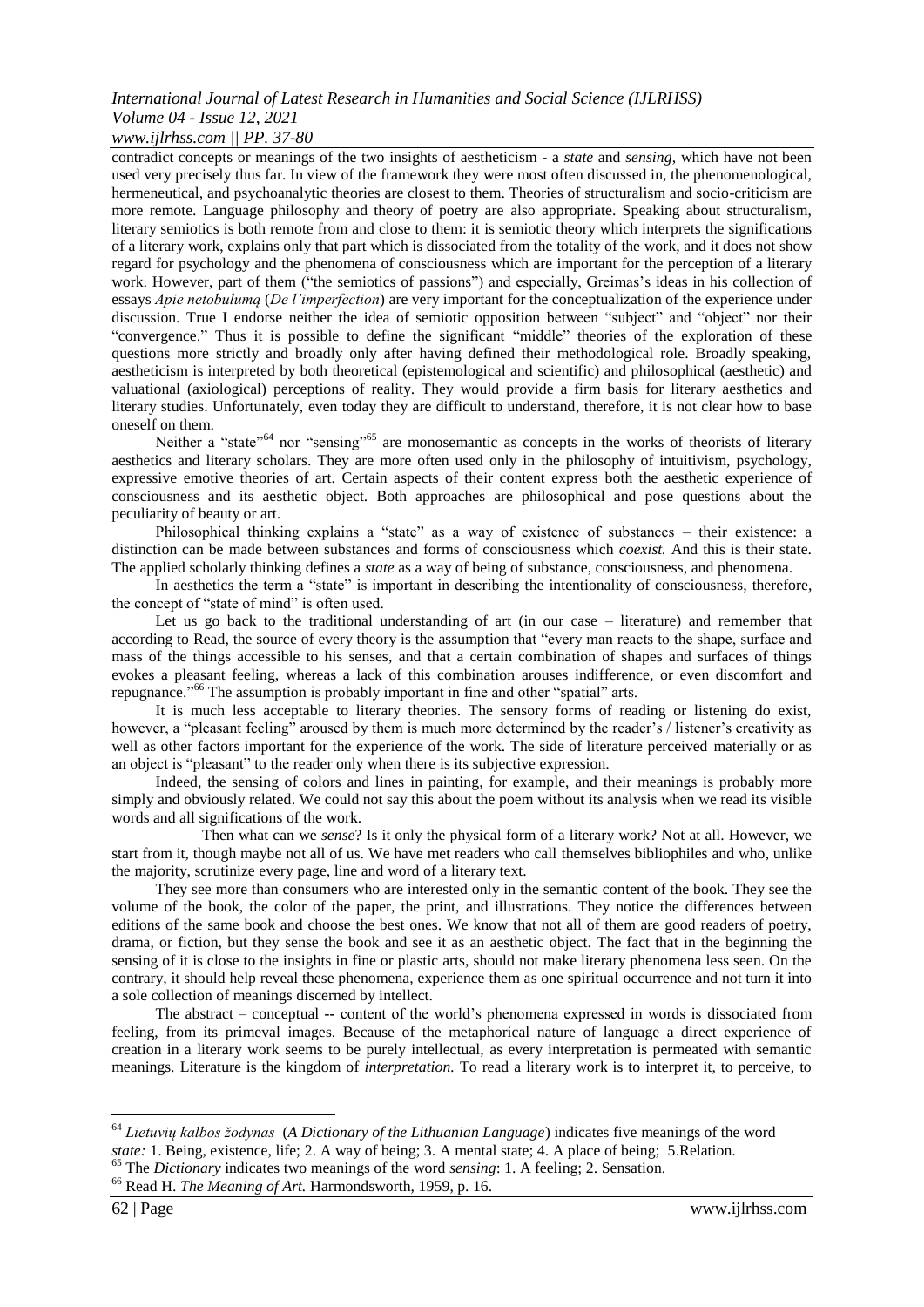#### *www.ijlrhss.com || PP. 37-80*

clarify it for oneself, to explain it to others. And yet there is some mysteriousness here: what is there to interpret? What to perceive? What to elucidate and explain? And why do it?

Out of all traditional arts literature is most removed from sensory reality. True, we could assert this if we bear in mind its traditional definition: the sensory reality is comprised of things that we experience with our senses. In today's explanations of the human body, body and mind are rarely contrasted. Their unity is unquestionable. The Cartesian tradition is not a simple detachment of the thinking subject from the object that he thinks about. A literary work – a book – is not only a physical object which affects us or our consciousness. If we remember the concept used by René Descartes, we will be able to say that the reader opens a book as *cogitatum.* 

Yet there is a tendency to forget that in both cases the creative space of literature is universal, as it is related to independent forms of mental or spiritual reality of thinking, intellect, intellectual will. In our attempts to generalize them, the concepts "substance," "ideality," "soul," "spirit" have been used. Unfortunately, even in the classical works of human sciences they are more often metaphors rather than rigidly defined notions. It seems to be difficult to elude concepts of metaphysical thinking even when they are vague, too broad, or simply a new form of metaphor.

Both in the poem and the novel or drama their sensory aspects conceal themselves from us. Like other arts, literature claims the right to speak not about reality, but about the impression of its effect – perception, that is, the right not to be the reflection of any possible reality but to create its own literary presence. Today it does so boldly and almost universally. However, the beginning can be traced back to antiquity when theorists of poetry (literature) tended to believe that verisimilitude was less important than the general space of reality, which does not coincide with its concrete, however, surface phenomena.

I speak not about exceptions in one kind of art but about all forms of the sensory and possibilities of sensory experience. They are impossible without the subject (the narrator, listener, writer, reader, actor, spectator etc.) who can perceive a connection between the past and the future, in other words, absence, which is important in creation. The *absent presence* is important for a creative consciousness in every sphere of art.

Unlike in other arts, in literature it is more difficult to experience a really individual *par ecellence*  aesthetic order of a work. Maybe it could not be called *personal* individuation. There is a connection between the author"s words and the reader"s insights. Its importance varies from reader to reader. The strength of the connection might depend on the reader"s general and special education or profession. This might be so. However, this feeling cannot be banished by theories of literariness: it is always within us, it helps distinguish between things which are always linked to the divine (otherwise called the highest) elements and what is only a "veil of mist."

A "good literary work" is an important notion. It is naturally related to the reader"s ability to *sense* a literary work. This may suffice in the beginning, but I am more concerned about whether the semantic content of the word "sense" encompasses something that occurs in the act of reading. It seems it does, though very approximately. Dictionaries indicate that a *sense* is (pleasant or unpleasant) individual"s *experience* of his relation to the surroundings, people and himself as well as (or) *feeling*, *understanding*, *perception,* or simply a *sensation.* <sup>67</sup> Comparing these meanings with those of to *sense* (to feel outer and inner things; to foreknow; to experience; to learn; to be awake; to hear) and a *power of sensitivity*, we can choose only those which are closer to the literary work"s sensoriness. The sensory aspect of the literary work being read is different from the one which is heard or seen despite the fact that the text is pronounced orally and is visible. It is a really relative, even symbolic sensoriness. Such sensoriness should be called the *concreteness* of the literary work"s aesthetic being.

The effect of the work being read is produced by the sensory experience of the second-degree reality that we create. The abstract, "invisible," "inaudible" reality, remote from us, is encoded in the work several times. According to Immanuel Kant, who distinquished between the work"s aesthetic idea and the form of the work, the aesthetic idea should be a concrete expression of what is naturally abstract.

Is this sense of the *Self*, and not only the *Self*, always and everywhere important? No. While reading nonfiction books, its role grows weaker because their evaluation is based on criteria of truth and universal good. And yet we should never refuse or forget it, as every real book or cultural phenomenon that is called a real text appears and opens to us according to the aesthetic laws of the world"s order and the sensing of it. According to Albert Einstein, if there was no passion for knowledge, there would be neither mathematics nor exact sciences; likewise, if there was no passion for music, there would be no music. Therefore it is no wonder that the beauty of the stars that the poet contemplates and that of a star chart drawn by an astronomer coexist.

What we could call the order of a literary world does not disappear just because we know little about it or dimly discern it. The individual (mathematicians might say "statistic") expression of this order is paradoxical –

<sup>&</sup>lt;sup>67</sup>See *Lietuvių kalbos žodynas*, t. 4. Vilnius: Valstybinė politinės ir mokslinės literatūros leidykla, 1957, p. 316-317.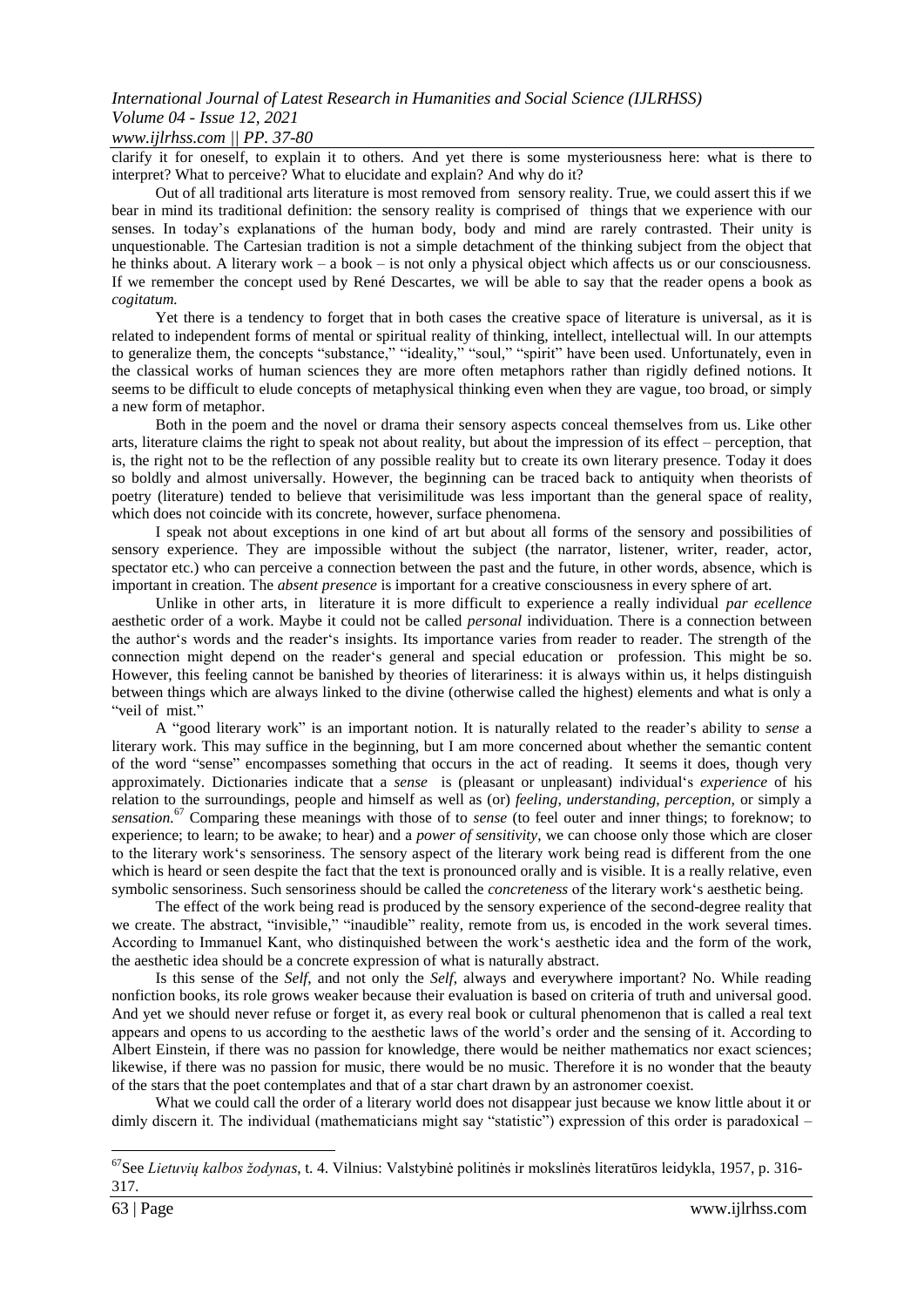#### *International Journal of Latest Research in Humanities and Social Science (IJLRHSS) Volume 04 - Issue 12, 2021 www.ijlrhss.com || PP. 37-80*

it is always experienced sensorily and mentally, however, it is hardly possible to define its significations scientifically.

If we group the similar things in these parallel worlds of fiction and nonfiction, we would notice that the sensing of a good work of nonfiction is also natural. To see (take note of) the simplicity of a brilliant formula (in physics etc.) is to perceive the links between this formula and artefacts or to participate in the creation of new artefacts. When we hear the reader saying that he *does not see* and *does not understand* what he is reading, let us pay heed to what he says; however, let us not subscribe hastily to the opinion. What does he say when he is saying it? These two questions are not identical. (In this case I would not explain them only as *enunciation* and *utterance* – the two semiotic sides of *speech.*) Let us remember that *to understand a novel* (a novella, a poem) it is not necessary to understand it as a thesis statement, mathematical formula, or even a philosophical question. The reader usually claims that he understands something what makes a novel a novel (a novella – a novella, etc.), as he has been affected by the general reading of the text and the significations it generated.

Thus it is hardly possible that he does not see and does not understand anything at all. It is more likely that his expectations, which he had before opening a book, remained unfulfilled. The novel which was not understood is the novel which was not seen. Or – the novel which did not occur. Maybe it did not occur in a particular reader"s act of reading. The probability that it will occur in another reader"s act of reading never allows one to speak about the zero probability of the *novel as an occurrence.*

It is always worthwhile to ask questions: Who is the reader who "does not see and does not understand"? What is the horizon of his expectations and why does he read what he reads? It could be that his other expectations came true. For example, he examined another reader"s reception, read a critic"s evaluation, etc. When a piece of fiction is opened only because of the managers' cleverness or the critics' laudation, it is probable that the pyramid of literary values can be leaning, crumbled, deformed in a modern way, or even overturned in a postmodern manner; however, the reader sees and understands it or at least feels that it exists.

When it is absent, the reader does not experience the aforementioned feeling. Then he can be attracted by a misleading path, the bright will-o-the-wisps of literary marshes that are pleasant to the eye. They usually lure him away to those places where there are some public or secret interests. They comprise politics, economics, even science and all culture in a broad sense of the word. Paradoxically, all these significant spheres of man"s activity pretend to be something else in literary marshes in order to turn into a part of literature. Then it seems that one can hit the roots of literature with all his might but claim that it is necessary for literature itself. One can forget the taste of a good literary work, as it is possible to use its rational and irrational supplements instead. Goodness, harmony, order, beauty can only be interpreted, and these interpretations also turn into their own supplements.

In this contradictory confusion of considerations, theses and antitheses detached from a literary work itself, the sense of a good literary work is dulled. The reader finds himself in front of chaos, and in its presence he does not sense in a literary work what he could and should sense. Unarguably, that is a good literary work and this one is bad.

The natural power of a good taste is restricted when it has to stop the critique and erosion of fundamental principles of order which function both in the cosmos and in a man"s soul. Literary symbolism which reflects the intellectual paradigms of order requires other powers that would make it work. However, the natural taste itself often senses a good poem, a short story, a novel, more seldom – a drama, but it alone might not suffice when we open voluminous works complex in all aspects of their content and form. I wrote "might not" because such an attitude should be explained in greater detail – it should be theoretically based and examples of the reading of specific works should be provided.

How peculiar is sensoriness and its experience in literature? Its peculiarity lies in the fact that it is, according to Protagoras, the *measure of man*, the given of his valuations. It is not only material, but is also created as the experience of our consciousness – the absent presence. Due to their verbal nature, concrete sensory phenomena in literature (like in philosophy) are dissociated from things which they denote only in the beginning, they take on new significations and thus become more abstract. Finally, in the individual"s mind they turn into a symbolic and objective reality which can combine with subjective experience only in the act of writing or reading. It is phenomena of feeling, thinking and will which our consciousness experiences as phenomena in the act of reading.

The changing sensoriness, or the different stages of its abstraction, endows literature with a rather universal sense of reality (which is characteristic of it) and owing to the work"s connection with sensoriness, the nature of literature does not change, its peculiar function in historical epochs of art does not disappear. A literary work, no matter how fairly remote it is from reality, and pure thinking are not interchangeable. For example, philosophy, which attaches greater significance to a pure concept and not a sensory image, can become similar only to certain genres of literature; however, it never becomes identical with them. Philosophy explains *all*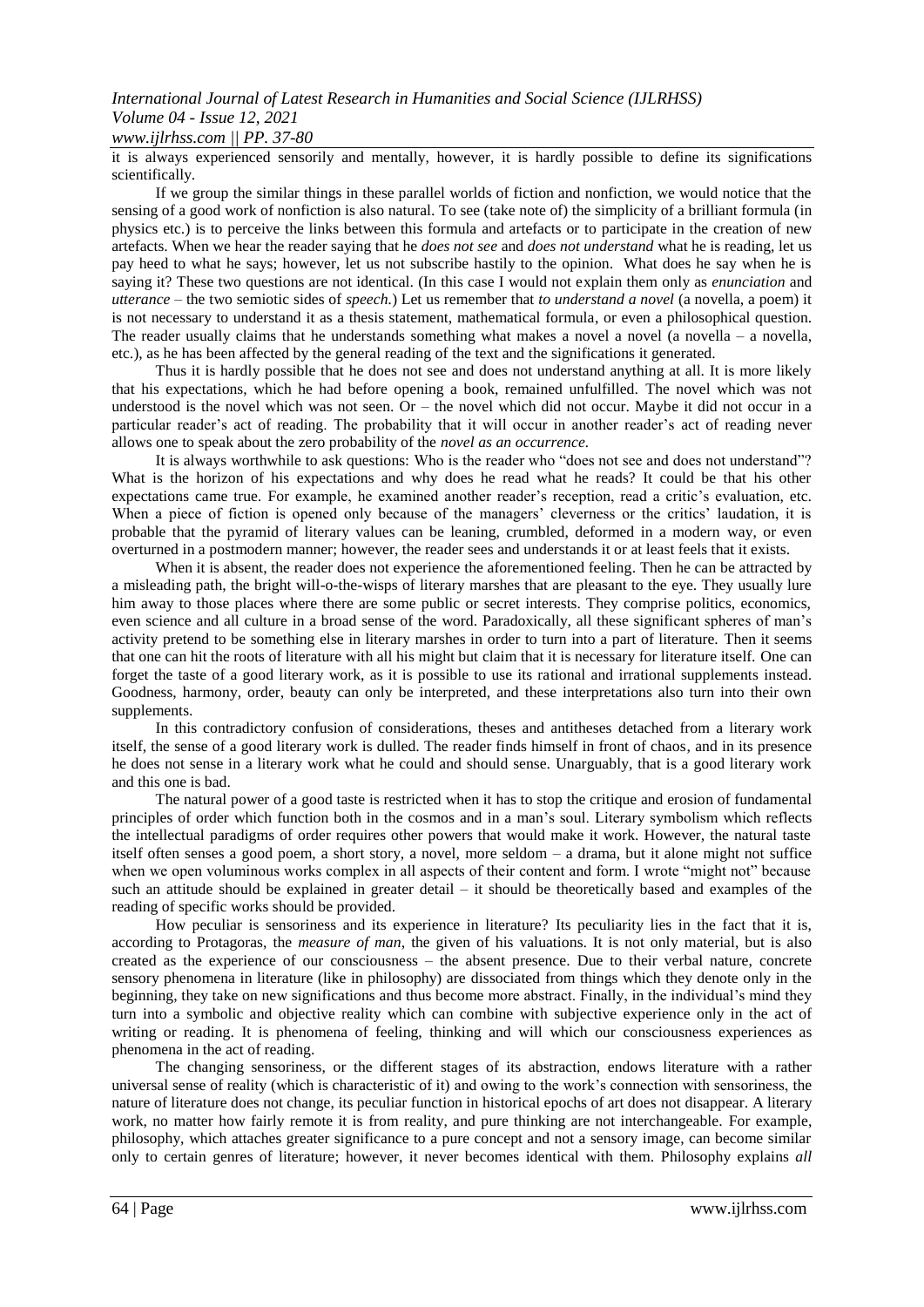# *www.ijlrhss.com || PP. 37-80*

human experience in terms of its *most general* attitudes, interprets them semantically, whereas literature is only an integral interpretation of *partial* experience.

Sensoriness allows one to experience and reflect on very different senses of a literary work. From the individual experience of sensing a literary work to a collective, more mental than sensory, reality of the work. It is the problem of verisimilitude of the world of literary values, or returning to reality while reflecting on values: in the process of valuating experience(s) we do not only reflect on them but change the reflection into the projection of its own future – the aim, the ideality of creative consciousness which we differentiate from ontological phenomena. A value is an individual experience of cultural phenomena in an attempt to achieve the goal and give meaning to it. It opens up the possibility of experiencing absence as presence.

The naming of value is related to one question of literary axiology – the literary text"s *value*, the amount of *work* (creative?) resources.

Clearly, we do not speak about economic value – about the work resources necessary for the creation of a literary text. Although one can count the quantitative parameters of a literary work – its spatial and temporal characteristics, certain of its features, the amount of time spent on writing it, the funds allocated for its publication and other expenditures, discuss its place in the sphere of consumption, it does not mean anything with regard to its *artistic value.*

The question of a literary work"s value is the problem of its literary (artistic) individuation: when it becomes a literary work (experienced in the act of reading), it stands out among the others and is identical only to itself in the perspective of the most general literary guides. Certain guides of literature (genre, style, poetics etc.), which are familiar to both the author and the reader, is a common space in which the artistic experience of a literary work (which is later named as its value) is gained. They can be different – minimal and sometimes maximum. This corresponds relatively to the gradation of a literary work"s value: there are some bad, poor, average, good, very good and even great works. They all are between a literary work and a non work. They all signify its value, only a different one.

The argument over the criteria of a literary work"s value usually divides the researchers into supporters of its objective and subjective (again!) interpretations. In this argument value is rarely differentiated from *a* value. Value is interpreted as an integral totality of the literary work"s valuable features.

There are frequent attempts to deconstruct these oppositions by introducing additional notions as, for instance, the concepts of a text and a literary work.

In discussing Barthes"s aesthetics Antanas Andrijauskas observes that he draws a fundamental distinction between the concepts of "literature" and a "text": "Literature can no longer be *Mimesis* or *Mathesis* but only *Semiosis*, an unthinkable linguistic adventure. In other words, it is wrong to assert that the concept of a text duplicates the concept of literature. Literature reflects the completeness of the world, a text shows the infinity of language."<sup>68</sup> Then Andrijauskas reminds us:

"R. Barthes claims that in terms of biology the text is a living organism which can be ruined. In his aesthetics the text is not a concrete object but a paradoxical, radically symbolic, pluralist, intertextual (part of another text) substance of a special structure which is not subject to any classification and which requires to deconstruct the traditional writing / reading opposition and combine them. In this textual galaxy without any center, bottom, beginning and end where there are many entrances and exits, none of them the main one, numerous layers of culture, literature, art blend and clash. According to R. Barthes, the text is "not a structure but the creation of structures; it is not a thing but work and play."

Finally, the text in his aesthetics is known through its relation with the sign. The work has closure, it is pigeon-holed into concrete significations. Therefore the work functions as a sign and is "one of the main categories of the civilization of the Sign." In the text, signification is endless; the text avoids exact descriptions, evaluations, classification systems; it is like a fluctuating magma full of symbolic meanings which function in the sphere of significations. "At its best the work is *not very symbolic*, its symbolism quickly disappears, that is, becomes stagnant; however, the text is extremely symbolic; *the text is the composition or the meaning the reader takes from the work.* At the same time the text as if returns to the shelter of language: like language, it has a structure, however, it lacks a unifying center, closure." Therefore the text here is explained as an intertext, a "galaxy of significations," whereas the literary work – as a result of textual activity. Thus, as compared with the text, the literary work is a narrower and not that important concept in R. Barthes" aesthetics. It is characterized by linearity and irreversibility, a chronological development. His concept of the text is very similar to the peculiarities of the mysterious "Yijing" ("The Book of Changes") written in hieroglyphs, as it has

<sup>68</sup> *Roland Barthes par Roland Barthes*, p. 123. Quoted according to Andrijauskas A. *Roland"o Barthes"o tekstualumo estetika.* Access on the internet: http://www.tekstai.lt/tekstu-naujienos/126-antanas-andrijauskasrolando-bartheso-tekstualumo-estetika-2.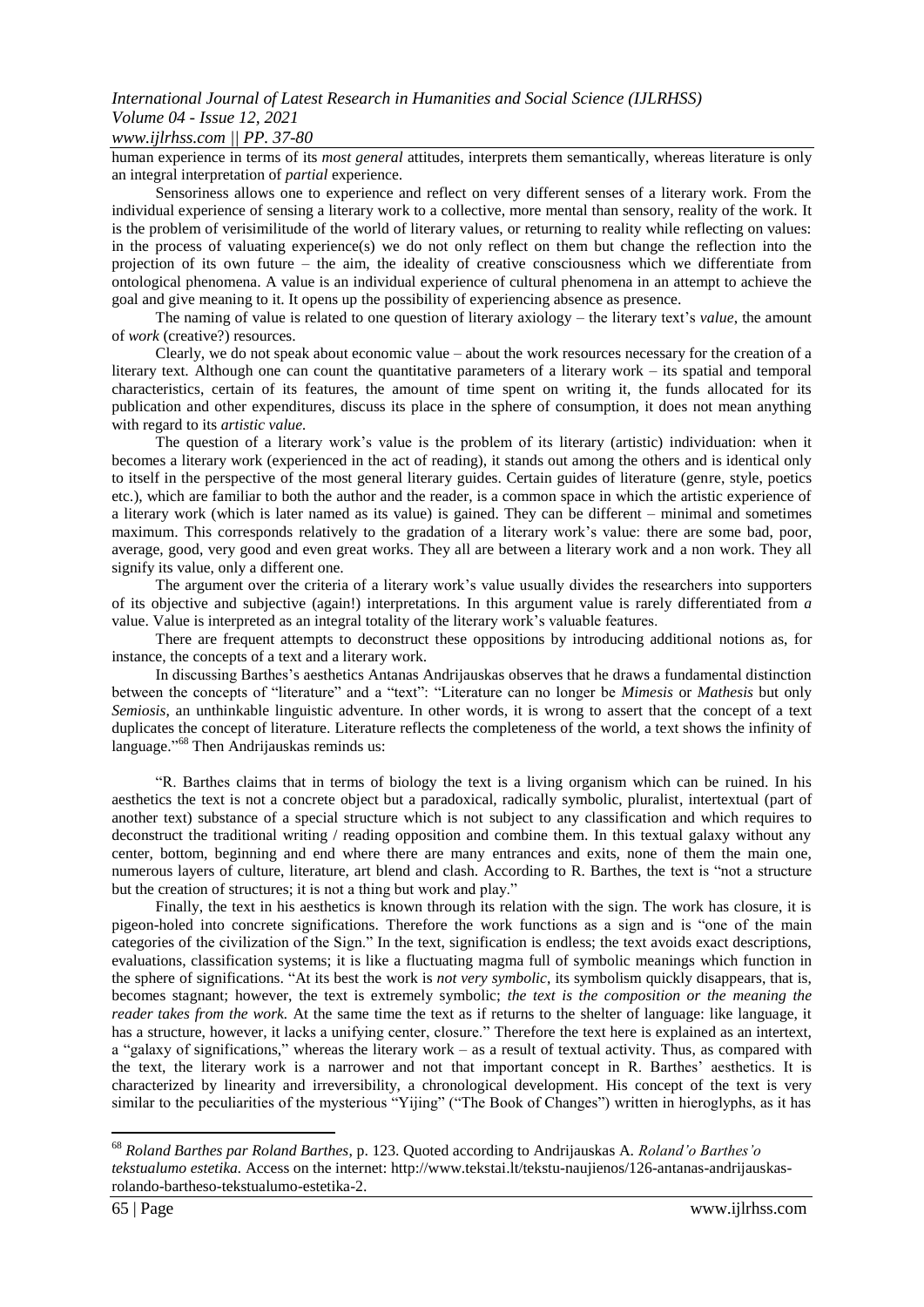### *International Journal of Latest Research in Humanities and Social Science (IJLRHSS) Volume 04 - Issue 12, 2021 www.ijlrhss.com || PP. 37-80*

no clearly fixed beginning, a center, it is ambiguous. *The metaphor of the literary work is an organism*, *whereas the metaphor of the text is a tissue or a web*; it does not grow and develop but being affected by semantics and combinations, it unfolds. The literary work is easily read, consumed, interpreted, while the text is *unreaderly.* 69 (Translated by Daina Miniotaitė).

From Barthes"s viewpoint, the *text* should (help?) overcome the *subject / object* dualism; however, when posing the question of a literary text"s value, we cannot explain it without reservation. The semantization of the literary text, as an objective value, is based on the ontological and sociocultural explanations according to which, the literary text functions in the structure of all sociocultural values which is independent of the author and the reader and which itself is objective with almost all the main components of its value. In the case of subjectivist interpretation, there is a tendency to emphasize the relativity of the individual's consciousness and insights, psychology, emotions, intuition, taste, etc. In both cases the literary text's value is a hierarchy of different values which is subject to one of the value orientations – semantic, aesthetic, ethical, religious, political, ideological, or their combination called "life," a "live person," a "human being," the "conception of man" etc.

In my view, both of these ways of explaining a literary text's value are moving away from the aim they would like to achieve. Every critic has to get used to it and search for his own way of valuation as well as always remember a well-established concept of *life as a work of art.* 70

Albertas Zalatorius writes that "it would be good if we had the criteria which, like a test-paper, would show the real situation. You throw such a paper into a text, the paper turns blue or red, and you learn the value of the literary work. Unfortunately, there is no such paper. For this reason, one cannot trust the aesthetic criteria in all cases."<sup>71</sup> Zalatorius himself chooses the aesthetic criteria and constructs from them his own understanding of the "consummation of expression": "Trust in the reader, intimate intonations, a play of implications and details, a gracious style, the integrity of mood and experiences, the outbursts of poetic feeling, a free interpretation of space and time."<sup>72</sup> The latter can be called a cluster list of the features of a literary work: the whole of the indicated features allows one to regard a text as a literary work.<sup>73</sup> There can be no doubt that such an enumeration makes it hard to believe that "the literary work is an objective value."<sup>74</sup>

Attempts to differentiate between the objective and other (probably subjective) values of a literary text essentially contradict the principle of individuation of the literary work which describes the above-mentioned place of the work as well as its aesthetic and all other functions.

Thus a literary work"s value is its own identity as an aesthetic occurrence. This identity is always discussed on the basis of a certain conception of art. Therefore, different attitudes to a literary work"s value can be singled out.

What is a *good* poem or a novel, a novella or drama, what is its literary value? These questions are first considered by the writer and the reader. Then an expert in the artistry of the literary work – a critic and an expert in the laws of literature – a theorist. And everyone who is probably more interested in a different art, as literature has an exceptional place in the development and genre structure of art: it connects the objective and subjective poles of reality which are very distant from each other.

Although this valuation might be unfruitful, there are different ways in seeking the answer(s) to this question. The clearest, though not necessarily simplest, answers are suggested by normative literary aesthetics. The *doctrine* of art of the epoch of classicism is a very well-developed and best known example of the theory of "good art." It is common sense rather than imagination or a free play of images that leads towards a perfect literary work. Nicolas Boileau-Despréaux with his work *The Art of Poetry* (1674) made the rules of classicism popular and embedded them in the critics" memory for long**.** However, the bulk of literary theories – from the Aristotelian conception of poetry to the diverse image of the end of the  $20^{th}$  c. and the beginning of the  $21^{st}$  c. – are not and have never been normative. On the contrary, they assert an open, complex theoretical image of the literary work, which is not easily perceived by all, and propose complex tools for its exploration and the perception of its deep experience. I do not think that Michel Foucault's "cultural epistemes" which govern the

<sup>69</sup> *Roland Barthes par Roland Barthes*, p. 123. Quoted according to Andrijauskas A. *Roland"o Barthes"o tekstualumo estetika.* Access on the internet:<http://www.tekstai.lt/> tekstu-naujienos/ 126- antanas-andrijauskasrolando-bartheso-tekstualumo-estetika-2.

 $70$  Jacob Burckhardt's words by which he described Renaissance culture.

<sup>71</sup> Zalatorius A. *Literatūra ir laisvė.* Vilnius: Baltos lankos, 1998, p. 402.

<sup>72</sup> Zalatorius A. *Prozos gyvybė ir negalia.* Vilnius: Vaga, 1988, p. 10.

<sup>&</sup>lt;sup>73</sup> Supporters of *cluster* understanding of art list over 10 features (functions, criteria). Cluster theories of art are defined as non-essentialist and not connected with valuational attitude to art.

<sup>74</sup> Zalatorius A., *Prozos gyvybė ir negalia*, p. 113.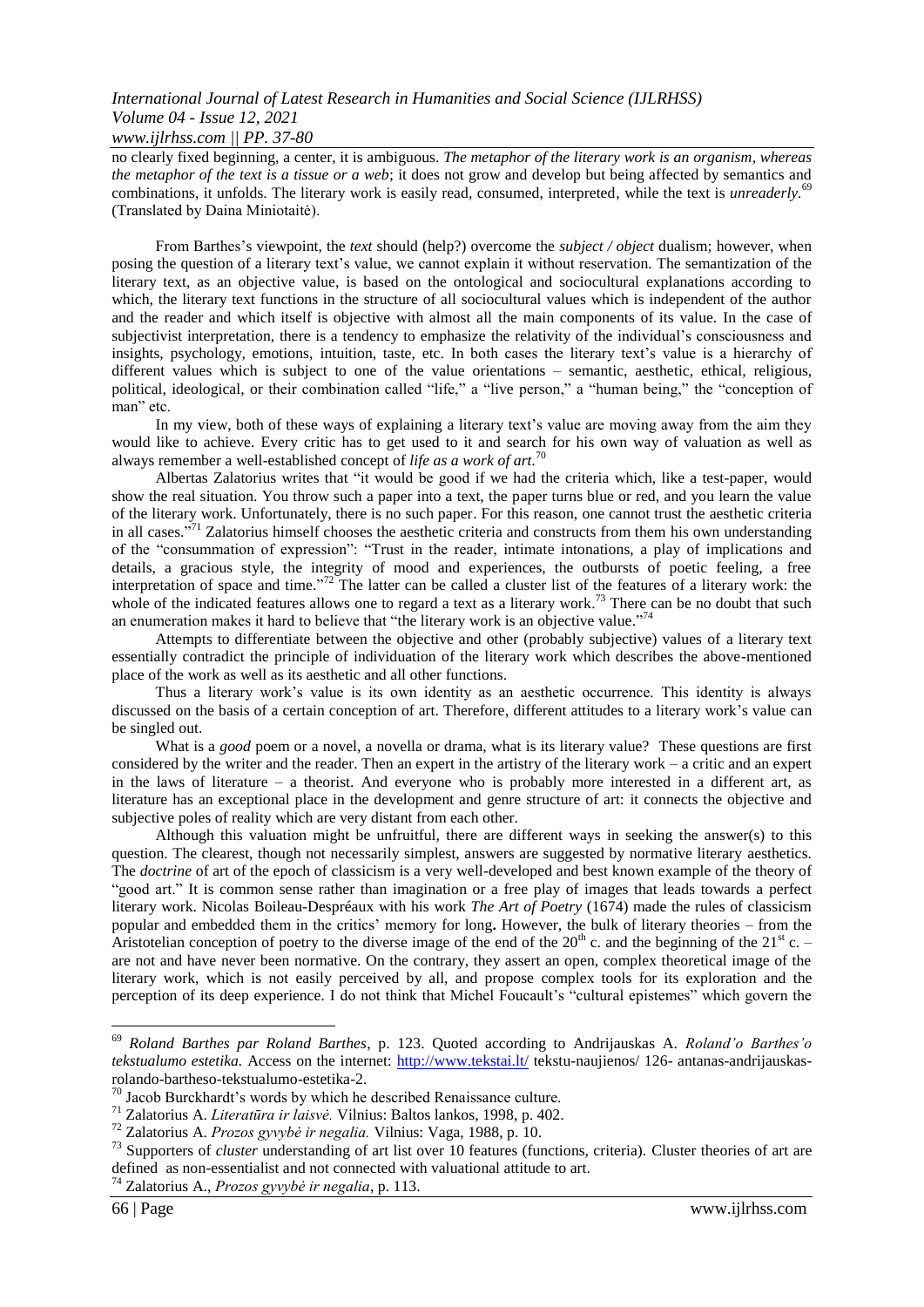#### *www.ijlrhss.com || PP. 37-80*

word or Jacques Lacan's double "reality / actuality," are simpler ways to create and break literary codes than Nicolas Boileau-Despreaux"s simple and clear encouragement to "learn to tell things concisely and simply," or obey the rule of "the three units."

Nevertheless, both classical and modern theories of the literary work are based on the ontological axiom: our relation with reality is part of this reality (which enters our consciousness). The unity of sensory and rational perception of reality allows one to start an analysis of the principal questions of literary scholarship with either of its methodological aspects.

The above-mentioned sensoriness of a literary work, which is not so obvious in literature as in other arts, is not the reason to avoid it altogether, or to consider only the symbolic and essentially objectivized reality of the literary work. The multiplicity of a literary work"s realities which is more and more acknowledged by critics, greatly complicates the rational image of literariness and the forms of its peculiarity. It is not only complex and multilayered, but also contradictory, arbitrary etc.

From ancient times poetry (literature) was regarded as a source of joy, pleasure, purification of the soul – catharsis. Imitation, mimesis, imitation of the forms of reality and their recognition, the inner "form," "order" of the literary work as its individuality, intuitive insight into it and other ways to experience the effect of a literary work *here* and *now* indicated by theorists in different historical epochs, allows one to draw a general conclusion that there exists the intellectual sensory experience which the author writes down and the reader reads as the reality of his own life. The sense of a *good* or *satisfactory literary work* is natural. But do all of us really have it?

Yes we do, though it is not equally strong or necessary every day. In this respect we may differ in the strength of the sense but not in its quality.

What does a certain mental state (its subjective content) of the author or the reader suggest about him? In all cases we will speak not about the theoretical reflection of a literary work but about the general impression and the sensing of it, which itself produces peace of mind, catharsis, joy, pleasure. For some, our ability to see a beautiful sunrise or distinguish a song from a conversation would seem more credible. However, the effect of all aesthetic phenomena, among them – all the arts, is not only different but also similar. Everyone can say what particular aesthetic phenomena excite and move them. They can both experience and create them. The question of such experiences and the meaning of creation (of art) is deeply rooted in human nature. One can discuss the role and function of beauty or art in concrete historical epochs; however, no discussions are possible without having acknowledged or appreciated human creativity and the deep aesthetic premises of his whole life.

The history of aesthetics and art, especially classical philosophy of art, explains the nature and cultural function of aesthetic phenomena. It is hard to say which kind or trend of modern art would be simple and easy to discuss and explain it to all. There might be none. Each of them appeared gradually and did not form their theoretical basis right away. Throughout the centuries, there have been close connections between the theoretical conception of art and artistic creation itself, and even their unity.

Today we assert that literature is the art of the word; however, at first it was blended with dance and music. The word, being affected by the rhythm, melody and image, brightened one"s experience. The ancient conception of poetry combined the creator"s natural talent and his artistry, unveiled secrets of artistry. The rules of verbal art in ancient times gave rise to the first theoretical discussions about the essence, forms and kinds of poetry, and the axioms of Aristotle"s work *Poetics* surprise us even today. Yet literature became an independent branch of art not so long ago, and as a discipline of the humanities, it was formed only in the  $19<sup>th</sup>$  c. Present-day literature has its beginnings in *narrative*. The thing that it is only nature or a single art form that arrests one's attention and is closer to his heart, does not deny the possibility to take a wider view of everything.

True, having distanced ourselves from a concrete literary work and "forgotten" its individuation, we can broaden our general understanding of literature; however, we should not cross the boundary beyond which both a good literary work and the sensing of it disappear. The same can happen with a more general and the most general understanding of literature: alongside good literary works there exist average and even *poor* works which gain their value as forms of literary creation, and their literary value also has limits. But again, they are not strict: they start and end as *texts* about writing or speaking about literature. These concepts reflect a new search for the peculiarity of literature. They are used instead of "imitation," "mimesis," "form," "poeticity," "literariness," and other generalizations which can be traced back to ancient times and which were important for theoretical literary considerations for some time. New concepts (they often include the already known ones) make one take a different view of traditional concepts and find their new logical explanations. According to many present-day literary scholars, the text is not identical with the literary work, which is characterized by a division into *good* and *bad* literature, it "surpasses" the work in its complexity and can change the traditional concept of "literariness." The text becomes a new form of the work, the main dimensions of which should be not its representation of reality and the way it is represented, but its *extent* or *multiplicity.* The latter is understood as a polysemous space where the initial heterogeneous power of the literary work"s significations interacts and manifests itself.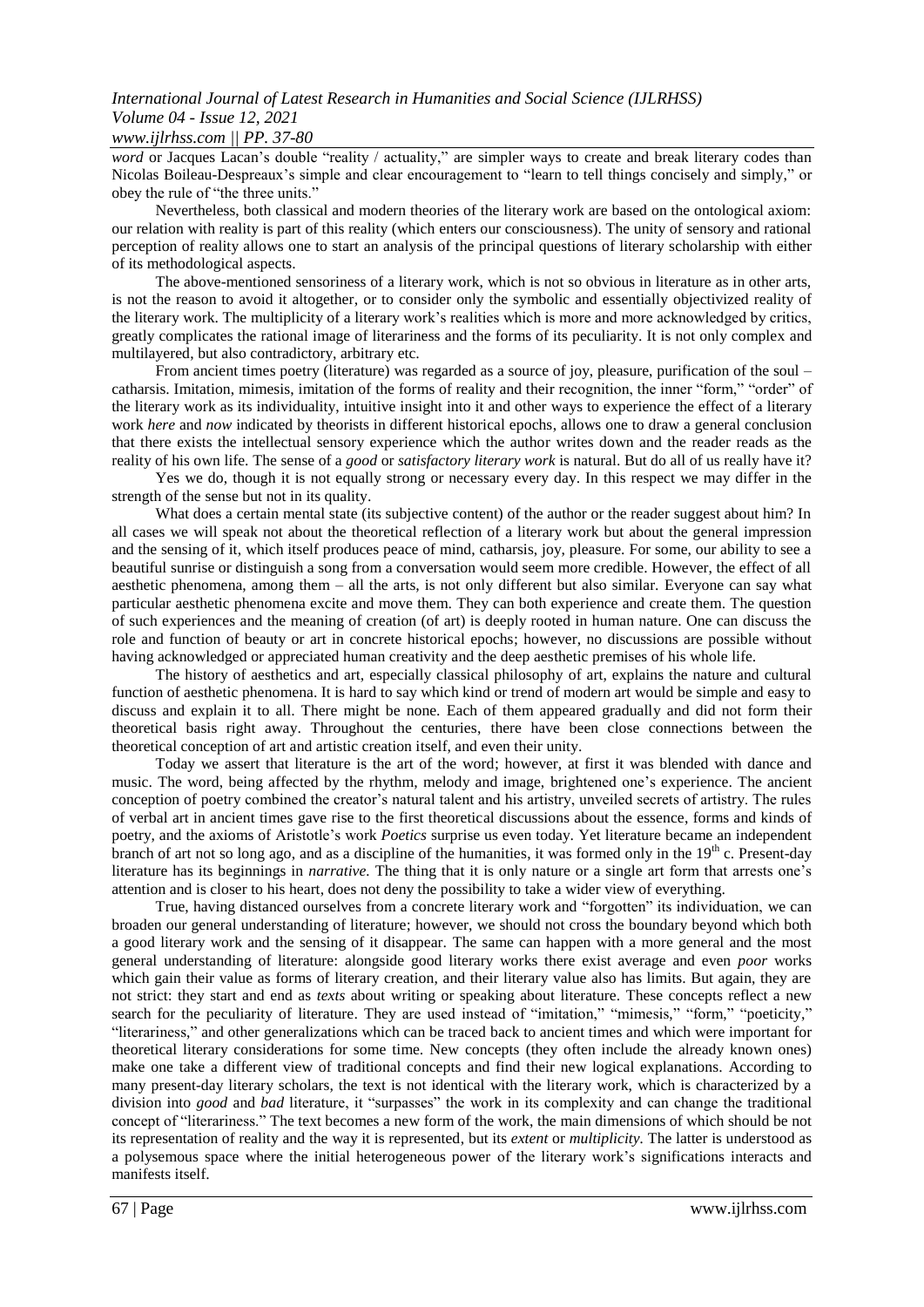## *www.ijlrhss.com || PP. 37-80*

The acceptance of the new and unwillingness to refuse the old theoretical tools cause not a little confusion even in the sphere of the philosophy of literature which is less concerned about the theoretical reflection of specific literary works or their practical origination. It is hard to say which of the two – traditional or the latest – theoretical thought exerts a greater influence on creative practice, that is, today"s literary works. It could be that the newest theoretical insights into literary works will have a bigger influence in the future.

From a variety of all texts it is only *criticism* that remains closest to (traditionally called) meanings of "literariness" significant to literature, as its referential and reflexive functions do not allow it to distance itself from the literary work.

No matter how the philosophical conception of the origin and function of literature would change, we should not forget that while changing our viewpoints on literature, we do not refuse our attempt to describe it, to differentiate it from other forms of culture or creation. Having called to mind the first "philologists" – ancient sophists and Gorgias" statement that the word can say *everything*, we still should not regard all verbal descriptions of reality as *literature*. As a matter of fact, there are such attempts. They are based on the latest 20<sup>th</sup> c. literary theories and make one question the adequacy of the objective and the means. For example, according to Roland Barthes"s semiotically developed, radical conception of the text as literature, the reading of a literary work is a recreation of the nonexistent (deconstructed) textual system, when, after the "death" of the author, the text becomes the subject and the reading of it is significantly affected by other (not necessarily literary) texts and codes of their significations. (In this context, in the eyes of semiologists the advertisement of Lithuanian beer and Vincas Mykolaitis Putinas"s *Altorių šešėly* (*In the Shadow of Altars*) would have the same literary "value"). However, even literary semiotics is concerned about the identity of literature. Thus it is hardly possible that the critics of its "literariness" really sought its destruction: having crossed the boundaries of the identity of literature, there appears something different, something which would require new concepts, for instance, *hyperliterature*, *paraliterature* etc. Concepts of the *text* and *writing* should be discussed in the structures of the traditional and newest meanings of the term of literature.

There is no sense to speak abstractly about the conception of *good literature*, which might seem outdated in recent times, as the literary work is most often regarded as an exceptional system whose theories and facts are decreasingly rarely connected with their psychological, autobiographical or other anthropological, traditionally subjective interpretation. *The sense of the literary work* may seem no less historical. I would not assent to it either. A good literary work belongs both to the author and the reader who perceive the meaning of their life only through cultural history. Literature and history are related narratives and our ability, equally subjective and equally different, to sense both the literary work and the historical narrative can help us differentiate between them.

The principle of historicity<sup>75</sup> does not relate the questions of literature with the objective situation of literature in history or its interpretation as part of concrete historical systems of culture; however, today"s attitude (not only mine) to the writer, the literary work and the reader is markedly different from Plato"s. They are separated by a great number of specific literary works which were written and read in the course of more than two thousand years, as well as by the conception of the language in which they were written.

True, the word "sense" does not clearly designate the occurrence through which and by which the aesthetic power of the literary work as well as the reader"s aesthetic experience manifest themselves. *Sense*, as a scientific concept, is used in psychology, and in other human sciences (if it is more frequently used, then apparently for other reasons) it is extremely attractive with its metaphorical and symbolic meanings, when there is a need to emphasize the subjective dimension of the interpreted phenomenon.

And yet I think that when we start speaking about the aesthetic presence of the literary work, this concept is more appropriate than others. Literature, like all the arts, have original connections with the sensing of reality, more precisely – with our eyesight or hearing. Prose works are usually read, poetry is usually listened to; however, the senses are always a prerequisite for further insights into the literary work. What the Greeks called *αισθητική*<sup>76</sup> and differentiated it from *noesis*, <sup>77</sup> at least partially, means the same both to them and to us – to reach for the world with one"s senses**.** According to Plato, one can sense colors, sounds, scents, cold and heat, lack of something, or pleasure, joy, fear and power of other unnamed sensory forms of *αισθητική*; however, today the following question has not been answered unambiguosly: is a sense as perception possible without any consciousness?

Through the senses our body meets with other bodies, and it renews itself in them. One becomes another. Everyone becomes everything, and everything becomes everyone. We should say the same about thinking. At

<sup>75</sup> *Ιστορίκοσ* (Gr.) – connected with history.

<sup>76</sup> *Αισθητική* (Gr.) – sensory.

<sup>77</sup> *Νόησις* Gr.): "conception," "idea," "mind," "perception"; from *σοϵĩσ* (noein, to "suppose," "sense," "see," "understand"); from *σóʋς* (*nous*, "reason," "thought").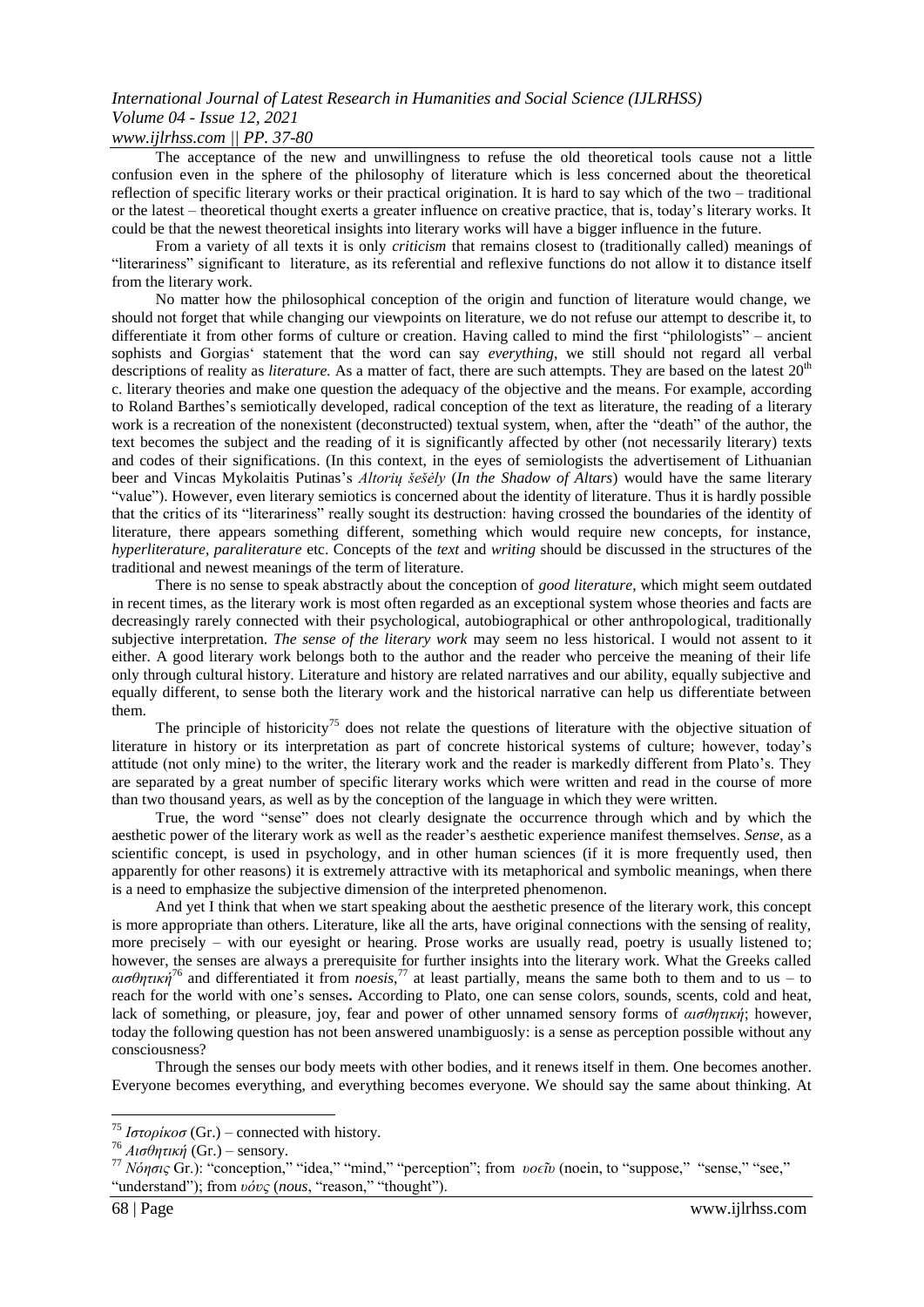### *www.ijlrhss.com || PP. 37-80*

the same time we admit that it is impossible to completely separate sensoriness from thinking. Our senses "think," whereas the mind "senses." The aesthetologists' way of thinking about *αισθητική* is and has always been paradoxical: they speak about the *sensed thoughts* and *thoughts about sensing.* Attempts to evade or conceal this paradoxical unity of oppositions is only a temporary determination of their autonomy which has to be overcome, broken, altered. When contrasting the sensory experiences with the mental (intellectual, spiritual) ones, we only demonstrate the great extent of the complexity and diversity of both our singularity and totality. The double paradigm of *sense*, which sometimes contrasts *αισθητική* and *noesis* to the extreme, attests to our attempts to find the idea while drawing a line between the sensory and the mental experiences of the world that can hardly be separated. Similarly, literary historians find it hard to agree upon the strict order (hierarchy) of literary genres and styles, to explain which genre is more important, which style should be held "high" or "low."

As was mentioned at the beginning of the essay, the concept of *sense* (sensing) is not new in Lithuanian aesthetics. The authors recall it or name it originally when discussing "total" cases of aesthetic activity (creation), aesthetic being and consciousness, the art work"s concretization (its "intentional" being), more precisely – the perception, experience, valuation, taste of aesthetic phenomena (objects).

This concept is not new in Lithuanian art criticism. The sensing of the works of visual ("spatial") art seems natural to many art critics. It is more debatable in literature, music, and dance. For example, the phenomenological treatment of a work concretizes every literary work as the development of what is seen and heard. Roman Ingarden directs a meeting between the work and the reader towards the aesthetic level of the perception of the work.<sup>78</sup> The "immanent" concretization (interpretation, perception, explanation) of a literary work indirectly creates a (literary) reality which can be seen, heard, sensed – as any other "body" among other bodies. Thinking (in concepts and words) and imagination (receptive and active) allow one to legitimize new forms of traditional (aesthetic) sensing which conform to the complex structuralist and poststructuralist presences of the literary work.

The conceptual definition of *sense* has been proposed only by one Lithuanian author, Juozas Mureika. In the monograph *Pajaustos mintys* (*The Sensed Thoughts*) (2005), he introduces the paradigm of "transformation of aesthetics into aesthetology" To summarize it,<sup>79</sup> *aesthetology* is a science which investigates and interprets *sense* as a spiritual power and the way of origination of meanings, components of *sense* as well as connections with other spiritual powers.

Taking a broader view, the author asserts that the term of aesthetology would also be appropriate for the totality of "theories or disciplines which explore and interpret sense, its components and connections with meanings, language and thinking, valuational and cognitive activity."<sup>80</sup>

According to Mureika, the concept of *sense* is the Lithuanian equivalent of the Greek word for aesthesis. It is also a synonym for *aesthesis* becoming the main category of contemporary aesthetics which is the axis of the complicated aesthetic formal system of thought (*aesthetology*) and its structure – "the way of being and one of the most important of human spiritual powers."<sup>81</sup> It is described very differently and broadly: being of a prelinguistic nature, it is "only partially expressed in words and logically perceived," it is "connected with instincts, values, thinking, significations, language, and meanings," it "shows existential states," "enables one to distinguish values from non-values," it is "a way of assigning meanings." <sup>82</sup> This is how the concept of *sense* has been discussed from different aspects in Lithuanian aesthetics for the first time and can be understood by others. 83

Mureika points out three groups of "sense components": extrasensory, sensory, and somatic, senses of the experience of emotions, feelings, passions and moods; senses of intellectual scientific intuition, cultural conventions and philosophical insight.<sup>84</sup>

It is obvious that this concept (which has complex contents) described by Mureika as a "category of aesthetology which denotes the semantic center of *aesthetic activity*," <sup>85</sup> is not only close to or synonymous with

<sup>78</sup> Ingarden R. *Szkice z filozofii literatury.* Krakow, 2000, p. 71-75.

<sup>79</sup> Mureika J. *Pajaustos mintys. Estetikos virsmas estetologija.* Monografija. Vilnius: AB spaustuvė "Spindulys," 2005, p. 145-170.

<sup>80</sup> *Op. cit.,* p. 146.

<sup>81</sup> *Op*. *cit.* p. 30.

<sup>82</sup> *Ibid.* In the monograph Mureika distinguishes between the concepts of *signification* and *meaning.* "It is an individual subject who is in control when originating meaning, whereas in the construction of meanings the communal "we" has superiority. According to him, aesthetology explains how the origin of significations is affected by sense and its different types" (*op. cit.,* p. 32).

<sup>83</sup> Judging from scanty and cautious reception of the book *Pajaustos mintys*, nobody finds or simply does not want to pick up the arrow shot by the philosopher, as Nietzsche would say.

<sup>84</sup> *Ibid.*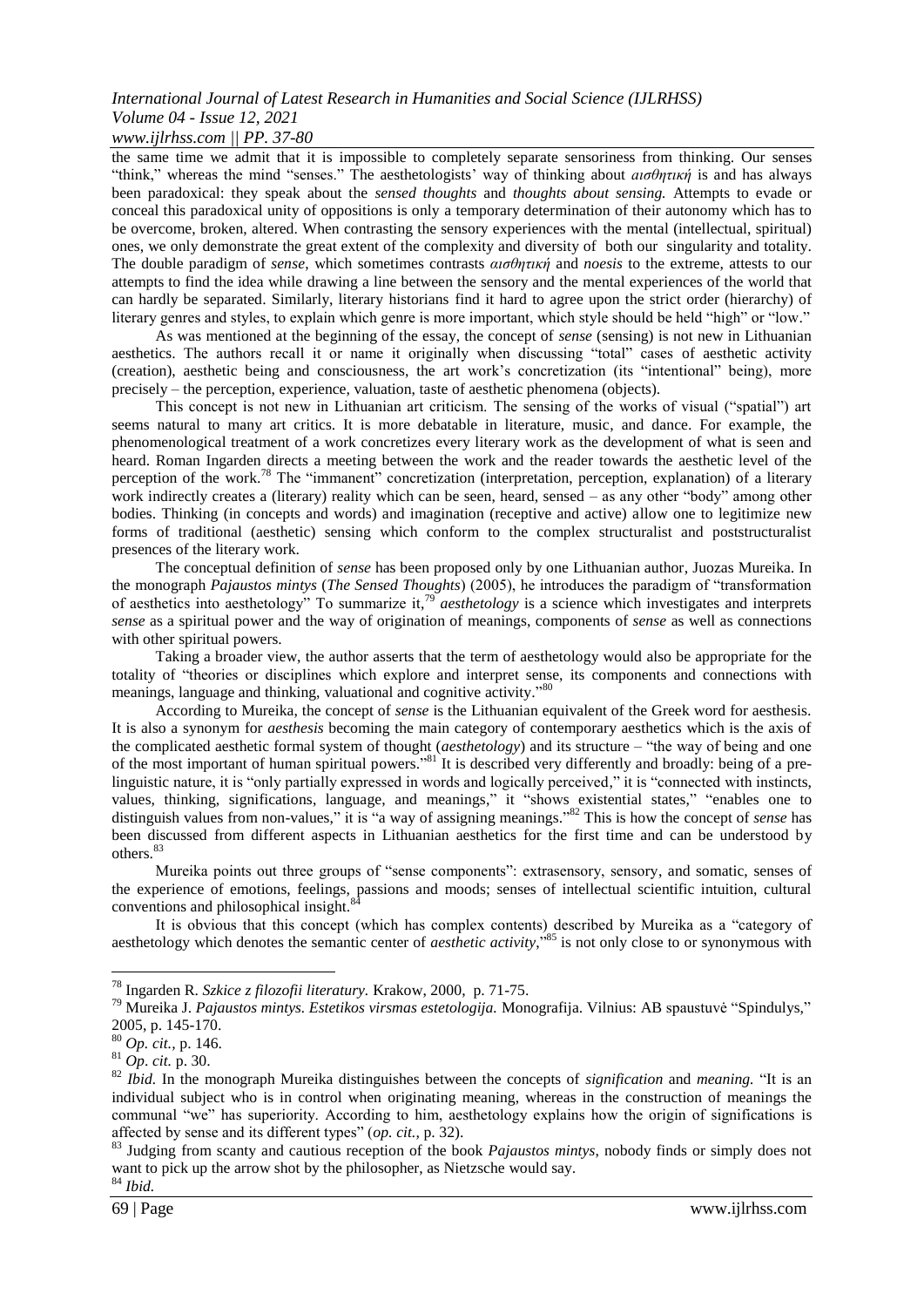#### *www.ijlrhss.com || PP. 37-80*

*aesthesis* but similarly, resists tools of systemic analysis. Aesthesis breaks structuralist tools: they are not appropriate for reference without which no communication is completed. It is difficult to define the connections between the concept and language, thinking, intellectual intuition, values, manifestations of significations and origination of meanings. And yet attempts are made to discern concrete components of sense, its aspects, forms: "Already ancient Greeks were aware of the manifestations of sensory and emotional senses. They discussed separate forms of sense and defined them by concepts of moderation, pleasure, mimesis, harmony, symmetry, beauty, ugliness, form, etc."<sup>86</sup>

Having singled out sense as the most important in the structure of human spiritual power, Mureika attempts to substantiate the conception of a new (in his view) science. It does not conform to the traditional aesthetics (unlike a theory [philosophy] of beauty or art). According to the author, aesthetics is challenged by the "theoretical interpretation of sense." The formation of meanings by way of theory is restricted however, it can be expanded by means of sense: "The formation of meanings through sensing is closer and more adequate to the situation when a practically necessary meaning becomes valid."<sup>87</sup> Aesthetology is a science which explores and interprets sensing as a spiritual power and a way of origination of meanings, sense components and connections with other spiritual powers. In the author"s opinion, the phenomenon of sense "attests to neither linguistic nor logical experience; it comprises a different experience, when one experiences its appropriateness, expediency, value, significance, beauty, pleasure, and other ways of reaction."<sup>88</sup>

In his reflections on the concepts of sense and meaning, Mureika succeeds in developing the philosophical contexts of aesthetic perception, valuation, status of the work of art, and other similar questions. Aesthetology "decodes significations of sense": it goes beyond the boundaries of problems of classical aesthetics and opens out as a complex structure of interdisciplinary theories.

Thus the author does not narrow the domain of aesthetics – the  $21<sup>st</sup>$  c. authors of works on aesthetics (or art philosophy) usually try to renew the theoretical, usually – partial, insights. Mureika rejects the idea of the transformation of aesthetics into art philosophy, an idea which is acceptable to some. <sup>89</sup> On the contrary, he searches for the universalities of aesthesis: heading for spirituality, spiritual powers, the meaningfulness of man"s experience, Mureika logically expounds an innovative interpretation of *aesthesis* and, on the basis of aesthetology discussed in terms of this interpretation, he imagines its appropriate place between logic, philosophy, and axiology. Doesn"t a search for universalities prevent the author from remaining in the analysis of a concrete phenomenon of sense? I think it does not.

In the second part of the book, the author attempts to demonstrate the practical aspects of his theoretical attitude to sense and aesthetology and introduces to the reader the essays – "verbal" portraits of six representatives of Lithuanian culture (Monsignor Kazimieras Vasiliauskas, poet Justinas Marcinkevičius, et al). Here the author also formulates and introduces the concept of a *sensing man* (*homo* aestheticus). It is another original part of Mureika"s text. The essay-like style allows the author to embrace some very specific shades of the meaning of human life as well as their philosophical colors. The author admits that during the course of creating these portraits, he more fully comprehended his theoretical searches in widening and modernizing the old conception of *aesthesis.* 

To art philosophers and art critics Mureika"s attempt to introduce the concept of the *sensing of art* could also be valuable as an example of the conventional conception of art: art is treated as a specific aesthetic phenomenon. Decisions are made and valuations are agreed upon with regard to it. Concepts called existentialities **--** individual experiences which pave the way for the individual to transcendence, that is, the fundamental interconnections of components of spirituality, could be interesting for those who study the Christian conception of spirituality (beauty, art). Mureika renders themes of sense and meaning more concrete in his new study articles.<sup>90</sup> The aesthetologist further attempts to disclose the peculiarities of the conception of spirituality, the development of personality and expression, tries to contribute to investigations of spirituality by forming a strategy of interpretations as well as specifying and creating methodological premises. From the unambiguous and simple ones there is a move on to phenomenological, existential, poststructuralist, and other – deeper and more complex ones. Having rejected metaphysics from the Positivist positions, the author returns again to the context of metaphysical presence of phenomena or its interpretations. Generalizing his conception of sense, Mureika looks to the future. He maintains that "aesthetics, or maybe aesthetology, will have to

<sup>85</sup> Mureika J. Pajauta. *Estetikos enciklopedija.* Vilnius: Mokslo ir enciklopedijų leidybos centras, 2010, p. 470. <sup>86</sup> *Ibid.*

<sup>87</sup> *Ibid.*, p. 16.

<sup>88</sup> *Ibid.*, p. 148.

<sup>89</sup> Mureika J. Pajauta. *Estetikos enciklopedija.* Vilnius: Mokslo ir enciklopedijų leidybos centras, 2010, p. 145. <sup>90</sup> Mureika J. Dvasingumas ir prasmė. *Dvasingumas žmogaus pasaulyje*. Compiled by J. Kievišas, R. Kondratienė. Vilnius: Vilniaus pedagoginio universiteto leidykla, 2009, p. 46-87.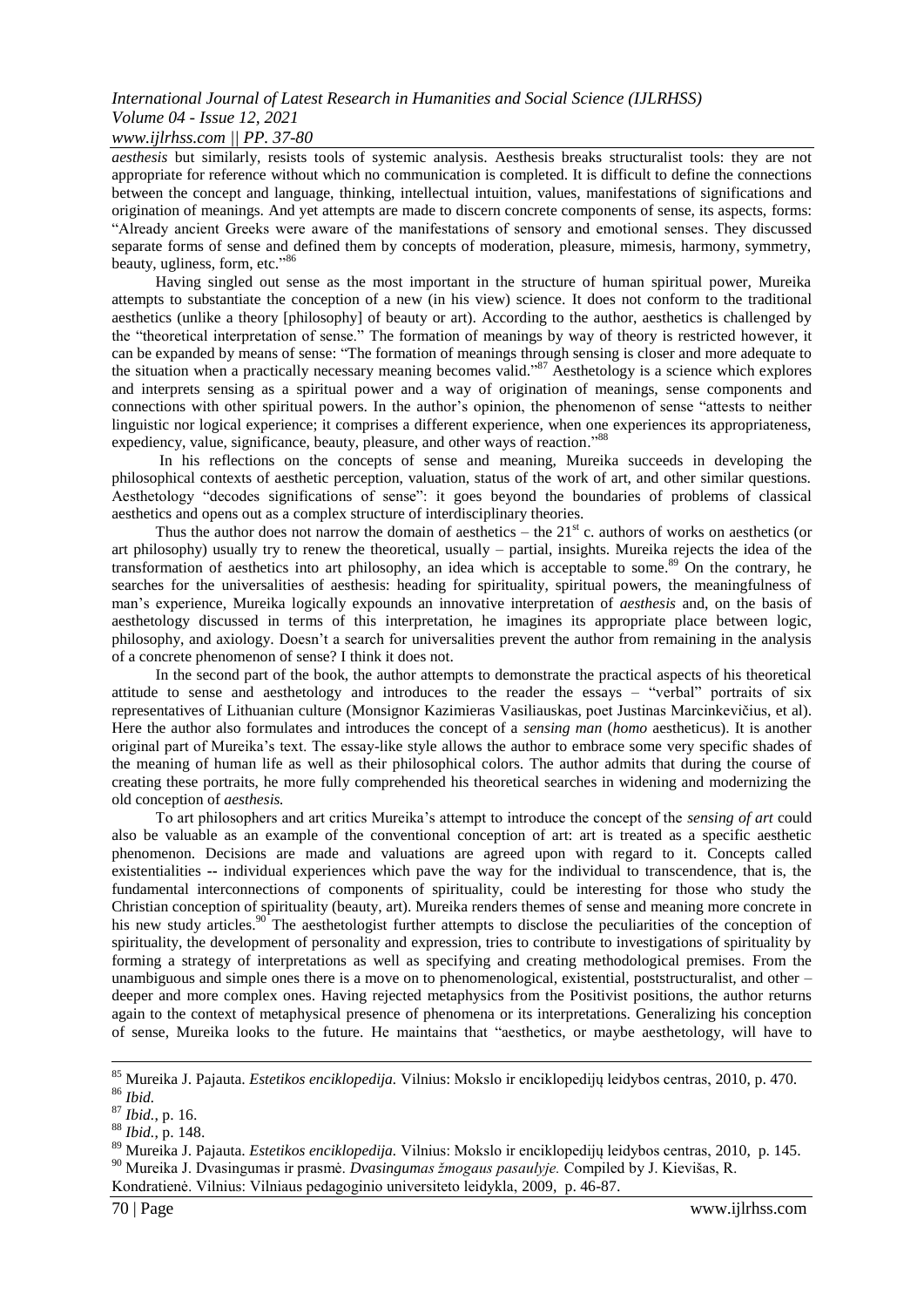## *www.ijlrhss.com || PP. 37-80*

consider other connections of aesthetic language with the meaning of sense as well as verbal and logical expression. It will be necessary to disclose the specifics of sense and its place in aesthetic structure which varies considerably and is subject to a nation's mentality, cultural context and traditions."<sup>91</sup>

It is a broad concept of sense comprising features of individual and abstract experiences mentioned earlier in this essay.

This essay refers partly to the aesthetological conception of *sense* introduced by Mureika in an attempt to discuss not only the unpurified individualized form of its expressions in literature, but also as one possible aspect of this concept in literary scholarship. A further or even more specific conceptualization of ways of sensing would follow from the three components (or their interconnection) of its theoretical interpretation already mentioned by the philosopher, in which a texture of sensoriness, emotional sensoriness, experiences, imagination, intuition, theoretical value insights prevails.

Such specification is not the goal of this essay. One only has to remember (know) that the philosophical conception of the aesthetic being of the literary work lies in the above-mentioned generalization of sense.

In the context of Mureika"s suggested concept of sense (senses), semiotic and other contemporary approaches to Greimas"s *esthesis* (discussions about it) are partial, narrower logically, however, they should be (remain) like this. By translating the ancient Greek word *aisthesis* (sensation, perception, sense) as *pajauta*  (*sense*), Mureika does not only Lithuanianize the aesthetic vocabulary, **--** he uses this word as a synonym of other aesthetic concepts (among them **--** *aesthesis*) which are close to it.

Therefore, it is much more important to discuss the semantic complements of this concept than indicate the cases when it cannot be used at all.

It is obvious that in literary scholarship it can be constructive.

For example, the question of sense in the aesthetic perception of Maironis's poem alternated between being important and being irrelevant. The integrity of sense is not identical with its totality. When I had just started reflecting on what the poem "The Heart and Reason" means to me, more precisely – what is the individual meaning of the poem"s significations in the case of my reading, I understood that it grew clearer when *dividing* (*cutting*) it into parts. As we know, every day we have to cut solid, essentially indivisible *things*, usually – inanimate (an apple, cheese, a log, a stone), as cutting live things (for instance, fish, a bird, a beast) would mean killing them instantaneously. However, in any case we ignore the solidity and choose to experience / perceive something different instead.

The same happens when searching for a sense. The sensing of a literary work is a specified literary concept of sense in accordance with the direction of creation.

According to general analogy (of a work of art), the concept of the *sensing of the literary work* would encompass sensory, extrasensory, somatic insights. All its significant parts are not unambiguous. It would be logical to discuss thoroughly what are belles letters, the literary work, text, reading, perception etc.

If we contend that the concept of the *experience* of a literary work traditionally directs one"s consciousness to the psychological practice of the perception of literature, and that the discussion of the questions of this essay which should be very close to the experience(s) characteristic of aesthetology is more acceptable, then the *sensing of the literary work* could be shortened to *sense.* This is how the experience of the values of literary phenomena will be called further in the essay, assigning universal significations and individual meanings of beauty or the work of art to them.

Now it is easy to generalize the author"s attitude to the literary work. I will call it neither a point of departure nor a final conclusion, however, it underlines what the essay started with, and it could be that it will finish with similar ideas.

*The literary work is an individual origination* of the *meaning* of its significations*.*

Some would say that this statement sounds tautological, however, it cannot be different. This proposition does not relate to the conception of *art for art"s sake* either. (It has already been mentioned that boundaries between art [the work] and those forms of life which, at first sight, are very distant from beauty, creation, and similar phenomena are rejected by art history and its present state.) It is the characteristics of the state which has become an object of our discussions. Like in all human sciences, the phenomena of literary creation have to determine their identity. All sensory forms of the work of art are unrepeatable, but who could confirm it? If I or anyone else said this, it would mean nothing. In terms of certain viewpoints with regard to the sensing of it, a work of art can resemble another one or be even identical with it. Perhaps I do not know / have not experienced something that would allow me to question the work's unrepeatability. Only in the context of broad generalization could I decide whether a literary work is identical with itself. In essence I could not do this. Therefore, a work"s individuality is always the assertion of its identity *with itself through itself.* In different cultural (creative) trends the work"s individuation occurs or is created differently. Socio-culture most often

<sup>91</sup> Mureika J. Pajauta. *Estetikos enciklopedija*, p. 472.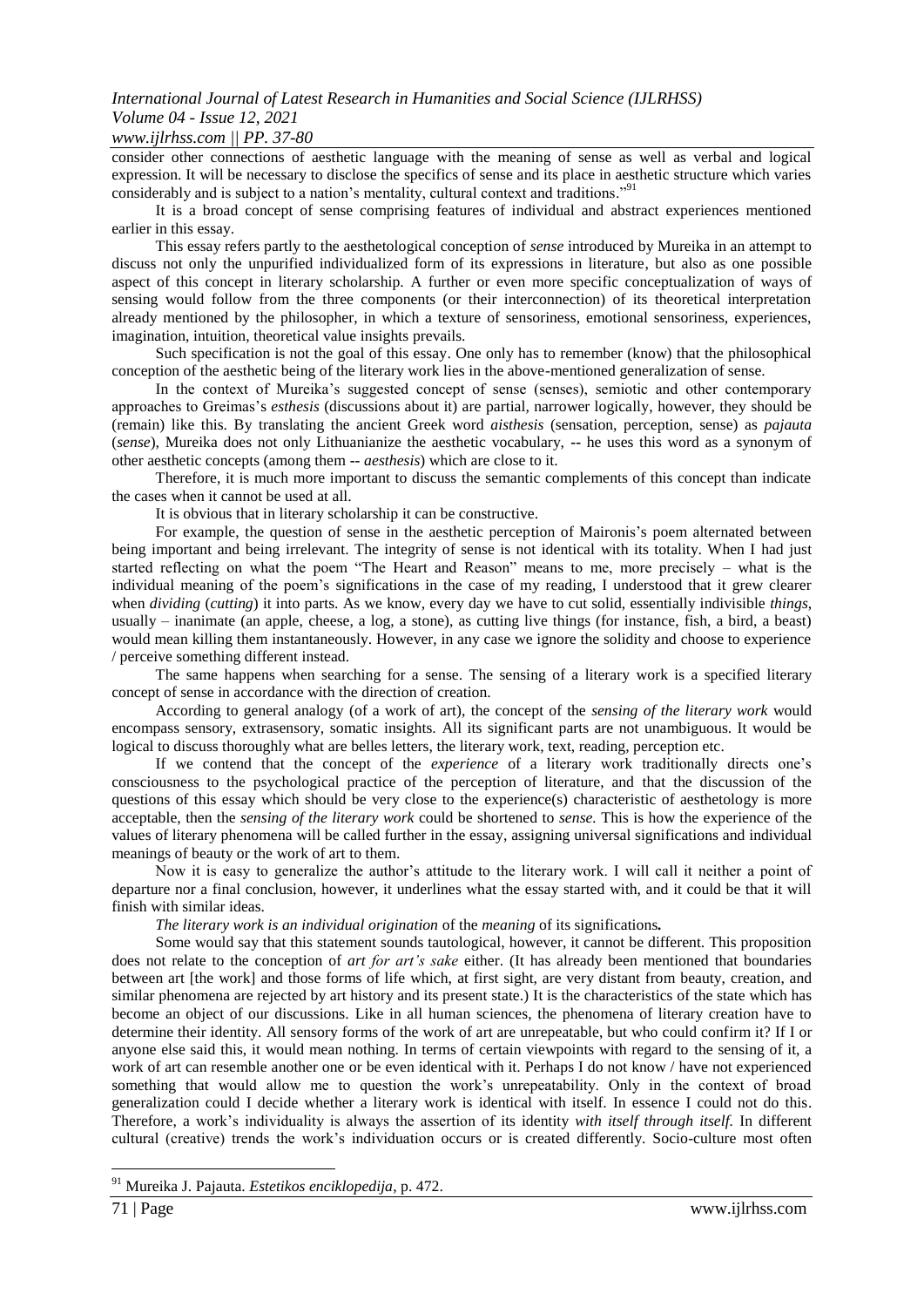### *www.ijlrhss.com || PP. 37-80*

determines a practically important instrumental function of the works. The individuality of the work of art is different. It is connected with its aesthetic end in itself – *purposeless expediency* or practical senselessness. However, this does not change the general premises of the individuation of the work of art.

Like in all creations of man**,** their physical or material side cannot determine such individuation, as creation is not only a natural phenomenon. Man"s *Self –* an integral power of sensations, thinking, intuition is much more important. The realities of every open work are multiple. They are created by consciousness. The co-existence of the states of all realities of humanistic sphere does not have any causal relationship and can be described only as the state of realities among which one should not see matter or other states of natural reality, for instance, solid bodies, liquids, gas. Different forms of creation form many configurations of reality.

The principle of "disinterested interest" or aestheticism allows one to say that the literary work is an exceptionally peculiar humanistic reality. It is not its shortcoming ("vice"), but a peculiar state. To be more precise, the *work of art* (literature) is an undivided occurrence in human consciousness. Its participants – the author"s literary work written down (performed orally) as a text and the reader who reads or listens to it. Their meeting usually occurs as the perception of the work"s textual structure – the re-encoding of significations encoded by the author and the creation of new significations. The metaphor of "significations that are slipping away" clearly shows what happens or what can happen during this meeting. It would be inappropriate to call this occurrence the "imitation," "copy," "image," "conscious reflection," "sign," "reconstruction" etc. of the "objective," "social," "human" reality. All these insights interpret a work of art from the point of view of cognitivism (art as a form of the cognition of reality), stress a minor position of its reality, and this does not conform to a number of "facts" of the work of art whose inner structure and aesthetic manifestation contradict its "cognitive" function.

The inner order of the work"s elements is configured by the author"s *Self*, and its insight or reconstruction is provided by the reader"s *Self.* Thus it is not a secondary reality. It is an individual state which opens the sensory *as* the mental experiences of a human being. It connects the author / reader with the reality which makes the sensing of the work possible. There is no reason to speak about the partiality of a work as its sense or *state*. The work does not exist without the sensing of it, as its sensory form  $-$  a text - and the author's or reader's "Self" are connected by the experience of reading the work. There is nothing else between the text and mental "Self" except this experience. The experiences of the author"s "Self" and the reader"s "Self" or their sensing of the work are different, however, what happens in one of them occurs in the other.

Why are they identical if they do not correspond? It is only a peculiar undivided *state.* It is not the state of *someone* or *something*, but simply a state which we will call the sensing of the literary (art) work. We will obviously not avoid obscurities as in all similar cases, for instance, individuation of the world"s state to which each of us is close.

In order to understand, at least partially, why the different structures (physical, sign, or simply - the symbolic totality of the text and the reader"s psychological or spiritual "Self") can become one state and what it means to sense it, we should further on focus more on the literary (art) work"s interpretations which are clearer at first sight, as up to a certain point they are logical and comprehensible.

It is obviously difficult to perceive and explain what structure(s) or anti-structure determines the sensing of the literary work. The precondition of the total and momentary perception of the work important to the latter becomes hardly possible or impossible altogether for a number of reasons. Modern and postmodern literature and its reader, that are not detached from the present-day world, do not always (or maybe never) allow one to sense the deepest significations of its state and turn them into individually valuable meanings.

#### **Contemporary Aesthesis – Utopian Sensing?**

In other words, the object of contemporary discussions are structures of significations of the constituent parts of the work"s semantic content (their subordination) and the aesthetic perception and experience of the work or aesthetic delight (joy, pleasure), while rejecting the structures as insignificant, destroying their hierarchy, or discerning a different (nonstructural) basis of their co-existence.

How should this paradox be understood?

The answer is simple: it is normal to *sense* the work"s form while losing it. Such is the challenge which has to be accepted in some way.

Or – how could we explain and understand the *practice of the literary work* without theories or between theories, as the sensing of literary works is also the *sensing of thoughts*, the power of the work to provoke thoughts which, in turn, arouse emotions, conjure up images, etc. Aesthetic contemplation as meditation, reflection, the "sensing of sensory and semiotically encoded objects of spiritual reality"<sup>32</sup> could lead not only towards contemporary metatheories of (aesthetic) sense, but also towards the generalization of aesthetic sensing

<sup>92</sup> Mureika J. Estetinė kontempliacija. *Estetikos enciklopedija*, p. 157.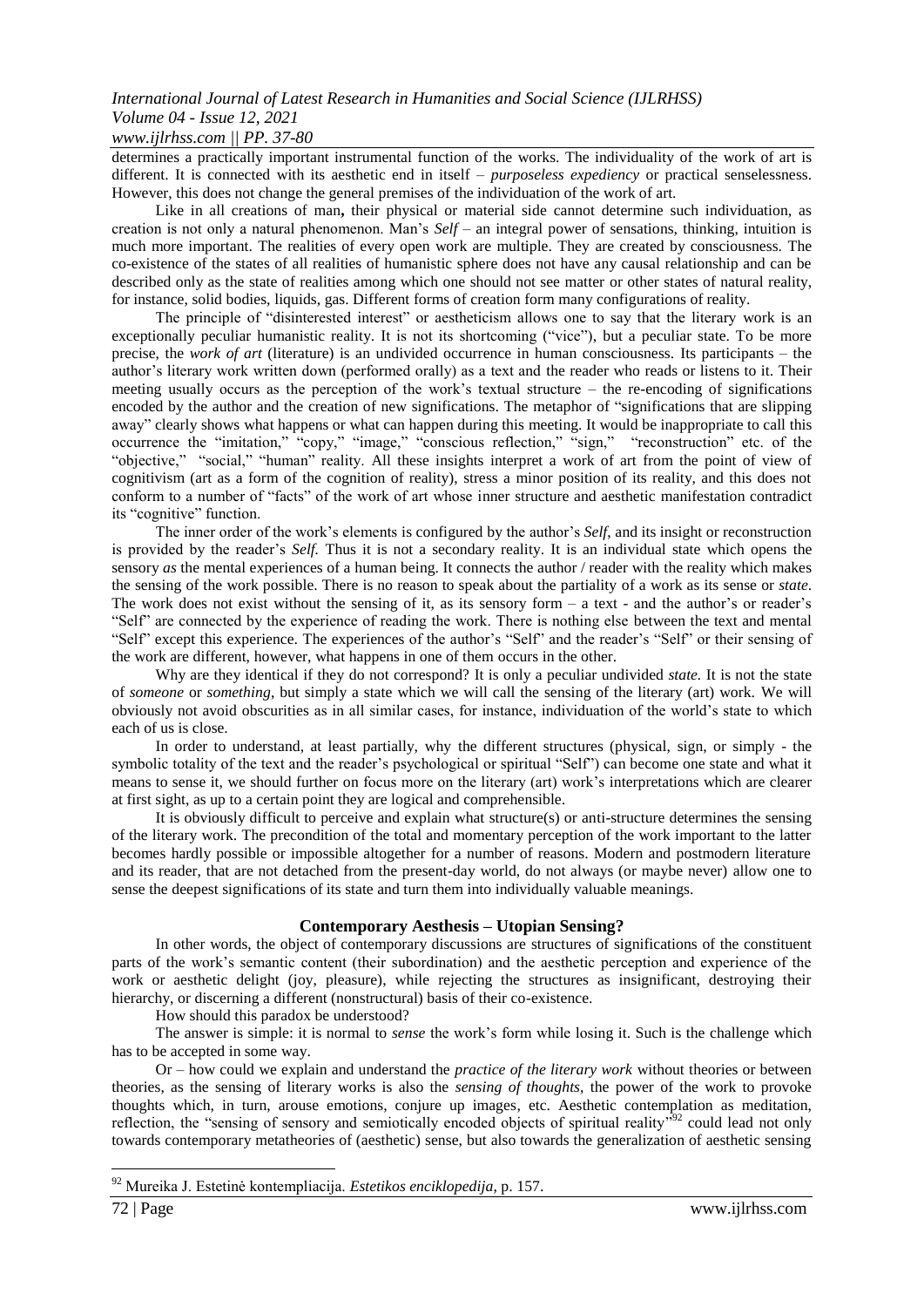#### *www.ijlrhss.com || PP. 37-80*

of literary works. It means to try to delineate the process and a way of experience which emphasize its (literature"s) *seeming* sensory connection with the *seeming* verisimilitude of reality, and not only with the sensoriness necessary for cognition or communication. The disintegration of the literary work"s spiritual values into semantic, communicative, conventional, axiological, teleological, and other parts can be seen only in the context of imaginary totality.

This makes one doubt whether at the confluence of contemporary literature and life, we can expect (and experience) that state of the work and the reader which we call aesthesis.

Many pages of this essay have already been written. An attempt has been made to show that the totality of the work and its momentary experience is the territory of problem questions. In certain respects of the perception (explanation, understanding) of a literary work, it is not only difficult to define; it also raises doubts about its existence (reality). The totality and momentariness of the perception of a work explained in isolation by different theories can hardly be formulated into a question of one state or a momentary occurrence; it is also difficult to think of the logic which would describe them.

Nevertheless, cognitive, communicative, and aesthetic contexts of the literary work, which are becoming broader and deeper, prompt the specification of questions of the forms of the work"s perception:

*What to say / write? / Where / who to say / write to? / How to say / write?*

Not all of these questions are of equal significance; however, they bring to mind the traditional links between *literature* and *rhetoric* and raise modern-day problems of the place and role of communication in literature, partial and full sensing of the work, transformation of its aesthetic sensing into other senses, possibilities of sensing the work, authenticity and other problems.

I wrote "modern-day," however, one has to agree that although they are called "modern-day," not all of them are really new in the context of communication.

The experience of the work, which lacks completeness, is quite acceptable to and understood by many authors and readers. For example, literature is only a messenger. The content of "letters" from God, the world or the author addressed to those who are able to read and understand them. It is the above-mentioned reference to reality. (This literary interpretation is rejected neither in school programs nor in general literary practice.)

It has already been mentioned in this essay that the modern-day network of intertexts and contexts of man and language is becoming broader and denser. The literary work is a structural part of a broader and more vital substance – culture as the whole world. The structural relations of different degree do not allow one to regard literature only as part of creation as aesthetic being. The search for definitions of literariness (language function, difference of language, figurativeness, decrease of information, auto-referentiality, the work"s value, transformation of style into writing etc.) constantly cross the borders of *poetic discourse.* They are expanded only by poetic motivation, an effort to return to sources of language (for instance, the *scream* as the arbitrariness of the sign). The openness of language (according to Roland Barthes, "infiniteness") arises paradoxically from its structural nature, or inner order, which is only the outer order of the world which semioticians call a *text.*  This is the paradox of an *open system* which is a *completed* world. In the 20<sup>th</sup> c. both natural scientists and specialists in the humanities assert: a physicist – a supporter of the world's relativity / arbitrariness - actually assents to the idea of the objective permanence of the world's totality (which is described by mathematical equations), whereas a literary scholar sees it in the world of literary (art) works. What *totality* ("completeness", "plenitude" etc.) of the literary work, or the work as *a whole*, can we speak about?

The totality is always partial, relative. The concrete and abstract (generalized) experiences of the work respond differently to what philosophers call *reality*, *transcendence*, or other aspects of being. An isolated experience of general existence in the literary work is individualized by both the author and the reader. Even their most elementary co-existence is a unique experience of the work which cannot be held to be an experience that ends in itself.

According to Deleuze, it is even more difficult to reflect on the whole, more precisely - the relation between "time – the whole – the open."<sup>93</sup> Waiting for aesthesis or the search for it should bring the transformations of "sets of things" to a halt or remain only "parts."

Umberto Eco's study *The Open Work*<sup>94</sup> sheds some light on this idea. Here Eco defends radically the paradoxical, though productive, *openness* of the system "author – work / text – reader." The author relates the italicized term with the "completeness" and "openness" of the work of art discussed in aesthetics (in this case we have a western invariant of the principle *non finito*, characteristic of Eastern aesthetics).

 $93$  Following Bergson, Deleuze says that "Time is the Open, is what changes – is constantly changing in nature – each moment. It's the whole, which isn't any set of things but the ceaseless passage from one set to another, the transformation of one set of things into another" (Deleuze G. *Derybos*, p. 92).

<sup>&</sup>lt;sup>94</sup> The Open Work, translated by Anna Cancogni, Harvard University Press, 1989, Cambridge, Massachusetts.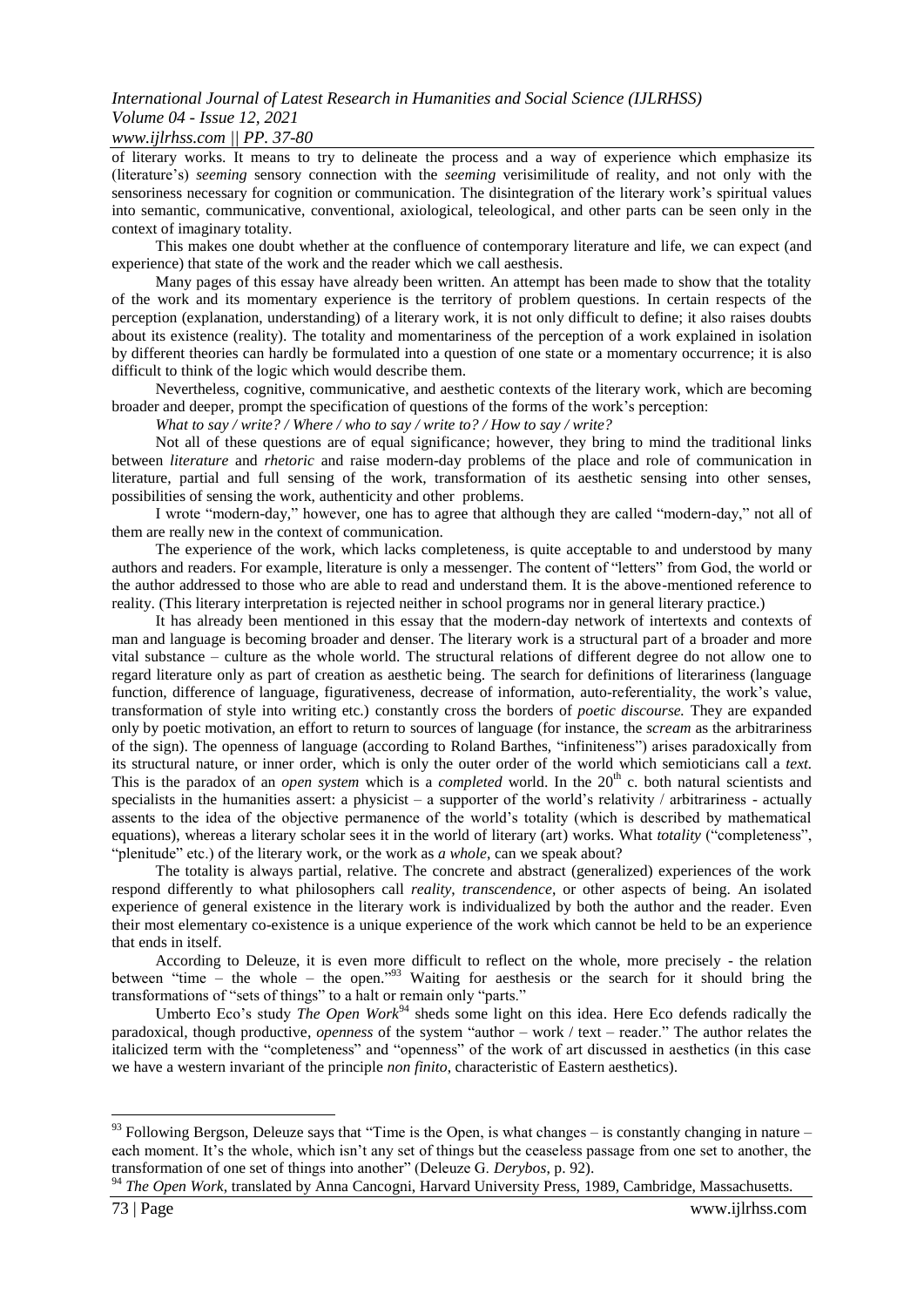*www.ijlrhss.com || PP. 37-80*

These terms refer to a standard situation of which we are all aware in our reception of a work of art: we see it as the end product of an author's effort to arrange a sequence of communicative effects in such a way that each individual addressee can refashion the original composition devised by the author. The addressee is bound to enter into an interplay of stimulus and response which depends on his unique capacity for sensitive reception of the piece. In this sense the author presents a finished product with the intention that this particular composition should be appreciated and received in the same form as he devised it. As he reacts to the play of stimuli and his own response to their patterning, the individual addressee is bound to supply his own existential credentials, the sense conditioning which is peculiarly his own, a defined culture, a set of tastes, personal inclinations, and prejudices. Thus, his comprehension of the original artifact is always modified by his particular individual perspective. In fact, the form of the work of art gains its aesthetic validity precisely in proportion to the number of different perspectives from which it can be viewed and understood. These give it a wealth of different resonances and echoes without impairing its original essence; a road traffic sign, on the other hand, can be viewed only in only one sense, and if it is transfigured into some fantastic meaning by an imaginative driver, it merely ceases to be that particular traffic sign with that particular meaning, A work of art, therefore, is a complete and closed form in its uniqueness as a balanced organic whole, while at the same time constituting an open product on account of its susceptibility to countless different situations which do not impinge on its unadulterable specificity. Hence, every reception of a work of art is both an interpretation and a performance of it, because in every reception the work takes on a fresh perspective for itself.<sup>95</sup>

Turning over the pages of the history of music and literature, Eco confines his attention to poetics which aims to make "the work open to a free interpretation." It is the chronotope of the work's *signification*.<sup>96</sup> Classical and the new musical communication, in Eco"s view, are highly different. According to Eco, today the underlying tendencies of the open work can be discerned in the "open form" of the baroque which is "dynamic, inclined to the vagueness of impression." This "poetics of a *miracle*, *invention*, *metaphor* seeks to establish the new man"s inventive role. He is no longer to see the work of art as an object which draws on given links with experience and which demands to be enjoyed; now he sees it as a potential mystery to be solved, a role to fulfill, a stimulus to quicken his imagination.  $\langle \ldots \rangle$  In the symbolism of the late  $19^{th}$  c., a conscious poetics of the open work appears for the first time. And this is Paul Verlaine"s poem "The Art of Poetry" (*Art poétique*)." 97

Thus, the *word* becomes a "tangle of significations" which are open to new "centers of allusions", their new interpretations. The "open works", "works in movement"<sup>98</sup> are not contrasted with "complete" works; however, the order of parts of the work is left for the reader to decide on, or even left to chance. Eco's concept of the *open work* offers the reader / spectator a greater possibility of choice and interpretation. Following James Joyce"s creation, Eco writes that "the work"s suggestiveness, the power of emotional response, the constant renewal of significations present the order of *infinite* universe where "the opening and closing words merge,"<sup>99</sup> however, it increases the doubt about the reduction of aesthetic element *sui generis*, which "forms", "organizes," or "determines" the literary work to simpler parts. The polymorphous abundance of the work"s possible elements, the possibility of its parallel interpretations strengthen paradoxically the empathy of the work, the integrational power of the experience of its different -- aesthetic and non aesthetic -- aspects.

*The Open Work* was published in the middle of the 20<sup>th</sup> c. (1962). Henceforth Eco's general conception of literature changed considerably, however, not in essence. He had published a great number of books on questions of cultural semiotics, wrote works of fiction<sup>100</sup> and thus, enriched the list of authors of *open* books on the top of which he had put down James Joyce, Franz Kafka, Berthold Brecht and the names of some other

<sup>95</sup>Eco U. *The Open Work*, p. 3-4.

 $96$  Signification – giving sense to a phenomenon, the process of meaning.

<sup>&</sup>lt;sup>97</sup> Umberto Eco, *op. cit.*, p. 8. Eco quotes this poem by Verlaine which asserts the tendency of oblique naming, guessing meanings and significations. Here is the beginning of the poem: *Music before everything else / and, to that end, prefer the uneven / more vague and more soluble in air / with nothing in it that is heavy or still*  (Translated by A. Cancogni).

<sup>&</sup>lt;sup>98</sup> What Eco calls "works in movement" is a smaller group of open works which have the capacity to "physically acquire different unplanned structures." Stéphane Mallarmé"s *Book* (*Le Livre*), which was never brought to completion, serves an example**.** In this book even pagination was "unplanned" (they could have been arranged in different ways). See Eco U., *op. cit.*, p. 18.

<sup>99</sup> Eco U. *The Open Work*, p. 8.

<sup>100</sup> Umberto Eco published seven novels: *Il nome della rosa* (*The Name of the Rose*, 1980); *Il pendolo di Foucault* (*Foucault"s Pendulum*, 1988); *L"isola del giorno prima* (*The Island of the Day Before*, 1994); *Baudolino* (*Baudolino*, 2000); *La misteriosa fiamma della regina Loana* ( *The Mysterious Flame of Queen Loana*, 2004); *Il cimitero di Praga* (*The Prague Cemetery*, 2010); *Numero zero* (*Numero Zero*, 2015).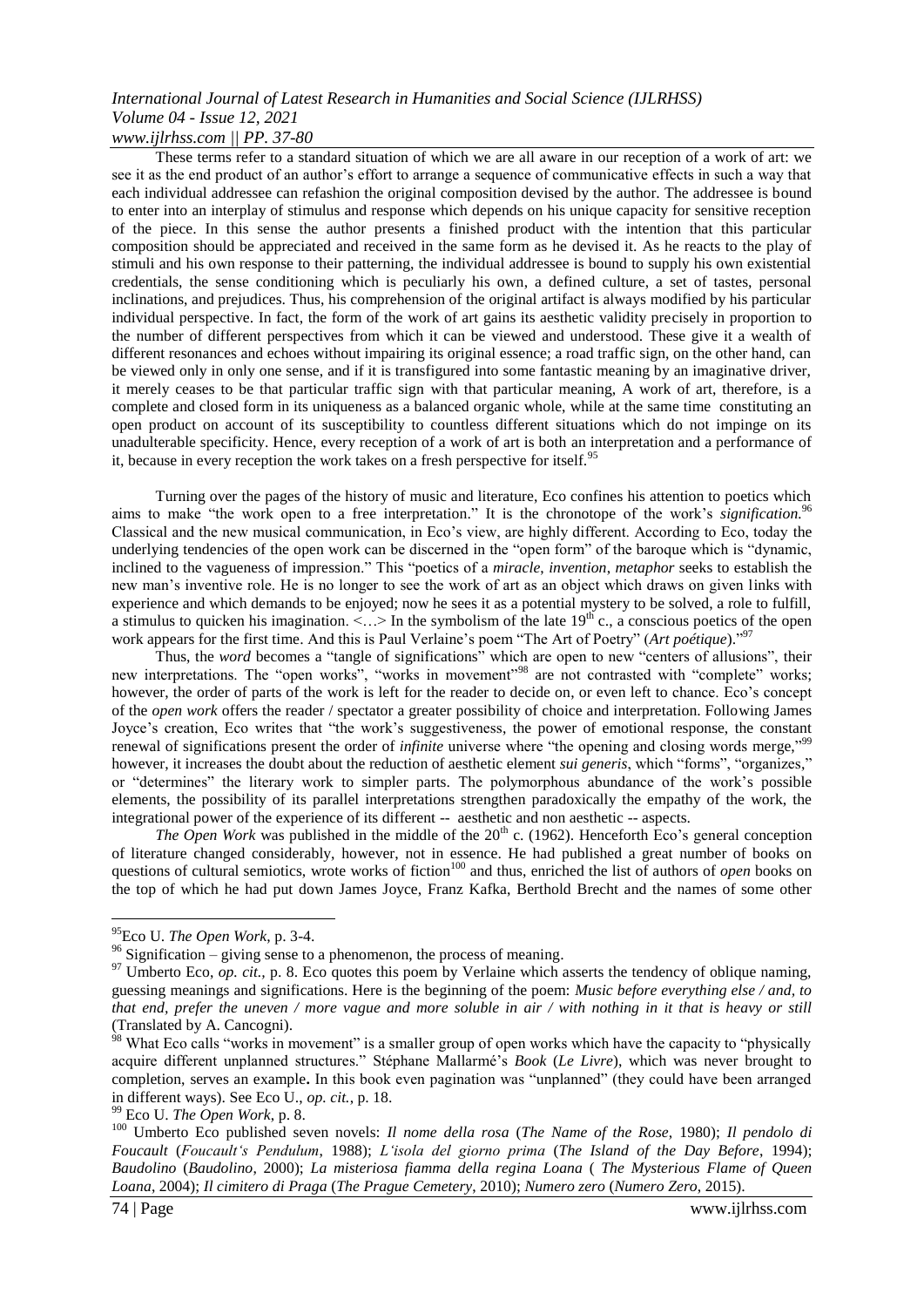### *www.ijlrhss.com || PP. 37-80*

writers. In his commentaries on his own literary works, Eco describes literature as a postmodern "provocation" of the reader"s consciousness. Nevertheless, the writer remained attentive to a "complete," though always rather complicated, form of the work created by the author entrusting it (as "open") to the reader for further development.<sup>101</sup> In Eco's view, the appeal of the conception of the border which can be, if not annihilated, then crossed, moved, expanded, arises from confronting death as an existential fact, a border insurmountable by a human being. Eco follows Charles Sanders Peirce, an American philosopher, father of semiotics and interpretation theory, who claims that facts are interpreted through signs therefore, interpretations have limits.

The concept of the open work indicates that consciousness is "responsible" (to the author and the reader) for being in one work, but it cannot fulfill this "obligation," as it is always somewhere else and everywhere. The "complete" forms, which contain the world"s infinitude, are interpreted. The phenomenological undertaking to open the "thing" and the "world" as wide as possible has always stimulated and still stimulates one to reflect on the analogies of total, "complete" world – certain structures which, in essence, cannot remain analogous.

Questions of the "totality" and "momentariness" of the literary work"s perception are not only the inner side of its aesthetic sensing. On the contrary, owing to its natural totality and momentariness, aesthetic sensing becomes the exterior totality and momentariness which unite other forms of sensing.

This is connected with coherent correlations between language, writing, and text. Especially significant in this system is a text, of course, when we isolate it, define and understand it differently from the traditional words a *literary work*, *literature.* Only on a certain (concrete) level the experience (or its variability) of a literary work acquires the form of language and writing *as a text*. It opens new directions of the insights of the work's significations and can become the main axis of literary theory. Structuralists formulate a systematic theoretical view of the literary work as the conception of the *text.*

*Text* means *Tissue*; but whereas hitherto we have always taken this tissue as a product, a ready-made veil, behind which lies, more or less hidden, meaning (truth), we are now emphasizing, in the tissue, the generative idea that the text is made, is worked out in a perpetual interweaving; lost in this tissue – this texture – the subject unmakes himself, like a spider dissolving in the constructive secretions of its web. Were we fond of neologisms, we might define the theory of the text as an *hyphology (hyphos* is the tissue and the spider's web).<sup>102</sup>

A text is an "orchard of words" paradise" (Barthes), an island of freedom. In the open system of the "text" all concepts are only metaphors and references. For this reason, language extends itself beyond the borders of the text of a literary work. The language of the literary work is controlled not by its right or wrong content, but by its own systemic power to generate new significations. This should be taken into consideration, when old terms are "attacked" and the new ones come into use.

In the works of almost all poststructuralist authors there is a strategic decision to reject a too important role of the author in the interpretation of a text. For this reason, the very concept of the *literary work* is supplanted by a text and its impersonal structure. True, the latter is paradoxically personified: the reader sees / reflects on the structure, and the structure "sees / reflects on" the reader. The initial stage of structuralist analysis is the rejection of redundant significations and the creation of the original ones. For all that, the origination of "structural" significations is not the case of *deus ex machina.* Hence, there is a need for mythical, linguistic or other culture-bound insights. It is only from them or through them that one can try to reach for beauty or the work of art (literature).

Today, classical interpretations of beauty and the work of art seem tautological or are only references, even if encoded, to the frames of interpretation. How to speak about beauty which exists only as *another*  phenomenon, "unrelated" to beauty? How should one distinguish works of fiction which "introduce" themselves as documentary, journalistic, even philosophical? There is no general comprehensive explanation from the viewpoint of phenomenology or any other positivistic philosophy, whereas the structuralist (one of them – semiotic) interpretation of the work "produces" too many codes, and choosing and applying them poses a challenge to everyone and all of us. They usually offer new theoretical tools – concepts which would have to supplement or even replace the concept of the work of art.

<sup>&</sup>lt;sup>101</sup> "I think that books are read, sometimes more than once, for about 10 years. I have always been attached to erudites and philosophers and my books were regarded as difficult. Then I wrote a very simple book in very simple language – *The Mysterious Flame of Queen Loana.* And it turned out that people wanted to read it least of all. I don"t think I write for masochists, though publishers and some journalists are always telling me that people want simple things. People have become weary of them. They want challenges." (Eco U. Žmonės nori iššūkių. *Lietuvos žinios*, 2012 m. sausio 6 d. Access on the internet: http://www.lzinios.lt/Prie-kavos/Umberto-Eco-zmones-nori-issukiu.)

<sup>102</sup> Barthes R. *The Pleasure of the Text*, p. 64.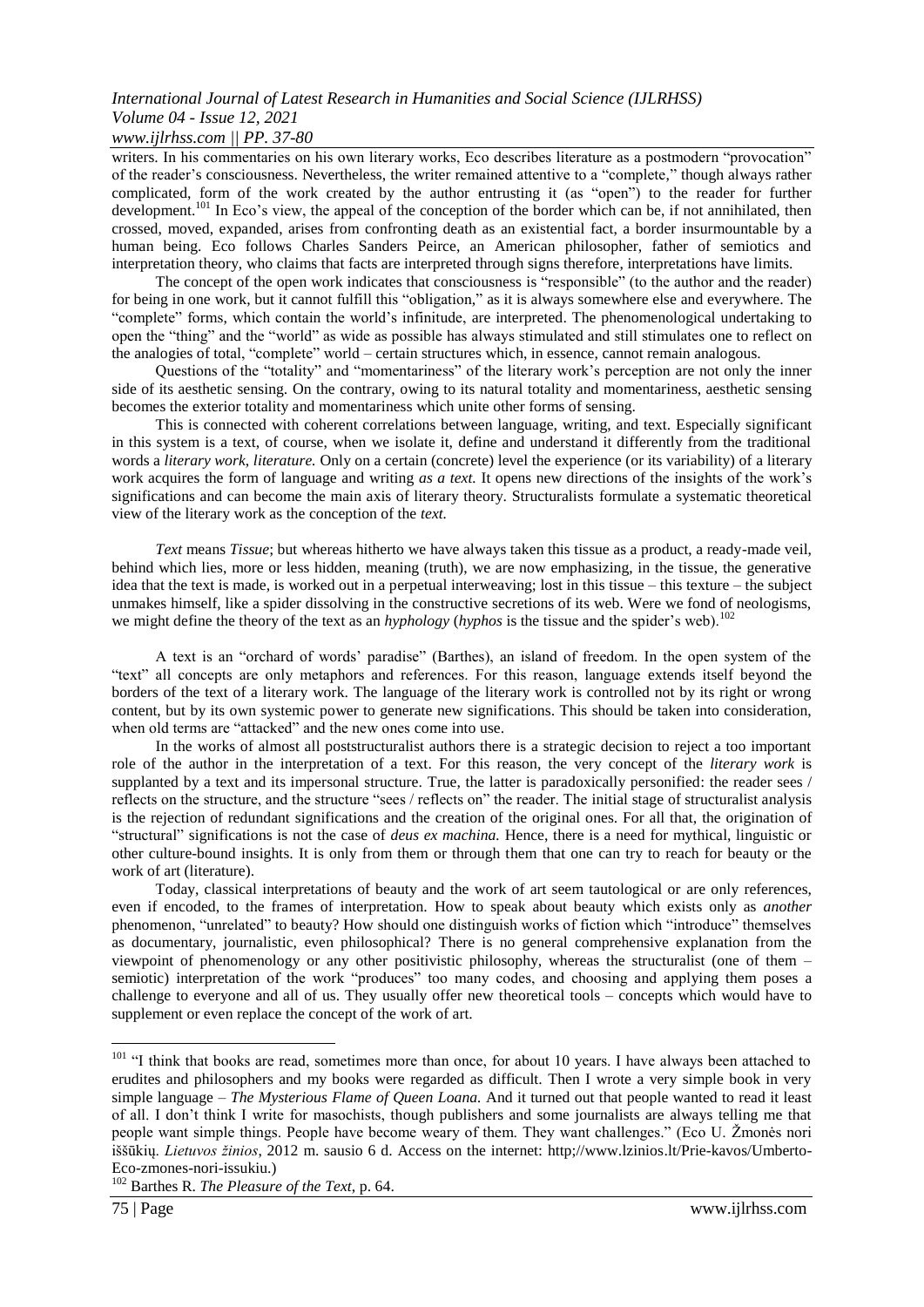*www.ijlrhss.com || PP. 37-80*

Could an essentially (or by nature) infinite interior form (structure) of the work be substituted for a certain stage of its development (immanence)? Could we assume that any phase of the sensing of the work is close enough to the state of the work and the reader which is called aesthesis?

There are quite a few theories which suggest a heterogeneous sensing of the work. With every named or emphasized stage of the work's immanence the uncertainty about the possibilities of the reality of aesthesis (according to Greimas), catharsis (according to Aristotle), the Open, illumination (according to Heidegger) – the description of their ontological content - is increasing.

In the context of the structuralist analysis of a literary work"s aesthetic perception, Roland Barthes"s concept of the *pleasure of the text* seems intriguing. It reminds one of the phases of aesthetic perception pointed out by aesthetologists, during which the work"s significations ("meanings"), which give a sense of *pleasure*, are created. It seems to resemble Greimas"s *esthésis*. Only at first glance, however. Usually it is an occurrence of meeting with a literary work resulting from the aesthetic attitude. Yet it is remote from what could be called a peculiar sense of the value of personality"s freedom and creation, *catharsis* or *aesthesis.* But maybe it is too strictly defined? Hardly so. "Too strictly" – as much as contemporary *open* structuralism allows it. Greimas is more categorical when he writes:

All the same, the so-called aesthetic values are the only ones that are pure, the only ones which, rejecting any negativity, can make us more spiritual. Then incompleteness seems like a springboard throwing us towards significance.<sup>103</sup>

It is hard to believe that all this was written by a literary semiotician Greimas. These connections between reality and literature are not created by narrative semiotics or theories of modalities; however, they are regarded by a strict and unambiguous metaphysical viewpoint.

Barthes himself does not conceal the ambiguity and vagueness of the concept of the *pleasure of the text.* In an essay "The Pleasure of the Text" (*Le Plaisir du texte*, 1973) devoted to the explanation of the concept, we find only the endless attempts to approach it as the semantic development of co-existence of the *pleasure of the text* and the *bliss of the text*. Having started the esssay with the sentence "The pleasure of the text: like Bacon"s simulator, it can say: never apologize, never explain,"<sup>104</sup> he defines the concept only at the end of the text: "That is the pleasure of the text: value shifted to the sumptuous rank of the signifier" <sup>105</sup> and speaks about *writing aloud.* In this essay, alongside other considerations, Barthes reflects on a pleasant ("lively," "exciting") text about pleasure and the bliss of the text **/** from the text **/** through the text. We observe a "conflict-free," but diverse usage of both words as well as their polysemy, a wealth of significations and their playfulness, as pleasure is derived not as an absolute but only as a conditional naming of the state of the text and the reader ("I gain an enormous pleasure through it if I lend my ear to it, if while reading, I raise my head from time to time and fall to thinking about something different"), aching for the "dead author," unnecessary ideology, concealed erotics, etc.

Having explained the "pleasure of the text" in terms of the metaphor of "happy Babylon," he maintains:

Pleasure / Bliss: terminologically, there is always a vascillation – I stumble, I err. In any case, there will always be a margin of indecision: the distinction will not be the source of absolute classifications, the paradigm will falter, the meaning will be precarious, reversible, the discourse incomplete.<sup>106</sup>

Barthes admits that the reader who takes *pleasure* in the text finds himself in a contradictory space of experiences ("happy Babylon"), conforms to the cultural tradition and, at the same time, goes against it, in other words – he becomes a "subject split twice over**,** doubly perverse." And this is how he becomes the subject of bliss:

Text of pleasure: the text that contents, fills, grants euphoria; the text that comes from culture and does not break with it, it is linked to a *comfortable* practice of reading.Text of bliss: the text that imposes a state of loss, the text that discomforts (perhaps to the point of a certain boredom), unsettles the reader's historical, cultural, psychological assumptions, the consistency of his tastes, values, memories, brings to a crisis his relation with language.<sup>107</sup>

<sup>103</sup> Greimas A. *Apie netobulumą*, p. 222.

<sup>104</sup> Barthes R. *The Pleasure of the Text*, p.3.

<sup>105</sup> *Ibid.*, p.65.

<sup>106</sup> Barthes R. *The Pleasure of the Text*, p.4.

<sup>107</sup> *Ibid*., p. 14.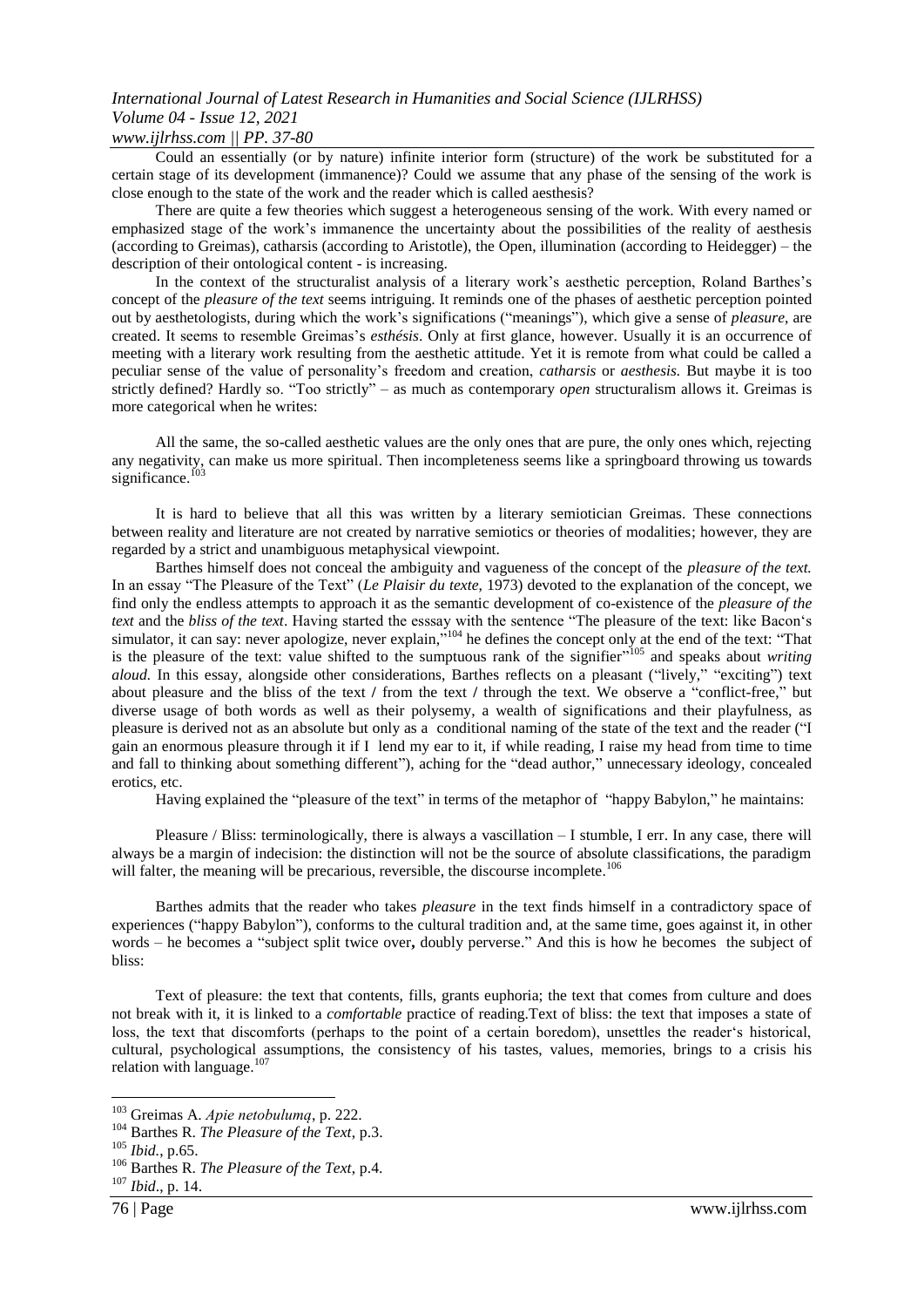One can note ambiguity in this "definition" because the author speaks about the *text* which "the reader would be willing to write himself." Unfortunately (or luckily), the abstract reader is essentially detached from indulgence, ecstasy, or aesthesis.

Further interpretations of this concept in the essay basically encompass more and more signification cocenters, the tension of the text's semiotic layers increases and ends with a confession:

Yet the position of pleasure in a theory of the text is not certain. Simply, a day comes when we feel a certain need to *loosen* the theory a bit, to shift the discourse, the idiolect which repeats itself, becomes consistent, and to give it the shock of a question. Pleasure is this question. 108

Barthes"s concept, the *pleasure of the text*, is identified with "a value which has the honorary title of a signifier" and is based not on the traditional attitude of aesthetic perception, but on the premise that aesthetic phenomena emerge only through the experience of semiotically defined culture as the *reading* of a text. It has different shapes. An attempt to experience "occurrences-impulses" is made as well. To explain the aethetics of the pleasure of the text, Barthes suggests imagining, what he calls, *writing aloud* which can be hardly carried into effect and which is only the "*texture* of the voice itself" – of phonetic rather than phonological nature. In this way, something can sound through the body – "that is bliss."<sup>109</sup>

In terms of structuralism, an object is defined by functions of its constituent elements, however, here we encounter the reader"s "taste." True, it is transferred to a text, turned into a "possibility." The latter can be only partially put in the frames of a function. A function aims at completeness, and the poetics of the literary work"s / text"s "openness" is an aesthetic programme according to which, an individual interpretation of the experience of the literary work *to one"s taste* is only relatively completed – it is "not accepted" by other "users," as their experience is "parallel," divergent, however, it does not negate any individual interpretation. The plurality unfolding through the text challenges, undermines, transforms the meanings of *the pleasure of the text / the bliss of the text* implied in the beginning. *The pleasure of the text* differs from what is called *the bliss of the text.*

In the experiences of the "pleasure" and "bliss" of the text or their codes described by Barthes, one can discern the "authority," the structural power of the episteme which moves in all directions, which is dissolved and which has overwhelmed the author, text / literary work and the reader. Barthes writes: "The language I speak *within myself* is not of my time,"<sup>110</sup> admitting that this penultimate language is a governing factor, therefore, it is usually the language of pleasure, and "bliss may come only with the *absolutely new.*" 111

One has to agree that today, reading is understood by many as a "more active" side of the literary work (its reader). However, we must defend the active powers of writing, or the author. In addition, the fact of the *number* of authors, literary works and readers is gradually losing its importance, while the importance of every literary work of great talent which is read creatively is increasing. Accordingly, the place and role of the literary work in the communities of writers, publishers and readers is changing.

A link between traditional and modern literature is contradictory. Its paradoxical forms usually do not allow the reader to understand the essence of today"s literature. For all that, this link (at least in terms of literary history) is significant - new, let us say, stylistic insights are (only) complements to the old ones. Obviously, the majority of new books often only repeat rather than extend, supplement, or change in any other way standards of the artistic perception of earlier literary works: a sudden change of artistic expressive means is always viewed critically. Taking into consideration the readers" expectations, new books should not diminish the impression of usual literature. Modernity "wins" in a paradoxical way, when it seems that tradition is not being broken – classical images unnoticed by the readers naturally break into the new literature. The works which have already been read, that is, traditional poetics remind us: everything that comes back from the past as the present and as future expectations, is real, while everything that remains a vicarious experience, takes on the appearance of it. Only a small number of readers as well as critics confine their attention to the literary works which formally emphasize a breakthrough in poetics, and such works are viewed as symbols of changing paradigms, though the literary sensing of them is an issue of endless arguments between "theorists" and "practitioners." The theorists have no power over the readers ("practitioners") who discover manifestations of the new literature in places where a paradigmatic breakthrough is not naturally important or mind-blowing.

In the context of dialogue, communication, and open culture, contemporary poetics (the perception of the theory of the literary work) and rhetoric (the connections between structural elements of the work"s literariness)

<sup>108</sup> *Ibid*., p. 64.

<sup>109</sup> Barthes R. *The Pleasure of the Text*, 67.

<sup>110</sup> *Ibid*., p. 39.

<sup>111</sup> *Ibid*., p. 40.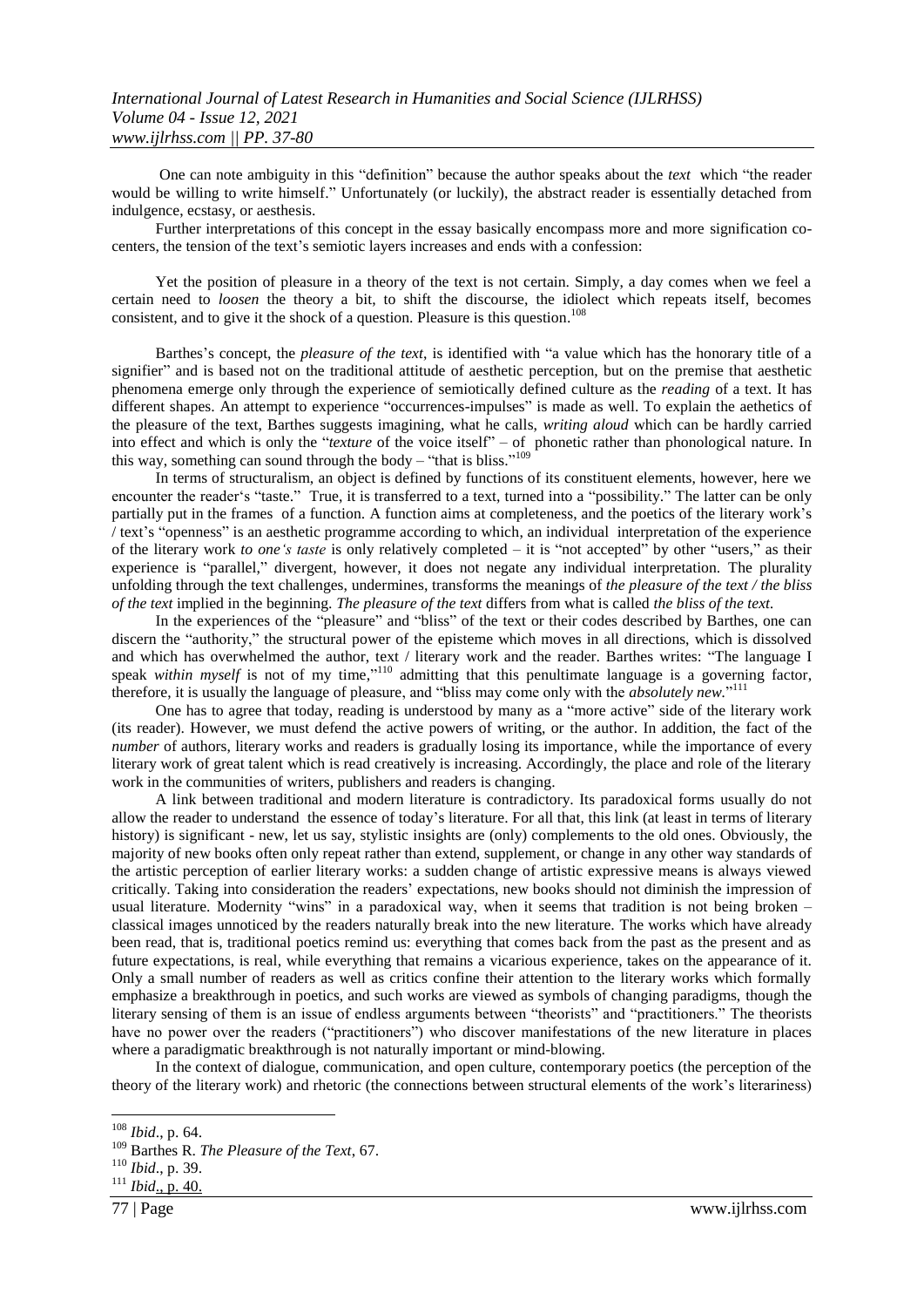#### *www.ijlrhss.com || PP. 37-80*

are an object of many human sciences. It is only through the joint efforts of linguists, literary scholars, and logicians that new interpretations of the perceptions of Aristotle"s poetics and rhetoric appear.

Having recalled Foucault"s triad *life*, *work*, and *language* mentioned in the previous sections of the essay, we could imagine it not as an equilateral but as a right-angled triangle whose hypotenuse symbolizes language: it is always "longer" than any other structure, it always joins both structures – divergent directions of the sensing of reality. We can think this way not only about "natural," everyday language, but also about its artificial forms, abstract linguistic structures.

Does 20<sup>th</sup> C. structuralism, which has refined linguistic structures, acknowledge the power of language to arouse feelings? The answer to the question would be another question: whose feelings? (Greimas would answer: the feelings of the subject. A certain peculiar tension between the subject and the object is built up, the pathemized ("passion") subject appears). The deconstruction of the literary work, called a text, is the text"s, as it is the subject's, "manifestation" (the creation of other meanings of the text), its grappling with "meanings." However, the dissolution of such a subject in "the manifestation of the work" can be interpreted in terms of psychoanalysis, "bliss" may endow the text with eroticism, and this determines the reader"s effect.

The powers of the effect of language structures appear through the text itself, however, through the reader"s different attitudes to it therefore, the range of feelings which are affected and evoked is diverse. This may be the reason for the formation of new attitudes to Aristotle"s *Poetics,* a return to the principle of *holism* formulated by him, which exerts an influence not only on ecology, but also on the philosophy of language, theories of economics, anthropology, education. The  $20<sup>th</sup>$  C. holistic movement encompassed music, painting, sculpture, theatre. Personal experiences in perceiving a work of art cross the borders of *language*, bring the perceiver (the one who experiences) close to the sense of totality. For the latter all experiences are important, those which merge with totality in the experiences of the work, totality which is always bigger, broader, deeper than its parts.

In this context the Foucault's "archaeological" structures (epistemes) of cognition, mentioned above, are a complicated (both genetic and structural) power. They are described by three pairs of concepts: 1) biological *functions* and their corresponding *norms*; 2) economic *conflicts* and *rules* that establish them; 3) the *meaning* of modern man's activity and its traces as a *system of signs*.<sup>112</sup> The power of this complicated configuration affects and changes contemporary literature: the biological, economical, and linguistic *appearance of man* has been a linguistic space (of a system of meanings) already for two centuries. It should be borne in mind that power to Foucault is a shapeless element unfolding itself among forms of knowledge or beneath them. The philosopher found it important to explore the process of resistance to these "powers" and tried to understand how the borders of the relations of all possible "powers" are crossed. According to the philosopher, what comes into being is  $subjectivity$  – the border of reality, its curvature (its analogy – Albert Einstein's "curved space").

Historical epistemes give way to new rhetoric or poetics, but the integral new parts of Foucault"s episteme remain. Hence, the new elements of poetics supplement the old traditional ones and foreground the above-mentioned openness of the literary work as a whole.

For example, "group  $\mu$ <sup>"113</sup> maintains that literature is a "peculiar use of language,"<sup>114</sup> in other words – a "formal restructuring of language,"<sup>115</sup> and emphasizes the linguistic content of literary theory as an object of

<sup>&</sup>lt;u>.</u> <sup>112</sup> Foucault M., *The Order of Things*, 357.

<sup>113</sup> In 1970 some scientists of Liège university in Belgium, who called themselves *groupe μ*, published the conception of principles of "General Rhetoric" (Dubois J., Edeline F., Klinkerberg J.M., Minguet P., Pire F., Trinon H. *Rhétorique générale par le groupe μ.* Paris: Librairie Larousse, 1970). In 1977 the second book devoted to the rhetoric of poetry came out. This is how Aelita Kensminienė describes its essence: "The main concept of *general rhetoric* is a metabole, or, a certain deviation recorded on any level, while a poet rhetorician is speaking and writing and a recipient is listening and reading. A metabole forms a dynamic opposition to the concept of zero level. The scientists of Liège differentiate between three classes of metaboles connected with a language system: metaplasms (morphological changes), metataxis (syntactical changes), and metasememes (semantic changes), and one class of metaboles of referential content – metalogisms (figures of thought). All the field of deviations from a linguistic code is represented by the first three types of metaboles. Transformations of zero level are achieved by making changes which encompass all possible operations with respect to the object: reduction, addition, reduction with addition, and reconstruction. Thus a concrete metabole results from one or two such operations. The concept of metabole in this theory is identical with the concept of figure. (Kensminienė A. Lietuvių mįslių kalbinė raiška: fonetiniai ir morfologiniai ţaidimai. *Tautosakos darbai*, XXX. Vilnius: Lietuvių literatūros ir tautosakos institutas, 2008).

<sup>&</sup>lt;sup>114</sup> Diubua Ž. I dr. *Obščiaja retorika*. Moskva: Progress, 1986, p. 37.

<sup>115</sup> *Op. cit*., s. 47.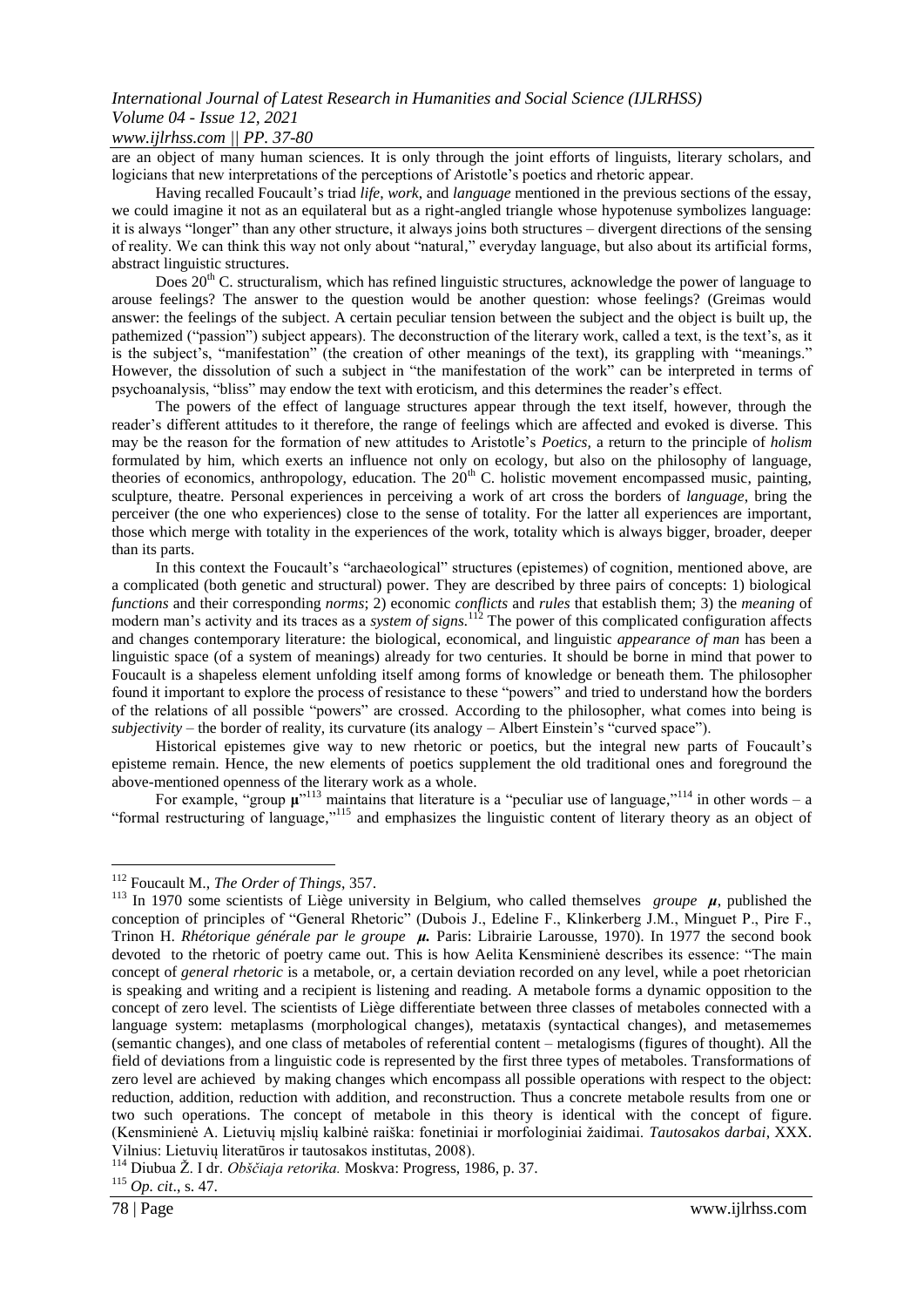#### *www.ijlrhss.com || PP. 37-80*

*poetics*, <sup>116</sup> the effect of both oral and written *language* upon a recipient. This enables representatives of the group to describe a more complex and dynamic model of rhetorical / poetic meanings.

It is obvious that changes of linguistic methodology and methods affect, both directly and indirectly, the conception of literature. The latter becomes more open and less defined.

It can be said that the figurativeness of language, its obliqueness, deviation (from everyday use), figurative use of words "rescue" the *idea* of literature, which has not faded into oblivion since the times of Aristotle. They also provide a stimulus for ever new interpretations of language essential to literature, the work"s content and form, genres, style, etc.

Thus, one has to agree that  $20<sup>th</sup>$  C. literature and its philosophical trends create new practical and theoretical – especially formalistic / structuralist – premises for a more complicated and comprehensive description of the experience of the literary work. Could historically older and newer concepts of aesthetology, such as catharsis, experience, perception, taste, aesthesis, remain unchanged alongside the changing metalinguistics and meta-axiology? Apparently they have to be discussed anew, and their content has to be specified from time to time.

To understand means to think, to show a literary work"s different semantic sections and its (as a phenomenon"s) openness in our consciousness, even where or when the semantic content remains obscure (incomprehensible) to our consciousness, or disappears altogether.

In terms of the concepts of literature as a messenger, communication, a source of emotional experience and similar concepts, the importance of the work is still placed on its scientific (referential) content.

Even today, when we speak about literature, Georg Hegel"s aesthetics engraved (maybe already archetypal) in our memory prompts one, first of all, to remember the literary work"s ideas, then the plot, events, personages and their characters, metaphors. The philosophical panlogism in which a historical opposition between consciousness and object results in their becoming identical, and the idea is regarded as the queen of literature. The feeling extoled by romanticists did not surpass the idea. True, the idea was given a simpler interpretation, was more often associated only with a focus on man"s thinking, and was partly deprived of transcendentality and acquired positivity. A short outburst of theories of values at the beginning of the  $20<sup>th</sup>$  c., which could have virtually changed the conception of connections between literature (and all art) and knowledge, was quickly forgotten by both philosophers of art and literature. The concept of value

became intermedial: every discipline of the humanities determines its content in accordance with its aims of investigation and does not take historical axiology as its methodological basis. After the changes made in  $20<sup>th</sup>$ C. literature and its theoretical reflections, the semantic aesthetics of the work of art is still being written,<sup>117</sup> and *cognitive* literary theories remain relevant. <sup>118</sup> The traditional *mimetic* or *imitational* ones, whose sources are associated with Plato and Aristotle, are also valid today and stress the educational function of the work. Such literary concepts seem to be dissociated from a free creation of the possibilities of life, which had already been envisioned by the ancient Greeks and which is emphasized by more than one  $20<sup>th</sup>$  C. philosopher.

Hence the expression of ideas in "sensory forms" remains a *multiple* world of the reality of the work, a free and individual play of imagination with forms of this reality, the play which is difficult to see, hear, or experience in a different way.

Especially – to sense the original power of the work and its direct manifestation. While searching and waiting for aesthesis, one has to encounter resistance from the power structures which reject aesthesis and dissociate us from it.

The semantic conception of the literary work stimulates one to know, perceive, understand, explain, analize, interpret.<sup>119</sup> To describe a work in terms of its respective functions – educational, emotivist (expressive), formalistic, aesthetic. More than one classical or traditional  $20<sup>th</sup>$  C. theory of art has been described

<sup>116</sup> "Rhetoric is knowledge of means of language characteristic of literature. What we call *poetics* is a comprehensive knowledge of general principles of poetry bearing in mind the idea of poetry as a perfect example of literature" (*Op. cit.,* p. 58).

<sup>&</sup>lt;sup>117</sup> See Jackūnas Ž. *Estetika ir prasmė*. Vilnius: Mokslo ir enciklopedijų leidybos centras, 2011, p. 230.

<sup>&</sup>lt;sup>118</sup> In one of the most recent textbooks for university students of the humanities, more than ten methodological directions were introduced in Lithuania for the first time. A greater part of them connects the essence, or manifestation of the literary work with its semantic significations (See *XX amžiaus literatūros teorijos*. Sud. Aušra Jurgutienė. Vilnius: Vilniaus pedagoginio universiteto leidykla, 2006.)

<sup>119</sup> This conception is reflected in the latest (2013) concepts of the *reasoning* and *literary* essay of state and school-leaving examination at schools of the Republic of Lithuania. They are differentiated on the basis of the meaning of problems (?) of life *to the one who is writing* and their *examples* from literature ( in an essay of reasoning) and the raising of problems of life, as well as their expression in a literary work itself (*literary*  esssay).